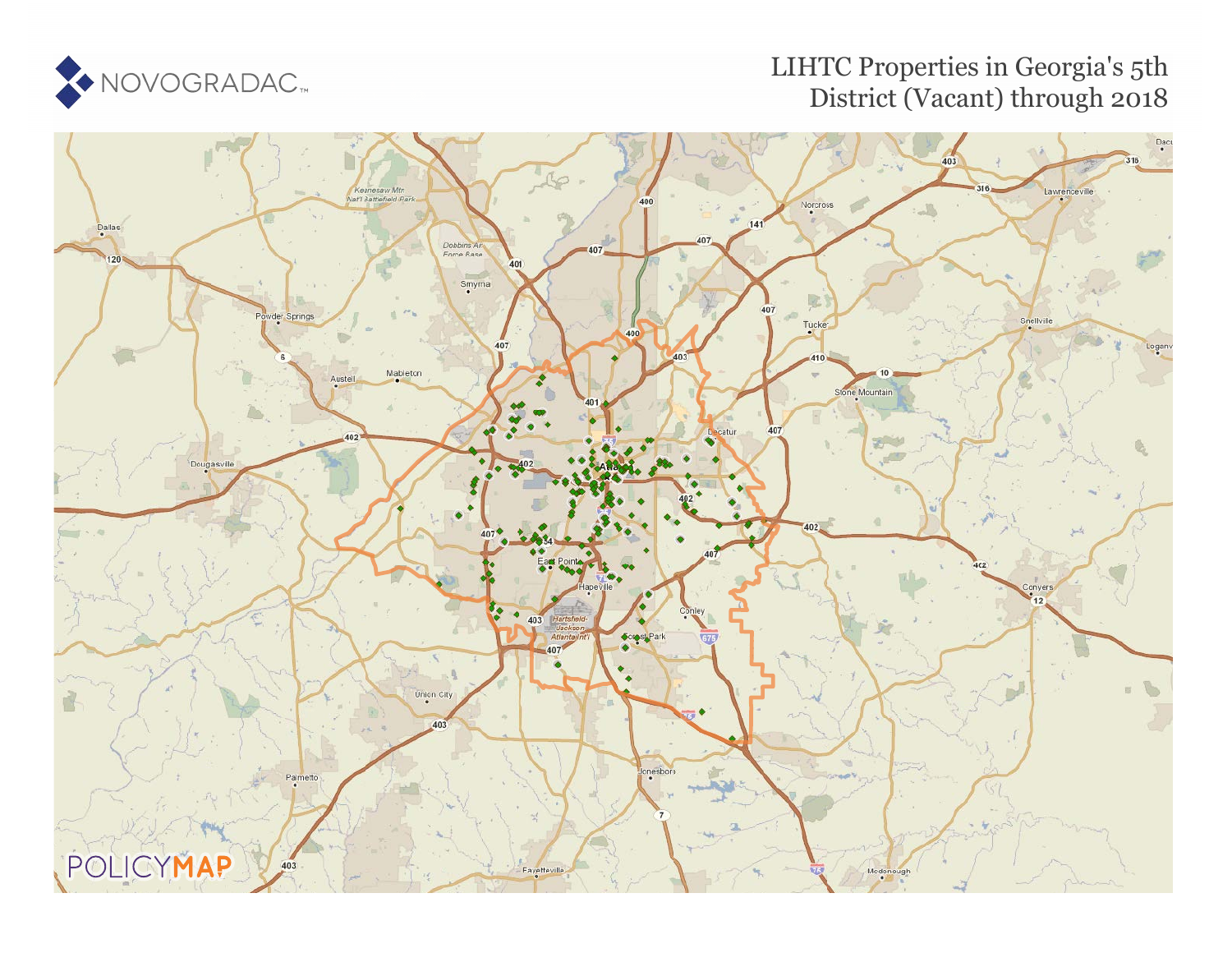| <b>Project Name</b>                               | <b>Address</b>                                                                                                 | <b>City</b>    | <b>State</b>     | <b>Zip Code</b> | Nonprofit<br><b>Sponsor</b> | <b>Allocation</b><br>Year | Annual<br><b>Allocated</b><br><b>Amount</b> | in Service | <b>Year Placed Construction</b><br><b>Type</b> | <b>Total</b><br><b>Units</b> | Low<br>Income<br><b>Units</b> | <b>Rent or</b><br>Income<br><b>Ceiling</b> | <b>Credit</b><br><b>Percentag Exempt</b><br>$\bullet$ | Tax-<br><b>Bond</b> | <b>HUD Multi-</b><br>Family<br>Financing/Rent<br>al Assistance |
|---------------------------------------------------|----------------------------------------------------------------------------------------------------------------|----------------|------------------|-----------------|-----------------------------|---------------------------|---------------------------------------------|------------|------------------------------------------------|------------------------------|-------------------------------|--------------------------------------------|-------------------------------------------------------|---------------------|----------------------------------------------------------------|
| ROBERT J YANCY,<br>DOROTHY C YA                   | 1599 PRYOR RD ATLANTA<br>SW                                                                                    |                | GA               | 30315           | No                          | 1990                      | \$0\$                                       | 1990       | Acquisition and<br>Rehab                       | $12\,$                       | 12                            |                                            | <b>Not</b><br>Indicated                               |                     |                                                                |
| <b>SHOWCASE</b><br><b>DISTRICT</b>                | $922~\mathrm{MATHEWS}$ ATLANTA ST SW                                                                           |                | $_{\mathrm{GA}}$ | 30310           |                             | 1988                      | $\$0$                                       | 1990       | New Construction                               | $\bf{0}$                     | $\bf{0}$                      |                                            | Not<br>Indicated                                      | No                  |                                                                |
| <b>WINGATE</b>                                    | 4735<br>COURTNEY DR FOREST PARK                                                                                |                | GA               | 30297-3830      | No                          | 1990                      | $\$0$                                       | 1990       | Acquisition and<br>Rehab                       | 163                          | 171                           |                                            | <b>TCEP</b> only                                      |                     |                                                                |
| <b>GREENWICH STREET</b><br><b>APARTMENTS</b>      | 1241<br>GREENWICH ATLANTA<br><b>ST SW</b>                                                                      |                | GA               | 30310           | No                          | 1991                      | \$0                                         | 1991       | <b>New Construction</b>                        | $\mathbf{2}$                 | $\boldsymbol{2}$              |                                            | Not<br>Indicated                                      |                     |                                                                |
| 432-434 ATWOOD ST 432 ATWOOD<br>SW                | <b>ST SW</b>                                                                                                   | <b>ATLANTA</b> | GA               | 30310           | No                          | 1991                      | \$0                                         | 1991       | <b>New Construction</b>                        | $\overline{\phantom{a}}$     | $\boldsymbol{2}$              |                                            | Not<br>Indicated                                      |                     |                                                                |
| <b>ATWOOD STREET</b><br><b>DUPLEX</b>             | $420\,\mathrm{ATWOOD} \ \mathrm{ST} \ \mathrm{SW} \ \# \ 422$                                                  | <b>ATLANTA</b> | GA               | 30310-1644      | No                          | 1991                      | S <sub>0</sub>                              | 1991       | New Construction                               | $\mathbf{2}$                 | $\boldsymbol{2}$              |                                            | <b>TCEP</b> only                                      |                     |                                                                |
| 426-428 ATWOOD ST 426 ATWOOD<br>SW                | <b>ST SW</b>                                                                                                   | <b>ATLANTA</b> | GA               | 30310           | No                          | 1991                      | $\$0$                                       | 1991       | <b>New Construction</b>                        | $\mathbf{2}$                 | $\boldsymbol{2}$              |                                            | Not<br>Indicated                                      |                     |                                                                |
| $494\text{-}496$ ATWOOD ST $\,$ 494 ATWOOD<br>SW  | <b>ST SW</b>                                                                                                   | <b>ATLANTA</b> | GA               | 30310           | No                          | 1991                      | \$0                                         | 1991       | <b>New Construction</b>                        | $\mathbf{2}$                 | $\mathbf{2}$                  |                                            | Not<br>Indicated                                      |                     |                                                                |
| 766 AZALIA STREET                                 | $766$ AZALIA ST $$\rm ATLANTA$$                                                                                |                | GA               | 30310           |                             | 1988                      | \$0                                         | 1991       | <b>New Construction</b>                        | $\overline{2}$               | $\bf{0}$                      |                                            | Not<br>Indicated                                      | No                  |                                                                |
| 932 MATTHEW<br><b>STREET</b>                      | 932 MATHEWS $\,$ ATLANTA<br><b>ST SW</b>                                                                       |                | GA               | 30310           |                             | 1988                      | \$0                                         | 1991       | <b>New Construction</b>                        | $\mathbf{2}$                 | $\boldsymbol{2}$              |                                            | Not<br>Indicated                                      | No                  |                                                                |
| AMAL TOWNHOMES 535 AMAL DR<br>ATLANTA<br>PHASE II | SW                                                                                                             |                | GA               | 30315           | No                          | 1990                      | \$0\$                                       | 1991       | <b>New Construction</b>                        | 96                           | 96                            |                                            | Not<br>Indicated                                      |                     |                                                                |
| <b>BETHEL HEIGHTS</b>                             | 1034<br>WASHINGTON ATLANTA<br>RD                                                                               |                | GA               |                 | No                          | 1990                      | \$0\$                                       | 1991       | Acquisition and<br>Rehab                       | 10                           | $10\,$                        |                                            | Not<br>Indicated                                      |                     |                                                                |
| <b>BIENVENUE PLACE</b>                            | $\begin{array}{cc} 963 \, \text{PONCE DE} & \text{ATLANTA} \\ \text{LEON AVE NE} & \text{ATLANTA} \end{array}$ |                | GA               | 30306           | No                          | 1991                      | \$0                                         | 1991       | Acquisition and<br>Rehab                       | 61                           | 61                            |                                            | Not<br>Indicated                                      |                     |                                                                |

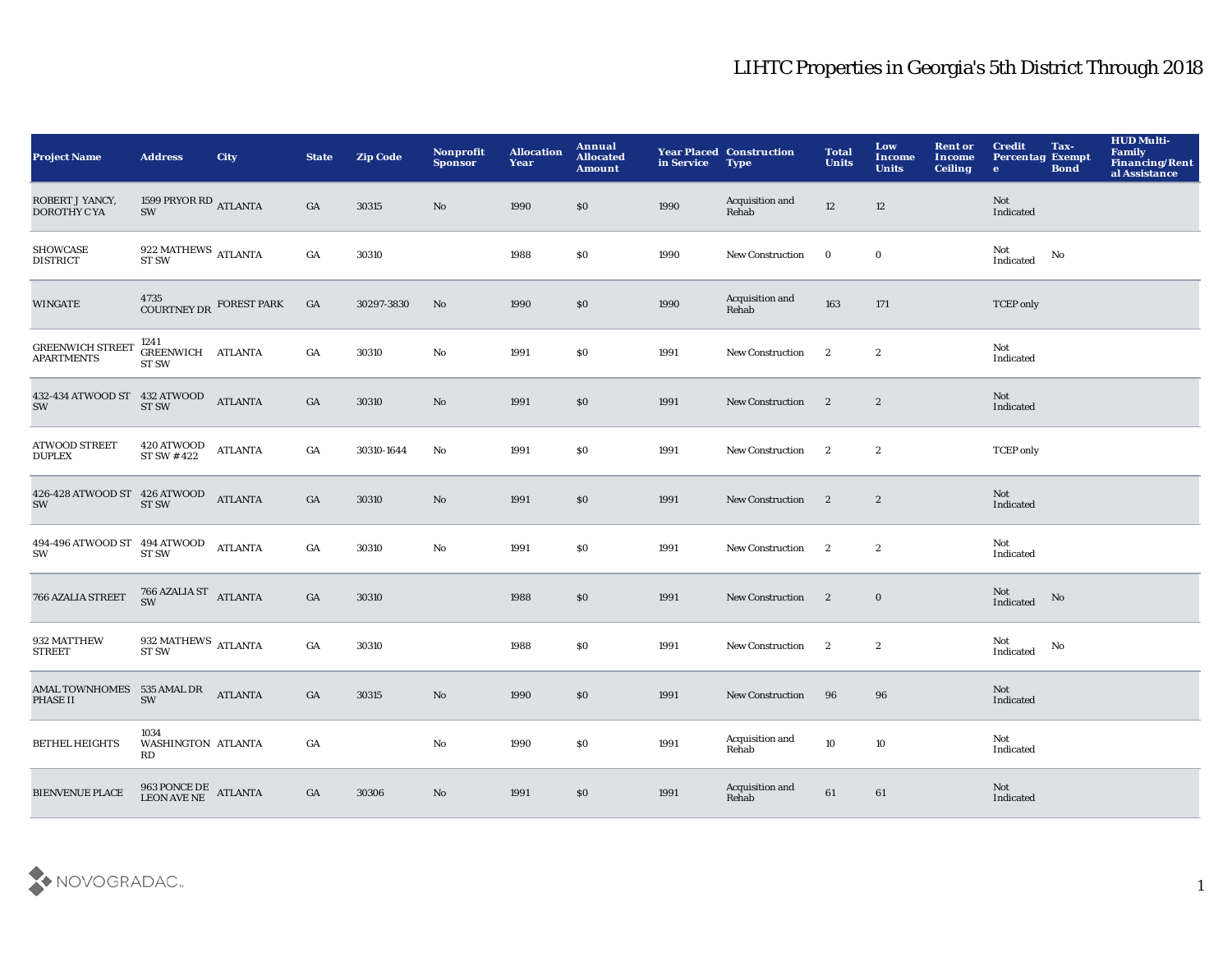| <b>Project Name</b>                                                      | <b>Address</b>                                             | <b>City</b>    | <b>State</b> | <b>Zip Code</b> | <b>Nonprofit</b><br><b>Sponsor</b> | <b>Allocation</b><br>Year | Annual<br><b>Allocated</b><br><b>Amount</b> | in Service           | <b>Year Placed Construction</b><br><b>Type</b> | <b>Total</b><br><b>Units</b> | Low<br><b>Income</b><br><b>Units</b> | <b>Rent or</b><br><b>Income</b><br><b>Ceiling</b> | <b>Credit</b><br><b>Percentag Exempt</b><br>$\bullet$ | Tax-<br><b>Bond</b> | <b>HUD Multi-</b><br>Family<br>Financing/Rent<br>al Assistance |
|--------------------------------------------------------------------------|------------------------------------------------------------|----------------|--------------|-----------------|------------------------------------|---------------------------|---------------------------------------------|----------------------|------------------------------------------------|------------------------------|--------------------------------------|---------------------------------------------------|-------------------------------------------------------|---------------------|----------------------------------------------------------------|
| <b>ATWOOD STREET</b>                                                     | 416 ATWOOD<br><b>ST SW</b>                                 | <b>ATLANTA</b> | GA           | 30310           |                                    | 1991                      | \$0                                         | 1991                 | Not Indicated                                  | $\boldsymbol{2}$             | $\bf{0}$                             |                                                   | Not<br>Indicated                                      |                     |                                                                |
| <b>HIDDEN HOLLOW</b><br><b>APARTMENTS</b>                                | $405$ FAIRBURN $\,$ ATLANTA RD SW                          |                | GA           | 30331           |                                    | 1989                      | \$0                                         | 1991                 | <b>New Construction</b>                        | 216                          | 216                                  |                                                   | Not<br>Indicated                                      | No                  |                                                                |
| <b>PATTERSON</b><br>HEIGHTS                                              | 876<br>WASHINGTON ATLANTA<br><b>ST SW</b>                  |                | GA           | 30315           | $\mathbf{N}\mathbf{o}$             | 1990                      | \$0                                         | 1991                 | Acquisition and<br>Rehab                       | 10                           | 10                                   |                                                   | Not<br>Indicated                                      |                     |                                                                |
| <b>WASHINGTON</b><br><b>HEIGHTS</b>                                      | 954<br>WASHINGTON ATLANTA<br><b>ST SW</b>                  |                | GA           | 30315           | $\mathbf{N}\mathbf{o}$             | 1990                      | \$0                                         | 1991                 | Acquisition and<br>Rehab                       | 10                           | 10                                   |                                                   | Not<br>Indicated                                      |                     |                                                                |
| <b>BOLTON CROSSING</b>                                                   | 3775 MARTIN<br>LUTHER KING ATLANTA<br>DR SW                |                | GA           | 30331-3501      | No                                 | 1991                      | \$0                                         | 1992                 | Not Indicated                                  | 86                           | 32                                   |                                                   | <b>TCEP</b> only                                      |                     |                                                                |
| <b>FLIPPER TEMPLE</b>                                                    | 2479 ABNER<br>TER NW                                       | <b>ATLANTA</b> | GA           | 30318-3468      | No                                 | 2011                      | \$61,164                                    | 1992                 | New Construction                               | 163                          | 163                                  |                                                   | TCEP only No                                          |                     |                                                                |
| <b>NORTHSIDE PLAZA</b>                                                   | $440\, \mbox{MARKHAM}$ ATLANTA<br><b>ST SW</b>             |                | GA           | 30313-1408      | $\mathbf{N}\mathbf{o}$             | 1992                      | \$0                                         | 1992                 | <b>New Construction</b>                        | 127                          | 26                                   |                                                   | TCEP only Yes                                         |                     |                                                                |
| <b>CARVER SENIOR</b><br><b>BUILDING, LP</b>                              | 217<br>THIRKIELD<br><b>AVE SW</b>                          | <b>ATLANTA</b> | GA           | 30315           |                                    | 2004                      | \$0                                         | Insufficient<br>Data | Not Indicated                                  | 90                           | $\mathbf 0$                          |                                                   | Not<br>Indicated                                      |                     |                                                                |
| <b>CENTENNIAL PLACE</b>                                                  | 526<br>CENTENNIAL ATLANTA<br>OLYMPIC PARK ATLANTA<br>DR NW |                | GA           | 30313           |                                    | 2013                      | \$0                                         | Insufficient<br>Data | Not Indicated                                  | 181                          | $\mathbf 0$                          |                                                   | Not<br>Indicated                                      |                     |                                                                |
| <b>GATEWAY</b><br><b>APARTMENTS AT</b><br><b>NORTHSIDE VILLAGE DR NW</b> | 370<br>NORTHSIDE ATLANTA                                   |                | GA           | 30318           |                                    | 2002                      | \$0                                         | Insufficient<br>Data | Not Indicated                                  | 261                          | $\mathbf 0$                          |                                                   | Not<br>Indicated                                      |                     |                                                                |
| <b>SUMMIT TRAIL</b>                                                      | $2045$ GRAHAM $\quad$ ATLANTA<br><b>CIRSE</b>              |                | GA           | 30316           |                                    | 2007                      | \$0                                         | Insufficient<br>Data | Not Indicated                                  | $\bf{0}$                     | $\bf{0}$                             |                                                   | Not<br>Indicated                                      |                     |                                                                |
| 416-418 ATWOOD<br>STREET., S.W.                                          | 432 ATWOOD<br>ST SW #434                                   | <b>ATLANTA</b> | GA           | 30310-1644      | No                                 | Insufficient<br>Data      | \$0                                         | Insufficient<br>Data | Not Indicated                                  | $\boldsymbol{2}$             | $\bf{0}$                             |                                                   | <b>TCEP</b> only                                      |                     |                                                                |
| ALMAL HEIGHTS II                                                         | 1700 GIBEN RD ATLANTA<br><b>SW</b>                         |                | GA           | 30315-4814      | No                                 | Insufficient<br>Data      | \$0                                         | Insufficient<br>Data | Not Indicated                                  | 96                           | $\bf{0}$                             |                                                   | <b>TCEP</b> only                                      |                     |                                                                |

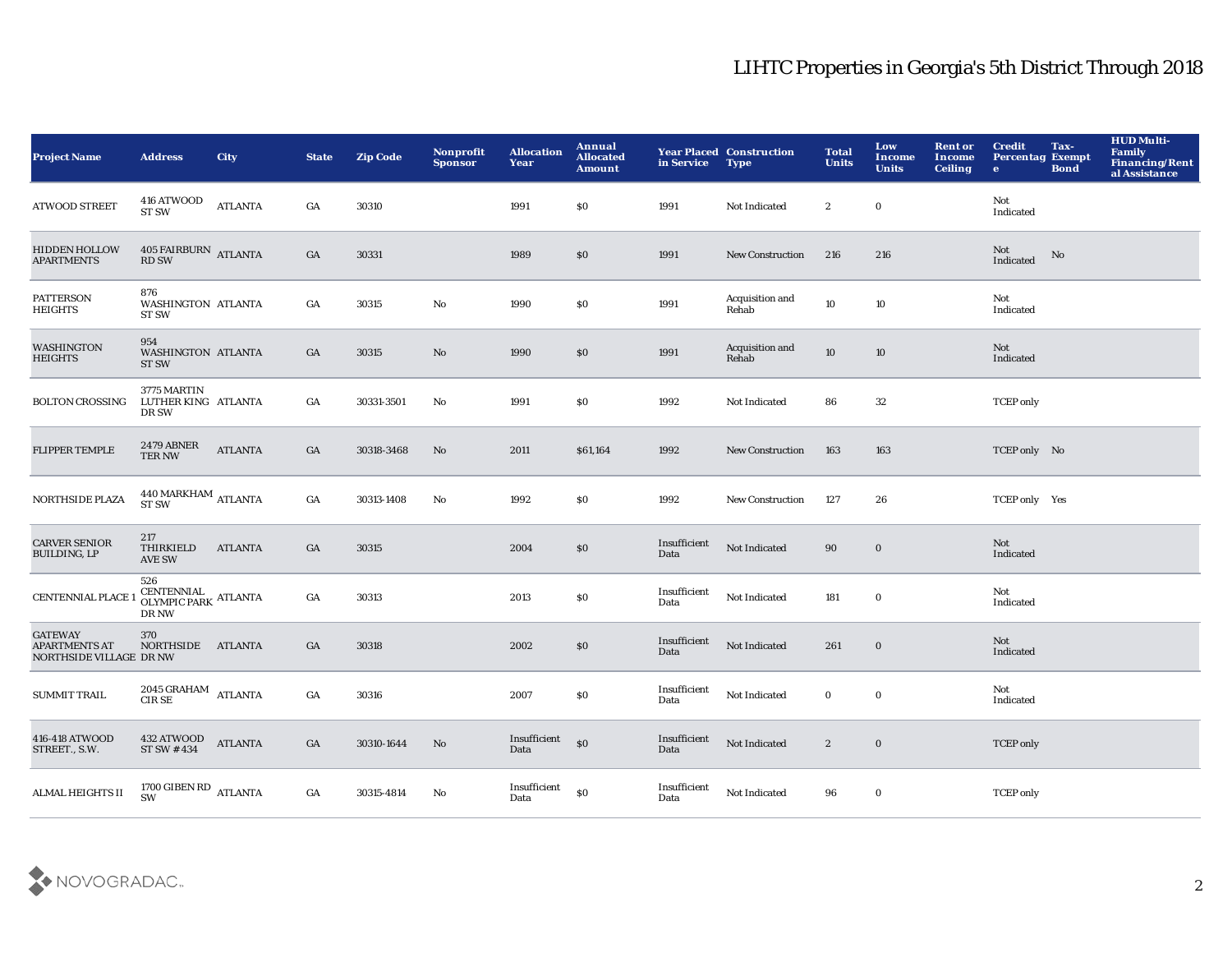| <b>Project Name</b>                        | <b>Address</b>                                              | <b>City</b>    | <b>State</b>     | <b>Zip Code</b> | Nonprofit<br><b>Sponsor</b> | <b>Allocation</b><br>Year          | Annual<br><b>Allocated</b><br><b>Amount</b>      | in Service           | <b>Year Placed Construction</b><br><b>Type</b> | <b>Total</b><br><b>Units</b> | Low<br>Income<br><b>Units</b> | <b>Rent or</b><br>Income<br><b>Ceiling</b> | <b>Credit</b><br><b>Percentag Exempt</b><br>$\bullet$ | Tax-<br><b>Bond</b> | <b>HUD Multi-</b><br>Family<br>Financing/Rent<br>al Assistance |
|--------------------------------------------|-------------------------------------------------------------|----------------|------------------|-----------------|-----------------------------|------------------------------------|--------------------------------------------------|----------------------|------------------------------------------------|------------------------------|-------------------------------|--------------------------------------------|-------------------------------------------------------|---------------------|----------------------------------------------------------------|
| <b>ATWOOD</b><br>STREET/416-418            | <b>416 ATWOOD STREET SW</b>                                 | <b>ATLANTA</b> | GA               | 30310           | No                          | Insufficient<br>Data               | $\boldsymbol{\mathsf{S}}\boldsymbol{\mathsf{O}}$ | Insufficient<br>Data | Not Indicated                                  | $\mathbf{2}$                 | $\boldsymbol{0}$              |                                            | <b>TCEP</b> only                                      |                     |                                                                |
| <b>CASCADE PINES</b><br><b>APARTMENTS</b>  | 2909<br>CAMPBELLTO ATLANTA<br>N RD SW                       |                | $_{\mathrm{GA}}$ | 30311-4508      | No                          | Insufficient<br>Data               | \$0                                              | Insufficient<br>Data | Not Indicated                                  | 376                          | $\boldsymbol{0}$              |                                            | <b>TCEP</b> only                                      |                     |                                                                |
| <b>CONNALLY DRIVE</b><br><b>HOME</b>       | 1888<br>CONNALLY DR EAST POINT                              |                | GA               | 30344-1210      | No                          | Insufficient <sub>SO</sub><br>Data |                                                  | Insufficient<br>Data | Not Indicated                                  | $\mathbf{1}$                 | $\mathbf{0}$                  |                                            | <b>TCEP</b> only                                      |                     |                                                                |
| <b>GATEWAY CAPITOL</b><br><b>VIEW</b>      | 1374 MURPHY<br>AVE SW ATLANTA                               |                | GA               | 30310           | No                          | Insufficient<br>Data               | $\$0$                                            | Insufficient<br>Data | Not Indicated                                  | 162                          | 162                           |                                            | <b>TCEP</b> only                                      |                     |                                                                |
| <b>GREENWICH</b><br>STREET/14241243        |                                                             | <b>ATLANTA</b> | GA               | 30310           | No                          |                                    |                                                  | Insufficient<br>Data | Not Indicated                                  | $\boldsymbol{2}$             | $\bf{0}$                      |                                            | <b>TCEP</b> only                                      |                     |                                                                |
| PARADISE EAST<br><b>APARTMENTS</b>         | 1504<br><b>BOULDERCRE ATLANTA</b><br>ST RD SE               |                | GA               | 30316-4042      |                             | Insufficient <sub>SO</sub><br>Data |                                                  | Insufficient<br>Data | Not Indicated                                  | 176                          | 174                           |                                            | <b>TCEP</b> only                                      |                     |                                                                |
| THORNTON PLACE                             | 1599 PRYOR RD ATLANTA<br><b>SW</b>                          |                | GA               | 30315-3721      | No                          | Insufficient <sub>SO</sub><br>Data |                                                  | Insufficient<br>Data | Not Indicated                                  | 12                           | $\bf{0}$                      |                                            | <b>TCEP</b> only                                      |                     |                                                                |
| <b>ADAIR COURT</b>                         | 806 MURPHY<br>AVENUTE SW                                    | <b>ATLANTA</b> | GA               | 30310           |                             | Insufficient<br>Data               | <sub>so</sub>                                    | Insufficient<br>Data | Not Indicated                                  | 91                           | 77                            |                                            | Not<br>Indicated                                      |                     |                                                                |
| <b>ASHLEY SCHOLARS</b><br><b>LANDING I</b> | 669 ATL<br><b>STUDENT</b><br><b>MOVEMENT</b><br><b>BLVD</b> | ATLANTA        | GA               | 30314           |                             | Insufficient <sub>80</sub><br>Data |                                                  | Insufficient<br>Data | Not Indicated                                  | 135                          | 54                            |                                            | Not<br>Indicated                                      |                     |                                                                |
| <b>CASTLEBERRY HILL</b><br><b>PHASE I</b>  | 600<br><b>GREENSFERRY ATLANTA</b><br><b>AVE SW</b>          |                | GA               | 30314-4339      |                             | Insufficient<br>Data               | \$0                                              | Insufficient<br>Data | Not Indicated                                  | 166                          | 102                           |                                            | Not<br>Indicated                                      |                     |                                                                |
| <b>CITY LIGHTS II</b>                      | 464<br>BOULEVARD ATLANTA<br>NE                              |                | GA               | 30308-2645      |                             | Insufficient <sub>SO</sub><br>Data |                                                  | Insufficient<br>Data | Not Indicated                                  | 96                           | 96                            |                                            | Not<br>Indicated                                      |                     |                                                                |
| <b>OASIS OF VINE CITY</b>                  | 190 MAPLE ST<br>NW ATLANTA                                  |                | GA               | 30314-4629      |                             | Insufficient<br>Data               | $\mathbf{S}$                                     | Insufficient<br>Data | Not Indicated                                  | 105                          | 105                           |                                            | Not<br>Indicated                                      |                     |                                                                |
| <b>SWIFT CREEK</b>                         | 2591 WHITES<br>MILL RD                                      | <b>DECATUR</b> | GA               | 30034-1135      |                             | Insufficient<br>Data               | \$0                                              | Insufficient<br>Data | Not Indicated                                  | 60                           | 60                            |                                            | Not<br>Indicated                                      |                     |                                                                |

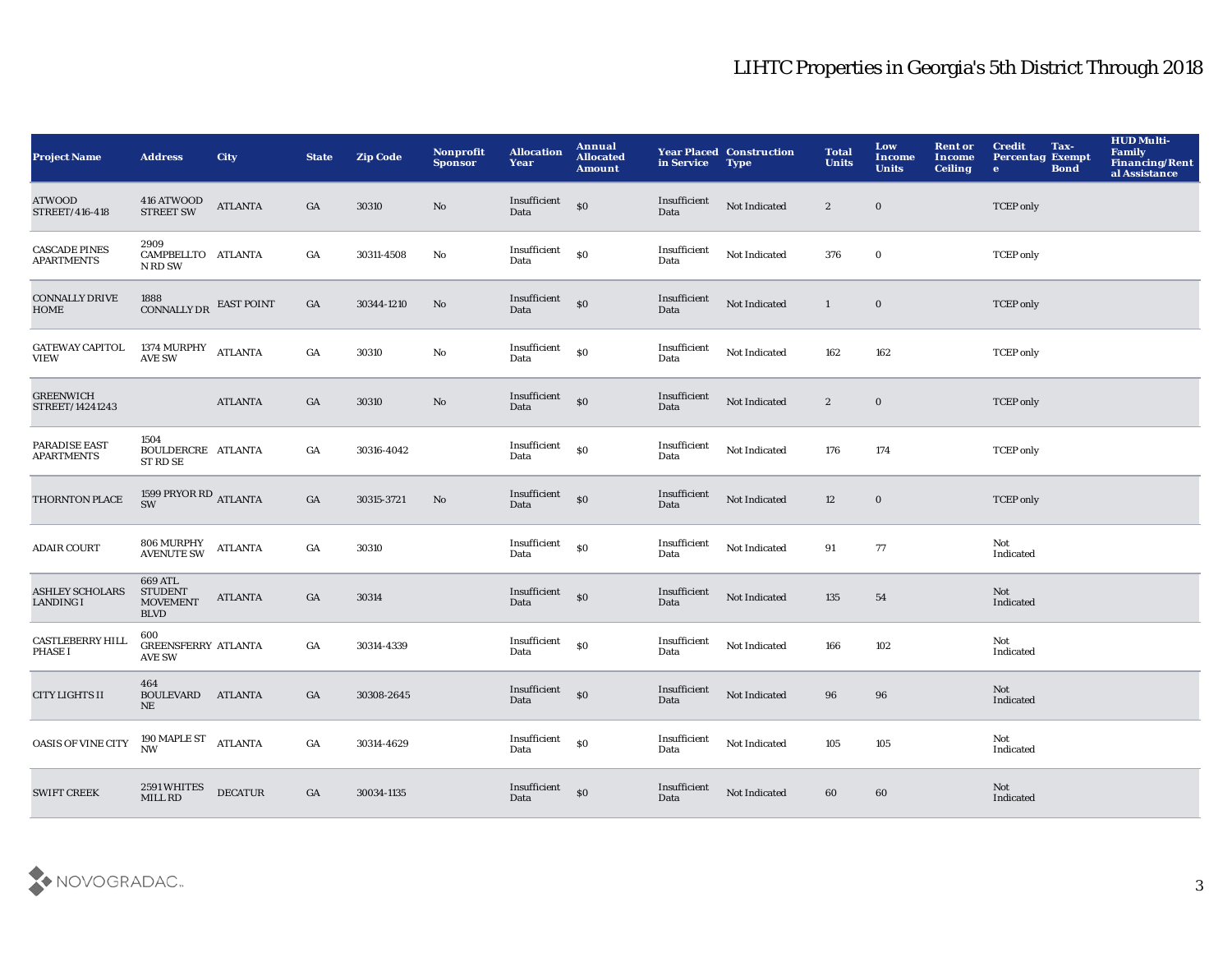| <b>Project Name</b>                       | <b>Address</b>                                           | <b>City</b>        | <b>State</b>     | <b>Zip Code</b> | Nonprofit<br><b>Sponsor</b> | <b>Allocation</b><br>Year | Annual<br><b>Allocated</b><br><b>Amount</b> | in Service           | <b>Year Placed Construction</b><br><b>Type</b> | <b>Total</b><br><b>Units</b> | Low<br><b>Income</b><br><b>Units</b> | <b>Rent or</b><br>Income<br><b>Ceiling</b> | <b>Credit</b><br><b>Percentag Exempt</b><br>$\bullet$ | Tax-<br><b>Bond</b>    | <b>HUD Multi-</b><br>Family<br>Financing/Rent<br>al Assistance |
|-------------------------------------------|----------------------------------------------------------|--------------------|------------------|-----------------|-----------------------------|---------------------------|---------------------------------------------|----------------------|------------------------------------------------|------------------------------|--------------------------------------|--------------------------------------------|-------------------------------------------------------|------------------------|----------------------------------------------------------------|
| THE NEW VILLAGES<br>AT CONLEY PHASE 1     | 900 CONLEY<br><b>RD SE # 950</b>                         | <b>HAPEVILLE</b>   | GA               | 30354-3500      |                             | Insufficient<br>Data      | $\$0$                                       | Insufficient<br>Data | Not Indicated                                  | 120                          | 120                                  |                                            | Not<br>Indicated                                      |                        |                                                                |
| THE RESIDENCES AT<br>MAGGIE CAPITOL       | 400 RALPH<br>MCGILL BLVD ATLANTA<br>$\rm NE$             |                    | GA               | 30312-1229      |                             | Insufficient<br>Data      | $\boldsymbol{\mathsf{S}}$                   | Insufficient<br>Data | Not Indicated                                  | 210                          | 210                                  |                                            | Not<br>Indicated                                      |                        |                                                                |
| 924 MATHEWS ST,<br>SW                     | $924\text{\,MATHEWS}\xspace$ ATLANTA ST SW               |                    | GA               | 30310           |                             | 1988                      | \$0                                         | 1989                 | <b>New Construction</b>                        | $\mathbf{2}$                 | $\boldsymbol{2}$                     |                                            | Not<br>Indicated                                      | No                     |                                                                |
| 770-772 AZALIA ST,<br>SW                  | 770 AZALIA ST<br>ATLANTA<br>SW                           |                    | GA               | 30310           |                             | 1988                      | \$0                                         | 1990                 | <b>New Construction</b>                        | $\mathbf{2}$                 | $\boldsymbol{2}$                     |                                            | Not<br>Indicated                                      | $\mathbf{N}\mathbf{o}$ |                                                                |
| 774-776 AZALIA ST<br>SW                   | 774 AZALIA ST<br>ATLANTA<br>SW                           |                    | $_{\mathrm{GA}}$ | 30310           |                             | 1988                      | \$0                                         | 1990                 | New Construction                               | $\mathbf{2}$                 | $\boldsymbol{2}$                     |                                            | Not<br>Indicated                                      | No                     |                                                                |
| 936-938 MATHEWS<br>ST, SW                 | $936\,{\rm MATHEWS}$ ATLANTA ST SW                       |                    | GA               | 30310           |                             | 1988                      | \$0                                         | 1990                 | <b>New Construction</b>                        | $\overline{2}$               | $\boldsymbol{2}$                     |                                            | Not<br>Indicated                                      | No                     |                                                                |
| <b>AMAL TOWNHOME</b><br><b>COMMUNITY</b>  | 535 AMAL DR<br>SW                                        | <b>ATLANTA</b>     | $_{\mathrm{GA}}$ | 30315           |                             | 1989                      | \$0                                         | 1990                 | <b>New Construction</b>                        | 100                          | 100                                  |                                            | Not<br>Indicated                                      | No                     |                                                                |
| MARIETTA-COBB<br><b>WINTER SHELTER</b>    | 1888<br>CONNALLY DR EAST POINT                           |                    | GA               | 30344           |                             | 1993                      | \$0                                         | 1993                 | Not Indicated                                  | $\mathbf{1}$                 | <sup>1</sup>                         |                                            | Not<br>Indicated                                      | No                     |                                                                |
| <b>COURTYARD AT</b><br><b>MAPLE</b>       | 55 MAPLE ST<br><b>NW</b>                                 | <b>ATLANTA</b>     | GA               | 30314-4753      | No                          | 1992                      | \$0                                         | 1993                 | Not Indicated                                  | 182                          | 72                                   |                                            | TCEP only Yes                                         |                        |                                                                |
| DELANO PLACE                              | <b>1575 LINE ST</b>                                      | <b>DECATUR</b>     | GA               | 30032           | No                          | 1991                      | \$0                                         | 1993                 | Acquisition and<br>Rehab                       | 58                           | 58                                   |                                            | Not<br><b>Indicated</b>                               | No                     |                                                                |
| <b>GREENBRIAR</b><br>COMMONS              | <b>3000 STONE</b><br><b>HOGAN</b><br>CONNECTOR<br>RD     | <b>ATLANTA</b>     | GA               | 30331-2834      | No                          | 1991                      | \$0                                         | 1993                 | Acquisition and<br>Rehab                       | 168                          | 174                                  |                                            | TCEP only No                                          |                        |                                                                |
| PEOPLE'S PLACE                            | <b>16 WM</b><br><b>HOLMES</b><br><b>BORDERS DR</b><br>SE | <b>ATLANTA</b>     | GA               | 30312           | Yes                         | 1991                      | \$0                                         | 1993                 | Acquisition and<br>Rehab                       | 76                           | 76                                   |                                            | Not<br>Indicated                                      | No                     |                                                                |
| <b>WALDORF CREEK</b><br><b>APARTMENTS</b> | 4663<br><b>WALDROP DR</b>                                | <b>FOREST PARK</b> | GA               | 30297           | No                          | 1991                      | \$0                                         | 1993                 | Acquisition and<br>Rehab                       | 92                           | 92                                   |                                            | Not<br>Indicated                                      | No                     |                                                                |

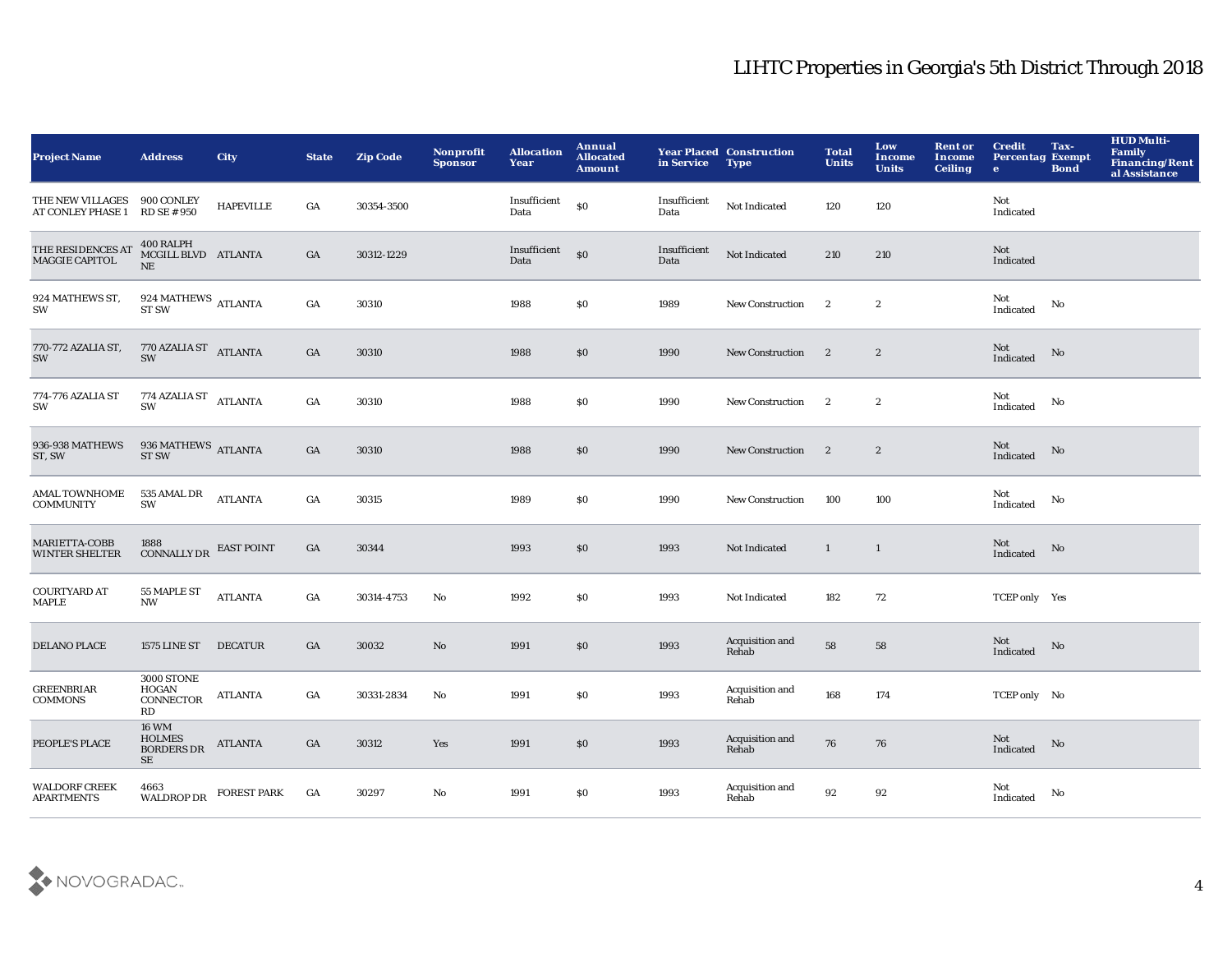| <b>Project Name</b>                                      | <b>Address</b>                                           | <b>City</b>    | <b>State</b>     | <b>Zip Code</b> | Nonprofit<br><b>Sponsor</b> | <b>Allocation</b><br>Year | Annual<br><b>Allocated</b><br><b>Amount</b> | in Service | <b>Year Placed Construction</b><br><b>Type</b> | <b>Total</b><br><b>Units</b> | Low<br><b>Income</b><br><b>Units</b> | <b>Rent or</b><br>Income<br><b>Ceiling</b> | <b>Credit</b><br><b>Percentag Exempt</b><br>$\bullet$ | Tax-<br><b>Bond</b>    | <b>HUD Multi-</b><br>Family<br>Financing/Rent<br>al Assistance |
|----------------------------------------------------------|----------------------------------------------------------|----------------|------------------|-----------------|-----------------------------|---------------------------|---------------------------------------------|------------|------------------------------------------------|------------------------------|--------------------------------------|--------------------------------------------|-------------------------------------------------------|------------------------|----------------------------------------------------------------|
| O'HERN HOUSE -<br><b>PROJECT PEOPLES</b><br><b>PLACE</b> | <b>16 WM</b><br><b>HOLMES</b><br><b>BORDERS DR</b><br>NE | <b>ATLANTA</b> | GA               | 30312           | No                          | 1991                      | \$0                                         | 1993       | Not Indicated                                  | 76                           | 76                                   |                                            | Not<br>Indicated                                      | No                     |                                                                |
| <b>AMBERWOOD</b><br><b>VILLAGE</b>                       | 180 FLAT<br>SHOALS AVE ATLANTA<br>SE                     |                | $_{\mathrm{GA}}$ | 30316           | Yes                         | 1992                      | \$0                                         | 1994       | Acquisition and<br>Rehab                       | 30                           | 30                                   |                                            | Not<br>Indicated                                      | No                     |                                                                |
| EDGEWOOD CENTER EDGEWOOD ATLANTA                         | 187<br>AVE SE                                            |                | GA               | 30303-3000      | No                          | 1992                      | \$0                                         | 1994       | Acquisition and<br>Rehab                       | 46                           | 46                                   |                                            | TCEP only No                                          |                        |                                                                |
| <b>OAKLAND COURT</b><br><b>APARTMENTS</b>                | 97<br>SANDERSON ATLANTA<br>ST NE                         |                | GA               | 30307           | Yes                         | 1992                      | \$0                                         | 1994       | Acquisition and<br>Rehab                       | 100                          | 100                                  |                                            | Not<br>Indicated                                      | No                     |                                                                |
| <b>REED STREET</b>                                       | <b>60 LOVE ST SW ATLANTA</b>                             |                | GA               | 30315           | $\mathbf{N}\mathbf{o}$      | 1992                      | \$0                                         | 1994       | Acquisition and<br>Rehab                       | $30\,$                       | 30                                   |                                            | TCEP only No                                          |                        |                                                                |
| CANDLER CROSSING                                         | $3000\, \mathrm{EMBER}$ DR                               | <b>DECATUR</b> | $_{\mathrm{GA}}$ | 30034           |                             | 1993                      | <b>SO</b>                                   | 1994       | Not Indicated                                  | 296                          | $\mathbf 0$                          |                                            | Not<br>Indicated                                      |                        |                                                                |
| <b>BAYWOOD PARK</b><br><b>APARTMENTS</b>                 | <b>6655 MOUNT</b><br><b>ZION BLVD</b>                    | <b>MORROW</b>  | GA               | 30260           | No                          | 1993                      | \$0                                         | 1995       | <b>New Construction</b>                        | 120                          | 119                                  |                                            | Not<br>Indicated                                      | No                     |                                                                |
| COURTYARDS AT GLEI MEMORIAL DR ATLANTA                   | 2035<br>SE                                               |                | $_{\mathrm{GA}}$ | 30317           | Yes                         | 1995                      | \$0                                         | 1995       | Acquisition and<br>Rehab                       | 172                          | 176                                  |                                            | 70%<br>present<br>value                               | $\mathbf{N}\mathbf{o}$ |                                                                |
| <b>EAGLE'S NEST</b>                                      | <b>3002 EMBER</b><br><b>DR</b>                           | <b>DECATUR</b> | $_{\mathrm{GA}}$ | 30034           | Yes                         | 1993                      | \$0                                         | 1995       | Acquisition and<br>Rehab                       | 296                          | 296                                  |                                            | 70%<br>present<br>value                               | No                     |                                                                |
| <b>GRANADA PARK</b>                                      | 1870<br>CAMPBELLTO ATLANTA<br>N RD SW                    |                | GA               | 30311           |                             | 1993                      | <b>SO</b>                                   | 1995       | Not Indicated                                  | 202                          | 202                                  |                                            | Not<br>Indicated                                      |                        |                                                                |
| <b>HAMPTON OAKS</b>                                      | 1955 LA DAWN ATLANTA<br>LN NW                            |                | $_{\mathrm{GA}}$ | 30318           | Yes                         | 1993                      | \$0                                         | 1995       | Not Indicated                                  | 50                           | 50                                   |                                            | 70%<br>present<br>value                               | No                     |                                                                |
| PITTSBURGH                                               | PO BOX 11303 ATLANTA                                     |                | GA               | 30310           |                             | 1993                      | \$0                                         | 1995       | Not Indicated                                  | $\overline{7}$               | $\mathbf 0$                          |                                            | Not<br>Indicated                                      |                        |                                                                |
| <b>SANTA FE VILLAS</b>                                   | $2370\,{\rm STEWART}$ ATLANTA AVE SW                     |                | GA               | 30315           |                             | 1993                      | \$0                                         | 1995       | Not Indicated                                  | 144                          | 144                                  |                                            | Not<br>Indicated                                      |                        |                                                                |

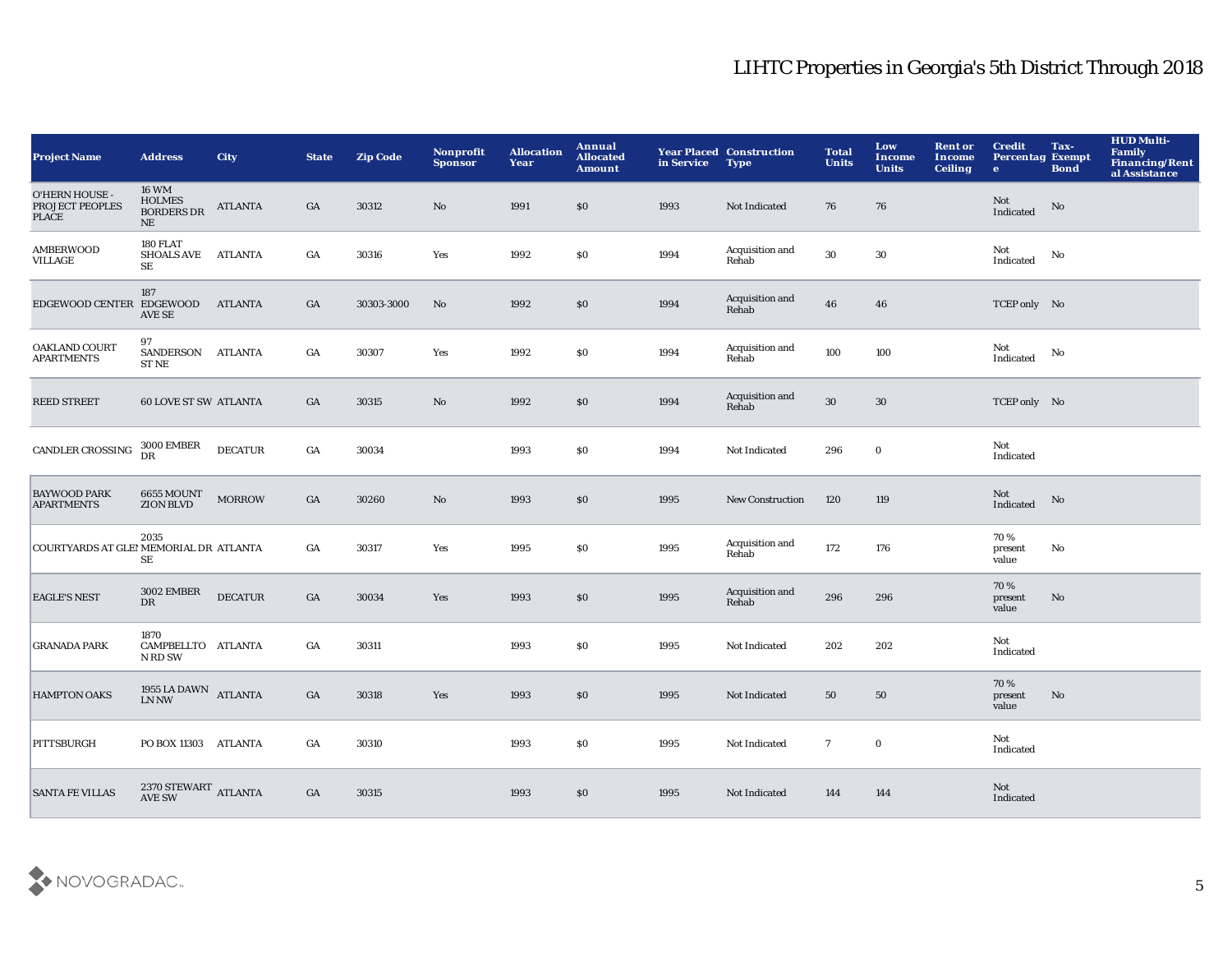| <b>Project Name</b>                                                                                                                                                                                  | <b>Address</b>                                | <b>City</b>     | <b>State</b>     | <b>Zip Code</b> | <b>Nonprofit</b><br><b>Sponsor</b> | <b>Allocation</b><br>Year | Annual<br><b>Allocated</b><br><b>Amount</b> | in Service | <b>Year Placed Construction</b><br><b>Type</b> | <b>Total</b><br><b>Units</b> | Low<br><b>Income</b><br><b>Units</b> | <b>Rent or</b><br>Income<br><b>Ceiling</b> | <b>Credit</b><br><b>Percentag Exempt</b><br>$\mathbf{e}$ | Tax-<br><b>Bond</b>    | <b>HUD Multi-</b><br>Family<br>Financing/Rent<br>al Assistance |
|------------------------------------------------------------------------------------------------------------------------------------------------------------------------------------------------------|-----------------------------------------------|-----------------|------------------|-----------------|------------------------------------|---------------------------|---------------------------------------------|------------|------------------------------------------------|------------------------------|--------------------------------------|--------------------------------------------|----------------------------------------------------------|------------------------|----------------------------------------------------------------|
| <b>TRACEWOOD APTS</b>                                                                                                                                                                                | <b>482 SYLVIA DR FOREST PARK</b>              |                 | GA               | 30297           | No                                 | 1993                      | \$0\$                                       | 1995       | New Construction                               | 85                           | ${\bf 85}$                           |                                            | 70%<br>present<br>value                                  | No                     |                                                                |
| $\begin{array}{ll} \texttt{BRIARCHFF SUMMIT} & \texttt{1050 PONCE DE} \\ \texttt{APARTMENTS} & \texttt{LEON AVE NE} \end{array} \texttt{ATLANTA}$                                                    |                                               |                 | GA               | 30306-4230      | No                                 | 1994                      | \$0                                         | 1996       | Acquisition and<br>Rehab                       | 200                          | 200                                  |                                            | TCEP only No                                             |                        |                                                                |
| $\begin{tabular}{ c c c c } \hline \textbf{COLUMBIA} & \textbf{3450 FORREST} & \textbf{ATLANTA} \\ \hline \textbf{HILL/DUTCH HILL} & \textbf{PARK RD SE} & \textbf{ATLANTA} \\ \hline \end{tabular}$ |                                               |                 | GA               | 30354           | Yes                                | 1994                      | \$0                                         | 1996       | Acquisition and<br>Rehab                       | 124                          | 124                                  |                                            | 70%<br>present<br>value                                  | $\mathbf{No}$          |                                                                |
| <b>COLUMNS AT EAST</b><br><b>HILL</b>                                                                                                                                                                | 135 E HILL ST DECATUR                         |                 | GA               | 30030           |                                    | 1994                      | $\$0$                                       | 1996       | Not Indicated                                  | 28                           | 28                                   |                                            | Not<br>Indicated                                         |                        |                                                                |
| <b>DELOWE PLACE</b><br><b>COOPERATIVE</b>                                                                                                                                                            | $2327\:\mathrm{DELOWE}\quad$ EAST POINT<br>DR |                 | $_{\mathrm{GA}}$ | 30344           | Yes                                | 1994                      | \$0                                         | 1996       | Acquisition and<br>Rehab                       | 85                           | 84                                   |                                            | 70%<br>present<br>value                                  | No                     |                                                                |
| <b>GRANT PARK</b><br><b>APARTMENTS</b>                                                                                                                                                               | 548<br>BURROUGHS ATLANTA<br>ST SE             |                 | GA               | 30315           | Yes                                | 1994                      | \$0                                         | 1996       | <b>New Construction</b>                        | 302                          | 291                                  |                                            | 70%<br>present<br>value                                  | No                     |                                                                |
| <b>GRANT PARK</b><br><b>COMMONS</b>                                                                                                                                                                  | 1940 FISHER<br>RD SE                          | <b>ATLANTA</b>  | GA               | 30315           | No                                 | 1994                      | \$0                                         | 1996       | Acquisition and<br>Rehab                       | 338                          | 338                                  |                                            | 70%<br>present<br>value                                  | No                     |                                                                |
| <b>MOORES MILLS</b><br><b>VILLAGE</b>                                                                                                                                                                | $2453 \, \mbox{CORONET}$ ATLANTA WAY NW       |                 | GA               | 30318           | $\mathbf{No}$                      | 1994                      | \$0                                         | 1996       | Acquisition and<br>Rehab                       | 152                          | 152                                  |                                            | Not<br>Indicated                                         | No                     |                                                                |
| <b>NU DIMENSIONS</b><br><b>APARTMENTS</b>                                                                                                                                                            | 3200<br><b>LAKEVIEW PL</b>                    | COLLEGE PARK GA |                  | 30337           | No                                 | 1994                      | \$0                                         | 1996       | <b>Both New</b><br>Construction and<br>A/R     | 326                          | 293                                  |                                            | 70%<br>present<br>value                                  | No                     |                                                                |
| <b>PRESLEY WOODS</b>                                                                                                                                                                                 | 265<br>KIRKWOOD<br>RD NE                      | <b>ATLANTA</b>  | GA               | 30317           | $\mathbf{N}\mathbf{o}$             | 1996                      | $\$0$                                       | 1996       | New Construction                               | 40                           | $40\,$                               |                                            | 70%<br>present<br>value                                  | $\mathbf{N}\mathbf{o}$ |                                                                |
| CENTENNIAL PLACE I HUNNICUTT ATLANTA                                                                                                                                                                 | 151<br><b>ST NW</b>                           |                 | GA               | 30313           | No                                 | 1995                      | \$700,000                                   | 1996       | <b>New Construction</b>                        | 181                          | $\bf{0}$                             |                                            | Not<br>Indicated                                         | No                     |                                                                |
| COLUMBIA PLAZA APT WESTVIEW DR ATLANTA                                                                                                                                                               | 1017<br>SW                                    |                 | GA               | 30310           | $\mathbf{N}\mathbf{o}$             | 1994                      | \$0                                         | 1996       | Not Indicated                                  | 94                           | 94                                   |                                            | Not<br>Indicated                                         | No                     |                                                                |
| PRI/COLUMBIA MILL                                                                                                                                                                                    | 2249 FLAT<br>SHOALS RD SE ATLANTA             |                 | GA               | 30316           | No                                 | 1995                      | <b>SO</b>                                   | 1996       | Not Indicated                                  | 60                           | 60                                   |                                            | Not<br>Indicated                                         | No                     |                                                                |

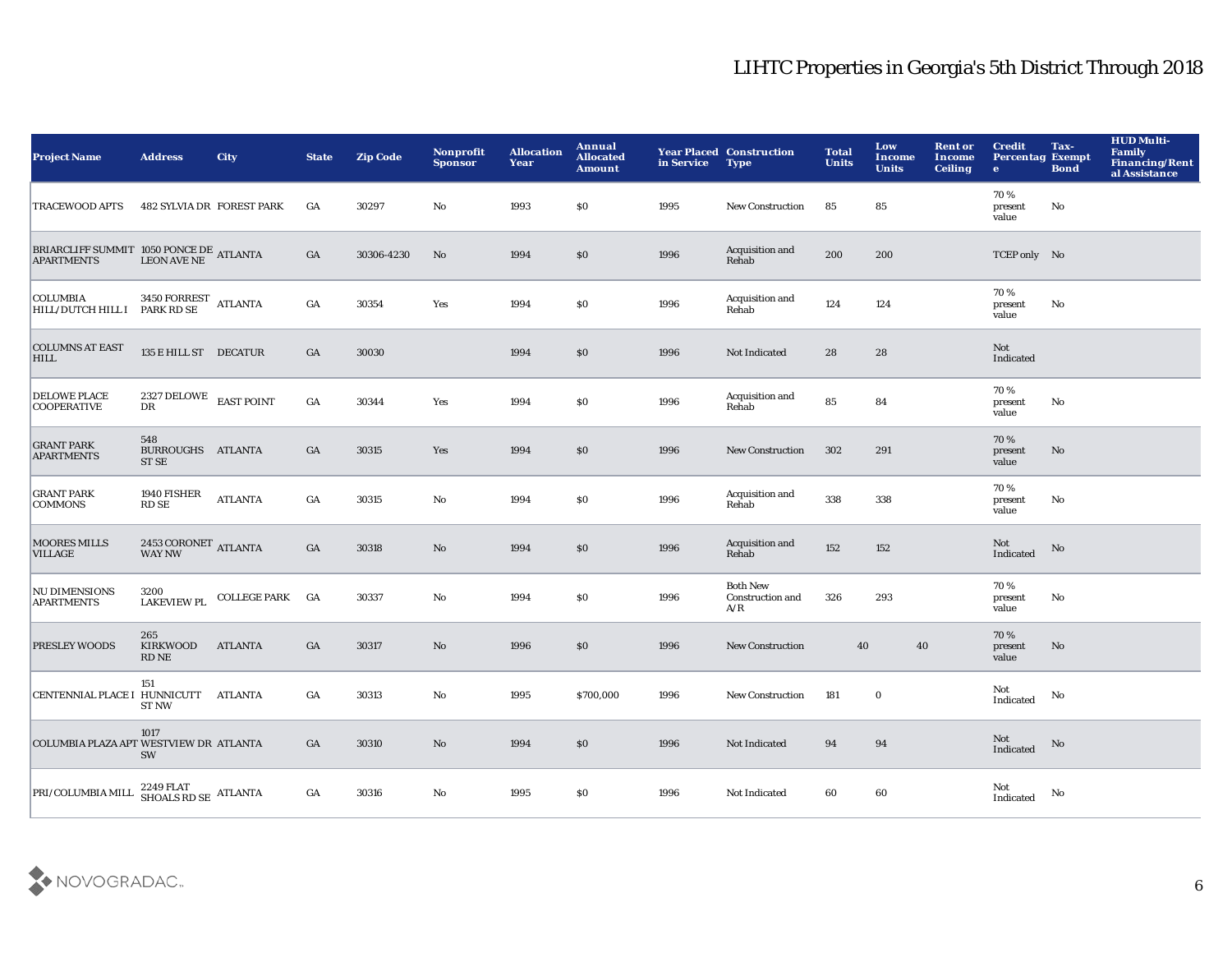| <b>Project Name</b>                                   | <b>Address</b>                              | <b>City</b>       | <b>State</b>     | <b>Zip Code</b> | Nonprofit<br><b>Sponsor</b> | <b>Allocation</b><br>Year | <b>Annual</b><br><b>Allocated</b><br><b>Amount</b> | in Service | <b>Year Placed Construction</b><br><b>Type</b> | <b>Total</b><br><b>Units</b> | Low<br>Income<br><b>Units</b> | <b>Rent or</b><br>Income<br><b>Ceiling</b> | <b>Credit</b><br><b>Percentag Exempt</b><br>$\bullet$ | Tax-<br><b>Bond</b> | <b>HUD Multi-</b><br>Family<br><b>Financing/Rent</b><br>al Assistance |
|-------------------------------------------------------|---------------------------------------------|-------------------|------------------|-----------------|-----------------------------|---------------------------|----------------------------------------------------|------------|------------------------------------------------|------------------------------|-------------------------------|--------------------------------------------|-------------------------------------------------------|---------------------|-----------------------------------------------------------------------|
| <b>WELLS COURT</b><br><b>COMMONS</b>                  | <b>1856 WELLS</b><br>DR SW                  | <b>ATLANTA</b>    | GA               | 30311           | No                          | 1995                      | \$0                                                | 1996       | Acquisition and<br>Rehab                       | 62                           | 62                            |                                            | 70%<br>present<br>value                               | No                  |                                                                       |
| PRESLEY WOODS<br>(KIRKWOOD)                           | 265<br><b>KIRKWOOD</b><br>RD NE             | <b>ATLANTA</b>    | GA               | 30317-1117      | No                          | 1994                      | \$0                                                | 1996       | <b>New Construction</b>                        | 40                           | 40                            |                                            | <b>TCEP</b> only                                      |                     |                                                                       |
| WEST END HOUSING I OGLETHORPE ATLANTA                 | 835<br><b>AVE SW</b>                        |                   | GA               | 30310-2783      | No                          | 1996                      | \$0                                                | 1996       | <b>New Construction</b>                        | 144                          | $\sim$                        |                                            | <b>TCEP</b> only                                      |                     |                                                                       |
| COLUMBIA PARK CITI NE MARION PL ATLANTA               |                                             |                   | $_{\mathrm{GA}}$ | 30307           | No                          | 2002                      | \$748,965                                          | 2004       | <b>New Construction</b>                        | 154                          | 80                            |                                            | Not<br>Indicated                                      | No                  |                                                                       |
| <b>CRESENT HILLS</b>                                  | 532<br><b>CLEVELAND</b><br><b>AVE SW</b>    | <b>ATLANTA</b>    | GA               | 30315-8000      | No                          | 2002                      | \$717,213                                          | 2004       | Acquisition and<br>Rehab                       | 124                          | $\bf{0}$                      |                                            | TCEP only No                                          |                     |                                                                       |
| ROBBINS CRESTE APAL 3223 ROBINS                       |                                             | <b>EAST POINT</b> | GA               | 30344           | $\mathbf{No}$               | 2003                      | \$440,856                                          | 2004       | Acquisition and<br>Rehab                       | 160                          | 157                           |                                            | 60% AMGI TCEP only No                                 |                     |                                                                       |
| THE AUBURN GLENN<br><b>APARTMENTS</b>                 | 49<br><b>BOULEVARD</b><br>$\rm SE$          | <b>ATLANTA</b>    | GA               | 30312-1858      | No                          | 2002                      | \$832,852                                          | 2004       | <b>New Construction</b>                        | 271                          | $\bf{0}$                      |                                            | TCEP only No                                          |                     |                                                                       |
| PEAKS AT MARTIN<br>LUTHER KING                        | 2423 MLK JR<br>DR SW                        | <b>ATLANTA</b>    | GA               | 30311           | No                          | 2002                      | \$432,755                                          | 2004       | <b>New Construction</b>                        | 183                          | $\mathbf 0$                   |                                            | Not<br>Indicated                                      | No                  |                                                                       |
| <b>TRINITY TOWERS</b>                                 | 2611<br>SPRINGDALE ATLANTA<br><b>RD SW</b>  |                   | GA               | 30315-7137      | No                          | 2003                      | \$750,000                                          | 2004       | <b>New Construction</b>                        | 240                          | 239                           |                                            | 60% AMGI TCEP only No                                 |                     |                                                                       |
| <b>HIGHBURY COURT</b><br><b>APARTMENT</b>             | $50$ MT ZION RD $\,$ ATLANTA<br>SW          |                   | $_{\mathrm{GA}}$ | 30354-2359      | No                          | 2003                      | \$445,904                                          | 2004       | Acquisition and<br>Rehab                       | 128                          | 128                           |                                            | TCEP only No                                          |                     |                                                                       |
| <b>ALTA POINTE</b><br><b>APARTMENTS</b>               | 2640 MARTIN<br>LUTHER KING ATLANTA<br>JR DR |                   | GA               | 30311-6101      | No                          | 2002                      | \$551,074                                          | 2004       | <b>New Construction</b>                        | 230                          | $\bf{0}$                      |                                            | TCEP only No                                          |                     |                                                                       |
| COLUMBIA PARK CITI $\frac{165}{NE}$ MARION PL ATLANTA |                                             |                   | GA               | 30307-2747      | No                          | 2002                      | \$331,342                                          | 2004       | <b>New Construction</b>                        | 154                          | $\bf{0}$                      |                                            | <b>TCEP</b> only                                      |                     |                                                                       |
| <b>COULMBIA</b><br>HERITAGE SR.<br><b>RESIDENCES</b>  | 1900 PERRY<br><b>BLVD NW</b>                | <b>ATLANTA</b>    | $_{\mathrm{GA}}$ | 30318-3500      | No                          | 2002                      | \$685,172                                          | 2004       | <b>New Construction</b>                        | 130                          | $\bf{0}$                      |                                            | <b>TCEP</b> only                                      |                     |                                                                       |

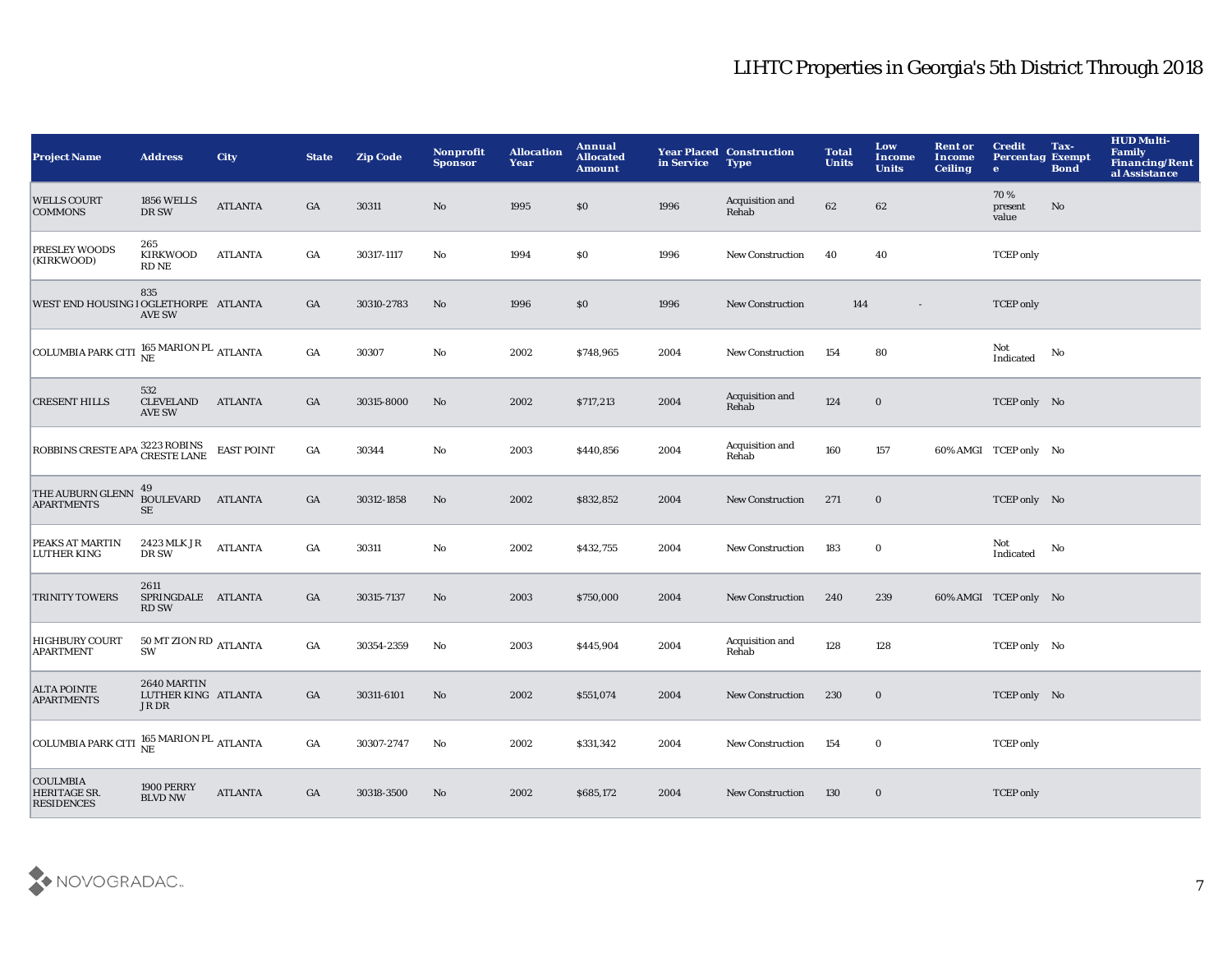| <b>Project Name</b>                                    | <b>Address</b>                                    | <b>City</b>       | <b>State</b>     | <b>Zip Code</b> | Nonprofit<br><b>Sponsor</b> | <b>Allocation</b><br>Year | Annual<br><b>Allocated</b><br><b>Amount</b> | in Service | <b>Year Placed Construction</b><br><b>Type</b> | <b>Total</b><br><b>Units</b> | Low<br>Income<br><b>Units</b> | <b>Rent or</b><br>Income<br><b>Ceiling</b> | <b>Credit</b><br><b>Percentag Exempt</b><br>$\bullet$ | Tax-<br><b>Bond</b> | <b>HUD Multi-</b><br><b>Family</b><br><b>Financing/Rent</b><br>al Assistance |
|--------------------------------------------------------|---------------------------------------------------|-------------------|------------------|-----------------|-----------------------------|---------------------------|---------------------------------------------|------------|------------------------------------------------|------------------------------|-------------------------------|--------------------------------------------|-------------------------------------------------------|---------------------|------------------------------------------------------------------------------|
| HIGHBURY CO.                                           | $50\,\mathrm{MT}$ ZION RD $_{\rm ATLANTA}$<br>SW  |                   | $_{\mathrm{GA}}$ | 30354-2359      | No                          | Insufficient<br>Data      | $\$0$                                       | 2004       | Not Indicated                                  | 128                          | $\mathbf 0$                   |                                            | <b>TCEP</b> only                                      |                     |                                                                              |
| <b>HOLLYWOOD</b><br><b>WEST/SHAWNEE</b><br><b>APTS</b> | 1033<br>HOLLYWOOD ATLANTA<br><b>RD NW</b>         |                   | GA               | 30318-3963      | No                          | 2003                      | \$0                                         | 2004       | <b>New Construction</b>                        | 96                           | $\bf{0}$                      |                                            | <b>TCEP</b> only                                      |                     |                                                                              |
| FULTON COTTOM MIL 170 BLVD SE                          |                                                   | <b>ATLANTA</b>    | GA               | 30312           | $\mathbf {No}$              | 1997                      | \$0                                         | 1997       | <b>New Construction</b>                        | 207                          | $\sim$                        |                                            | Not<br>Indicated                                      | No                  |                                                                              |
| LEGACY PARTNERSHII 528 LOVEJOY ATLANTA                 |                                                   |                   | $_{\mathrm{GA}}$ |                 | $\mathbf{N}\mathbf{o}$      | 1995                      | \$0                                         | 1997       | <b>New Construction</b>                        | 180                          | 108                           |                                            | 70%<br>present<br>value                               | No                  |                                                                              |
| LEGACY PARTNERSHII AVE NW ATLANTA                      |                                                   |                   | GA               | 30313           |                             | 1995                      | <b>SO</b>                                   | 1997       | Not Indicated                                  | 179                          | 108                           |                                            | Not<br>Indicated                                      |                     |                                                                              |
| REGENCY PARK/COLO $^{3200}_{\rm DR}$                   |                                                   | <b>EAST POINT</b> | GA               | 30344           | $\mathbf {No}$              | 1995                      | \$0                                         | 1997       | Acquisition and<br>Rehab                       | 800                          | 202                           |                                            | 30 %<br>present<br>value                              | Yes                 |                                                                              |
| SUMMERDALE/<br><b>BRIARWOOD</b>                        | 2786<br>HAPEVILLE RD ATLANTA<br>SW                |                   | GA               | 30354           | Yes                         | 1995                      | \$0                                         | 1997       | Acquisition and<br>Rehab                       | 100                          | 100                           |                                            | Not<br>Indicated                                      | Yes                 |                                                                              |
| CENTENNIAL PLACE 583 MCAFEE<br>II                      | <b>ST NW</b>                                      | <b>ATLANTA</b>    | GA               | 30313           | $\rm No$                    | 1995                      | \$655,535                                   | 1997       | <b>New Construction</b>                        | 168                          | $\bf{0}$                      |                                            | Not<br>Indicated                                      | No                  |                                                                              |
| PARK AT LAKEWOOD                                       | 1991 DELOWE<br>DR SW                              | <b>ATLANTA</b>    | GA               | 30311           |                             | 1997                      | \$0                                         | 1997       | Not Indicated                                  | 120                          | $\bf{0}$                      |                                            | Not<br>Indicated                                      |                     |                                                                              |
| <b>THORNBERRY</b><br><b>APARTMENTS</b>                 | 2435<br><b>AYLESBURY</b><br><b>LOOP</b>           | <b>DECATUR</b>    | GA               | 30034-3721      |                             | 1997                      | \$0                                         | 1997       | Not Indicated                                  | 280                          | $\bf{0}$                      |                                            | <b>TCEP</b> only                                      |                     |                                                                              |
| <b>WOODS AT</b><br><b>GLENROSE</b>                     | 50 MOUNT<br><b>ZION RD SW</b>                     | <b>ATLANTA</b>    | $_{\mathrm{GA}}$ | 30354           |                             | 1997                      | \$163,137                                   | 1997       | Not Indicated                                  | 142                          | 142                           |                                            | Not<br>Indicated                                      |                     |                                                                              |
| PRI/HENDERSON<br><b>PLACE</b>                          | 520 IRWIN ST<br>ATLANTA<br>$\mathbf{N}\mathbf{W}$ |                   | GA               | 30312-1672      | No                          | 1995                      | \$0                                         | 1997       | <b>New Construction</b>                        | 58                           | 57                            |                                            | <b>TCEP</b> only                                      |                     |                                                                              |
| <b>HUNTINGWOOD</b><br>POINTE - CASCADE<br>PINES APTS.  | 2909<br>CAMPBELLTO ATLANTA<br>N RD SW             |                   | GA               | 30311-4508      | No                          | 1996                      | <b>SO</b>                                   | 1998       | Acquisition and<br>Rehab                       | 376                          | 376                           |                                            | TCEP only No                                          |                     |                                                                              |

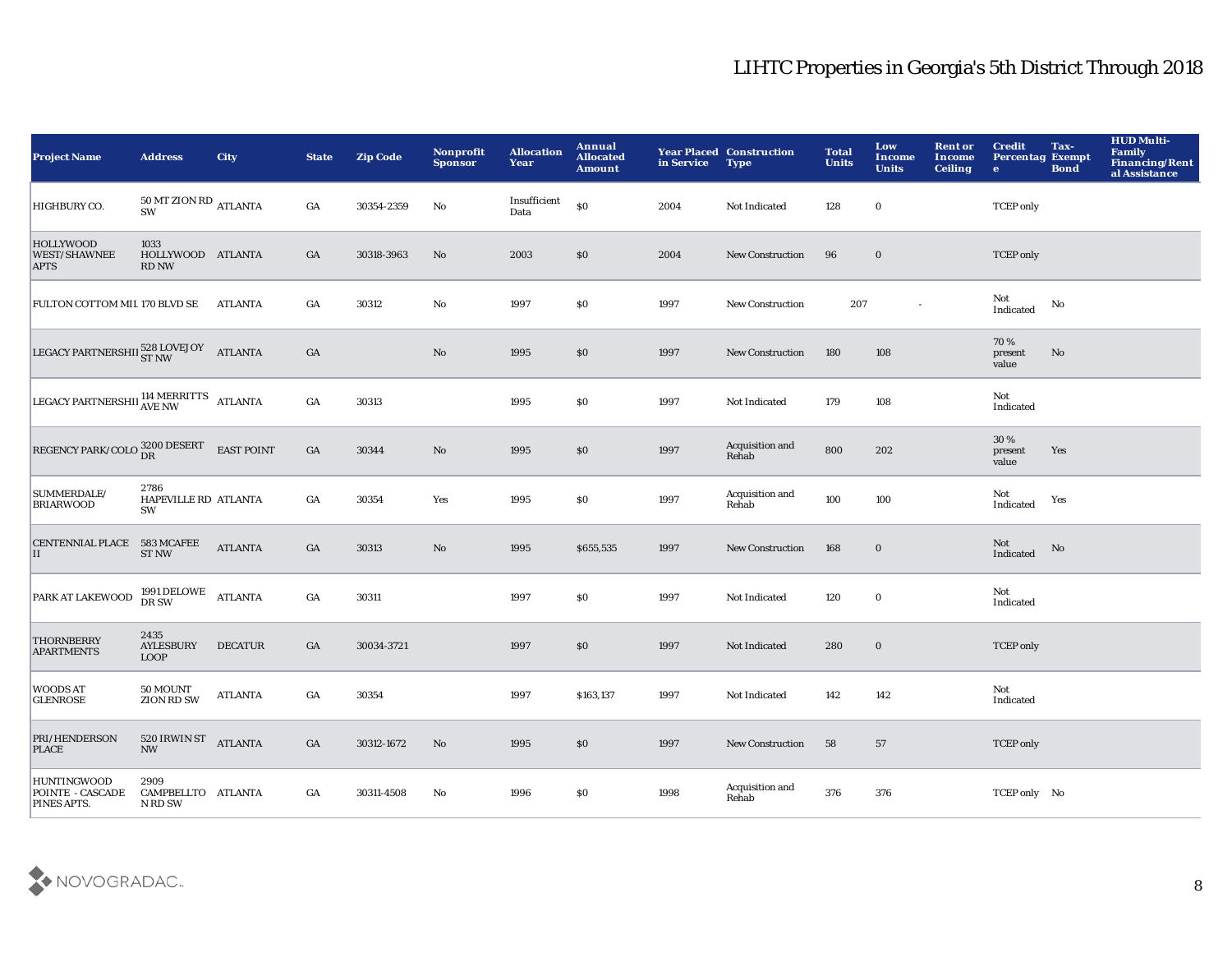| <b>Project Name</b>                                      | <b>Address</b>                                         | City           | <b>State</b> | <b>Zip Code</b> | Nonprofit<br><b>Sponsor</b> | <b>Allocation</b><br>Year | Annual<br><b>Allocated</b><br><b>Amount</b> | in Service | <b>Year Placed Construction</b><br><b>Type</b> | <b>Total</b><br><b>Units</b> | Low<br>Income<br><b>Units</b> | <b>Rent or</b><br>Income<br><b>Ceiling</b> | <b>Credit</b><br><b>Percentag Exempt</b><br>$\bullet$ | Tax-<br><b>Bond</b> | <b>HUD Multi-</b><br>Family<br><b>Financing/Rent</b><br>al Assistance |
|----------------------------------------------------------|--------------------------------------------------------|----------------|--------------|-----------------|-----------------------------|---------------------------|---------------------------------------------|------------|------------------------------------------------|------------------------------|-------------------------------|--------------------------------------------|-------------------------------------------------------|---------------------|-----------------------------------------------------------------------|
| <b>CITY PLAZA</b><br><b>APARTMENTS</b>                   | <b>133 TRINITY</b><br><b>AVE SW</b>                    | <b>ATLANTA</b> | GA           | 30303-3666      | No                          | 1996                      | \$0                                         | 1998       | <b>New Construction</b>                        | 164                          | 34                            |                                            | TCEP only No                                          |                     |                                                                       |
| <b>FAIRLIE POPLAR</b><br><b>APARTMENTS</b>               | 87 POPLAR ST<br><b>NW</b>                              | <b>ATLANTA</b> | GA           | 30303           | No                          | 1996                      | \$0                                         | 1998       | Acquisition and<br>Rehab                       | 15                           | $\bf{3}$                      |                                            | 30%<br>present<br>value                               | Yes                 |                                                                       |
| <b>FREEMAN FORD</b><br><b>LOFTS</b>                      | <b>75 JOHN</b><br><b>WESLEY</b><br><b>DOBBS AVE NE</b> | <b>ATLANTA</b> | GA           | 30303           | $\mathbf{N}\mathbf{o}$      | 1996                      | \$0                                         | 1998       | Acquisition and<br>Rehab                       | 27                           | $6\phantom{1}6$               |                                            | 30 %<br>present<br>value                              | No                  |                                                                       |
| MCGILL LOFT<br><b>APARTMENTS</b>                         | 828 RALPH<br>MCGILL BLVD ATLANTA<br>NE                 |                | GA           | 30306           | No                          | 1996                      | \$0                                         | 1998       | Acquisition and<br>Rehab                       | 65                           | 17                            |                                            | Not<br>Indicated                                      | Yes                 |                                                                       |
| <b>TECALI CLUB</b><br><b>APARTMENTS</b>                  | 3540 N CAMP<br><b>CREEK PKWY ATLANTA</b><br>SW         |                | GA           | 30331           | No                          | 1998                      | \$0                                         | 1998       | Acquisition and<br>Rehab                       | 232                          | 220                           |                                            | 70%<br>present<br>value                               | No                  |                                                                       |
| <b>OGELTHORPE PLACE</b><br><b>APARTMENTS</b>             | 835<br>OGLETHORPE ATLANTA<br><b>AVE SW</b>             |                | GA           | 30310           | No                          | 1996                      | \$0                                         | 1998       | <b>New Construction</b>                        | 144                          | 29                            |                                            | 30%<br>present<br>value                               | Yes                 |                                                                       |
| <b>WILLIAM OLIVER</b><br><b>BUILDING</b>                 | 32 PEACHTREE ATLANTA<br><b>ST NW</b>                   |                | GA           | 30303           | $\mathbf{N}\mathbf{o}$      | 1996                      | \$0                                         | 1998       | Acquisition and<br>Rehab                       | 114                          | 23                            |                                            | $30\,\%$<br>present<br>value                          | Yes                 |                                                                       |
| <b>CENTENNIAL PLACE</b><br><b>APARTMENTS, PHASE</b><br>Ш | 526<br>CENTENNIAL<br>OLYMPIC PARK ATLANTA<br>DR        |                | GA           | 30313-2359      | No                          | 1996                      | \$647,991                                   | 1998       | <b>New Construction</b>                        | 185                          | $\bf{0}$                      |                                            | TCEP only No                                          |                     |                                                                       |
| <b>SUMMERDALE</b><br><b>COMMONS</b>                      | 2745<br>HAPEVILLE RD ATLANTA<br>SW                     |                | GA           | 30354           | No                          | 1999                      | \$0                                         | 1998       | <b>New Construction</b>                        | 74                           | $\bf{0}$                      |                                            | <b>Both 30%</b><br>and 70%<br>present<br>value        | No                  |                                                                       |
| <b>VILLAGES OF EAST</b><br><b>LAKE I</b>                 | <b>460 E LAKE</b><br><b>BLVD SE</b>                    | <b>ATLANTA</b> | GA           | 30317           | No                          | 1997                      | \$349,443                                   | 1998       | <b>New Construction</b>                        | 182                          | 91                            |                                            | Not<br>Indicated                                      | No                  |                                                                       |
| <b>VILLAGES OF</b><br><b>CASCADE APTS</b>                | 3041<br>LANDRUM DR ATLANTA<br>SW                       |                | GA           | 30311           | No                          | 1997                      | \$0                                         | 1998       | Not Indicated                                  | 180                          | $\mathbf 0$                   |                                            | Not<br>Indicated                                      | No                  |                                                                       |
| <b>VILLAGES OF EAST</b><br><b>LAKE</b>                   | <b>460 E LAKE</b><br><b>BLVD SE</b>                    | <b>ATLANTA</b> | GA           | 30317-3151      | No                          | 1997                      | <b>SO</b>                                   | 1998       | <b>New Construction</b>                        | 116                          | $\bf{0}$                      |                                            | <b>TCEP</b> only                                      |                     |                                                                       |
| <b>EAGLES RUN I</b>                                      | 2000<br>BOULDERCRE ATLANTA<br>ST RD SE                 |                | GA           | 30316           | No                          | 1995                      | \$0                                         | 1999       | Acquisition and<br>Rehab                       | 204                          | 194                           |                                            | 70%<br>present<br>value                               | No                  |                                                                       |

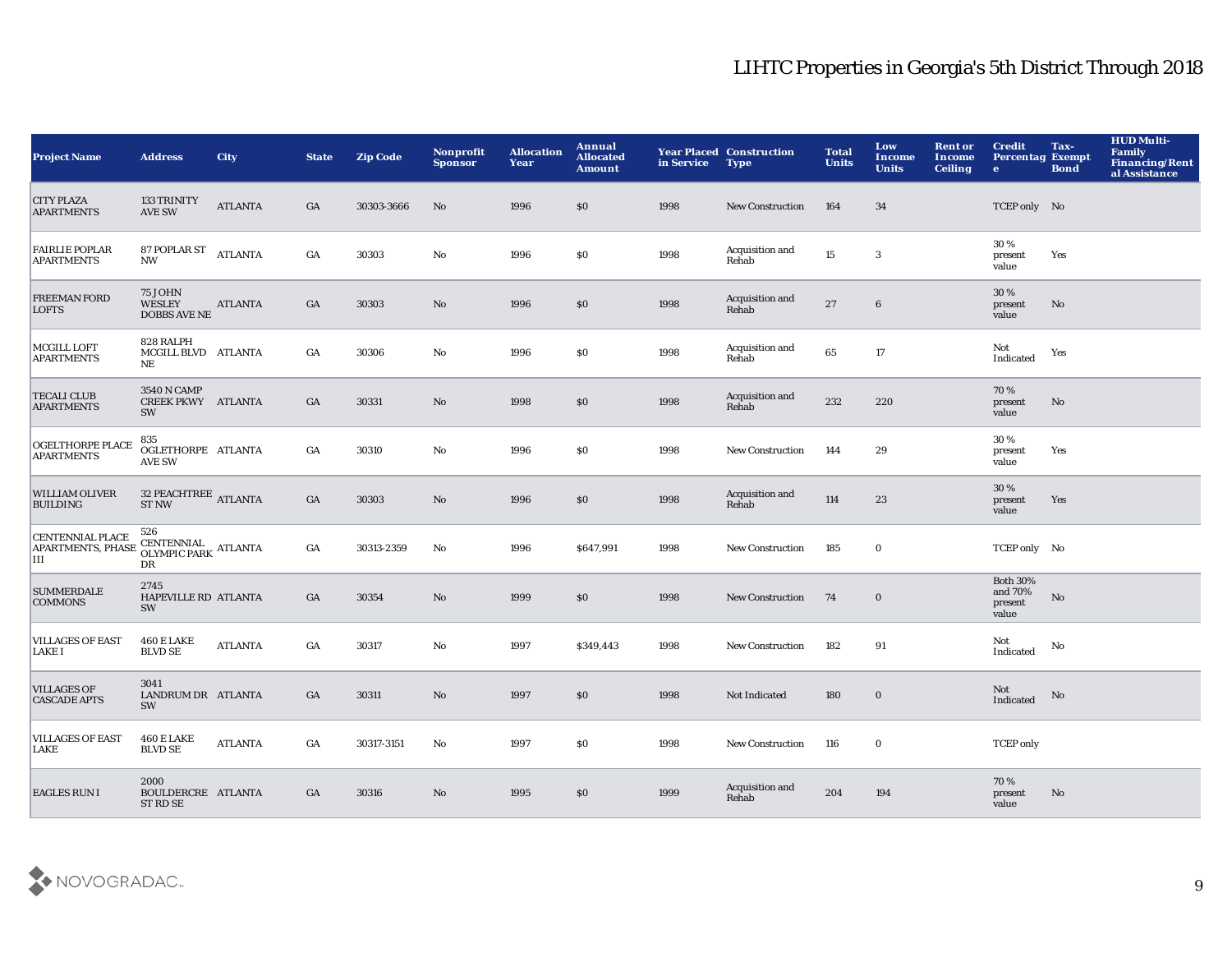| <b>Project Name</b>                                                         | <b>Address</b>                                | <b>City</b>        | <b>State</b> | <b>Zip Code</b> | <b>Nonprofit</b><br><b>Sponsor</b> | <b>Allocation</b><br>Year | Annual<br><b>Allocated</b><br><b>Amount</b> | in Service | <b>Year Placed Construction</b><br><b>Type</b> | <b>Total</b><br><b>Units</b> | Low<br>Income<br><b>Units</b> | <b>Rent or</b><br>Income<br><b>Ceiling</b> | <b>Credit</b><br><b>Percentag Exempt</b><br>$\bullet$ | Tax-<br><b>Bond</b>    | <b>HUD Multi-</b><br><b>Family</b><br>Financing/Rent<br>al Assistance |
|-----------------------------------------------------------------------------|-----------------------------------------------|--------------------|--------------|-----------------|------------------------------------|---------------------------|---------------------------------------------|------------|------------------------------------------------|------------------------------|-------------------------------|--------------------------------------------|-------------------------------------------------------|------------------------|-----------------------------------------------------------------------|
| <b>EAGLES RUN II</b>                                                        | 2000<br>BOULDERCRE ATLANTA<br><b>ST RD SE</b> |                    | GA           | 30316           | No                                 | 1995                      | \$0                                         | 1999       | Acquisition and<br>Rehab                       | 78                           | 78                            |                                            | Not<br>Indicated                                      | No                     |                                                                       |
| <b>FULTON-ATL</b><br>CAA/CASCADE<br><b>APARTMENTS</b>                       | 3820 OLD<br>CASCADE RD ATLANTA<br>SW          |                    | GA           | 30331           | $\mathbf{No}$                      | 1999                      | \$0                                         | 1999       | Acquisition and<br>Rehab                       | $111$                        | 111                           |                                            | 70%<br>present<br>value                               | No                     |                                                                       |
| <b>IRWIN STREET</b><br>APARTMENTS/HEND<br><b>ERSON PLACE/PRI</b>            | 514 IRWIN ST<br>$\rm NE$                      | <b>ATLANTA</b>     | GA           | 30312           | Yes                                | 1995                      | \$0                                         | 1999       | Acquisition and<br>Rehab                       | 58                           | 57                            |                                            | 70%<br>present<br>value                               | No                     |                                                                       |
| <b>COLONIAL SQUARE</b>                                                      | 2637 OLD<br><b>HAPEVILLE RD ATLANTA</b><br>SW |                    | GA           | 30315-8265      | No                                 | 1997                      | \$0                                         | 1999       | <b>New Construction</b>                        | 192                          | $\bf{0}$                      |                                            | TCEP only No                                          |                        |                                                                       |
| <b>COLUMBIA VILLAGE</b><br><b>TOWNHOMES</b>                                 | 100 JESSICA<br><b>AVE</b>                     | <b>DECATUR</b>     | GA           | 30032-7412      | No                                 | 1997                      | \$0                                         | 1999       | <b>New Construction</b>                        | 100                          | $\bf{0}$                      |                                            | TCEP only No                                          |                        |                                                                       |
| <b>HYDE PARK CLUB</b><br><b>APTS</b>                                        | 3386 MOUNT<br>ZION RD                         | <b>STOCKBRIDGE</b> | GA           | 30281           | $\mathbf{No}$                      | 1997                      | \$629,697                                   | 1999       | <b>New Construction</b>                        | 284                          | 284                           |                                            | Not<br>Indicated                                      | $\mathbf{N}\mathbf{o}$ |                                                                       |
| <b>ROSA BURNEY</b><br><b>MANOR</b>                                          | 582 COOPER<br><b>ST SW</b>                    | <b>ATLANTA</b>     | GA           | 30312           | No                                 | 1999                      | \$0                                         | 1999       | <b>New Construction</b>                        | 54                           | $\bf{0}$                      |                                            | Not<br>Indicated                                      | No                     |                                                                       |
| <b>SQUARE AT</b><br><b>PEOPLESTOWN</b>                                      | <b>875 HANK</b><br>AARON DR SW ATLANTA        |                    | GA           | 30315-1522      | No                                 | 1997                      | \$0                                         | 1999       | <b>New Construction</b>                        | 94                           | $\bf{0}$                      |                                            | TCEP only No                                          |                        |                                                                       |
| <b>VILLAGES AT</b><br><b>CASTLEBERRY HILL</b>                               | 801<br>NORTHSIDE ATLANTA<br>DR NW             |                    | GA           |                 | No                                 | 1997                      | <b>SO</b>                                   | 1999       | <b>New Construction</b>                        | 165                          | $\bf{0}$                      |                                            | Not<br>Indicated                                      | No                     |                                                                       |
| <b>EVERGREEN VILLAGE</b><br><b>ESTATES</b>                                  | $445\atop \text{CLEVELAND}$<br>AVE SE         | <b>ATLANTA</b>     | GA           | 30354-2200      | No                                 | 1998                      | \$0                                         | 1999       | Not Indicated                                  | 200                          | $\bf{0}$                      |                                            | TCEP only No                                          |                        |                                                                       |
| <b>HIDDEN COVE</b>                                                          | 1900 STANTON<br><b>DELOWE</b><br>CONNECTOR    | <b>EAST POINT</b>  | GA           | 30344           |                                    | 1997                      | \$0                                         | 1999       | Not Indicated                                  | 164                          | $\mathbf 0$                   |                                            | Not<br>Indicated                                      |                        |                                                                       |
| <b>RIVERWOOD CLUB</b><br><b>APTS</b>                                        | 901 BOLTON<br><b>RD NW</b>                    | <b>ATLANTA</b>     | GA           | 30331           |                                    | 1997                      | \$0                                         | 1999       | Not Indicated                                  | 144                          | $\bf{0}$                      |                                            | Not<br>Indicated                                      |                        |                                                                       |
| <b>VILLAGES AT</b><br><b>CASTLEBERRY HILL - NORTHSIDE</b><br>JOHN HOPE HOME | 801<br>DR NW                                  | ATLANTA            | GA           | 30318           | No                                 | 1997                      | <b>SO</b>                                   | 1999       | <b>New Construction</b>                        | 165                          | $\bf{0}$                      |                                            | <b>TCEP</b> only                                      |                        |                                                                       |

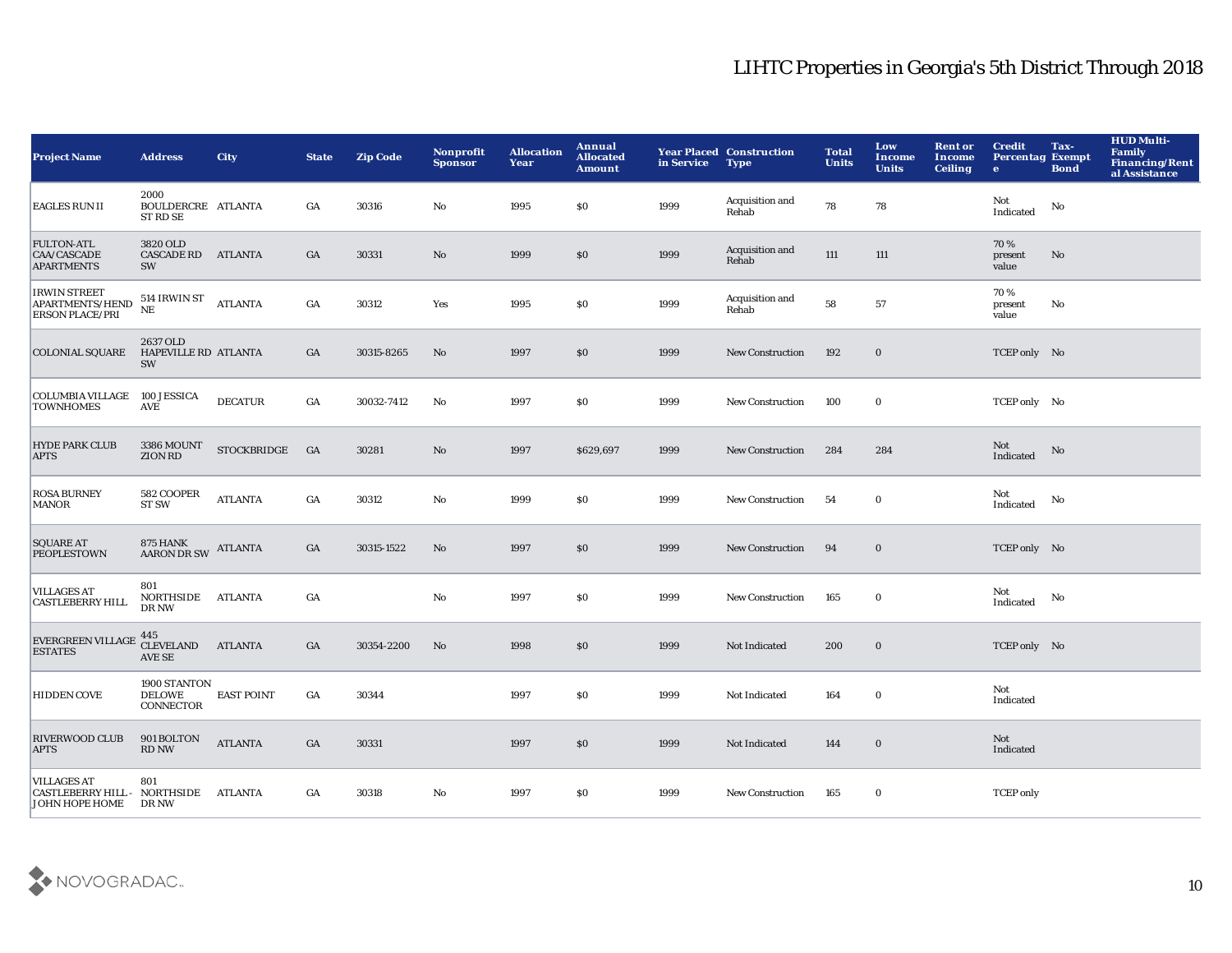| <b>Project Name</b>                                                                                                                       | <b>Address</b>                                          | <b>City</b>                 | <b>State</b>     | <b>Zip Code</b> | Nonprofit<br><b>Sponsor</b> | <b>Allocation</b><br>Year | Annual<br><b>Allocated</b><br><b>Amount</b> | in Service | <b>Year Placed Construction</b><br><b>Type</b> | <b>Total</b><br><b>Units</b> | Low<br>Income<br><b>Units</b> | <b>Rent or</b><br>Income<br><b>Ceiling</b> | <b>Credit</b><br><b>Percentag Exempt</b><br>$\bullet$ | Tax-<br><b>Bond</b> | HUD Multi-<br>Family<br><b>Financing/Rent</b><br>al Assistance |
|-------------------------------------------------------------------------------------------------------------------------------------------|---------------------------------------------------------|-----------------------------|------------------|-----------------|-----------------------------|---------------------------|---------------------------------------------|------------|------------------------------------------------|------------------------------|-------------------------------|--------------------------------------------|-------------------------------------------------------|---------------------|----------------------------------------------------------------|
| <b>CENTENNIAL PLACE</b><br>IV                                                                                                             | 526<br>CENTENNIAL ATLANTA<br>OLYMPIC PARK ATLANTA<br>DR |                             | GA               | 30313-2359      |                             | Insufficient<br>Data      | \$0                                         | 1999       | Not Indicated                                  | 186                          | $\bf{0}$                      |                                            | <b>TCEP</b> only                                      |                     |                                                                |
| <b>VILLAGES OF</b><br><b>EASTLAKE II</b>                                                                                                  | <b>460 E LAKE</b><br><b>BLVD SE</b>                     | <b>ATLANTA</b>              | GA               | 30317-3151      | No                          | 1999                      | \$676,671                                   | 2000       | <b>New Construction</b>                        | 360                          | 180                           |                                            | TCEP only No                                          |                     |                                                                |
| <b>DELOWE VILLAGE</b><br><b>APARTMENTS</b>                                                                                                | 2360 DELOWE<br>${\rm D}{\rm R}$                         | <b>EAST POINT</b>           | GA               | 30344-2159      | $\mathbf{N}\mathbf{o}$      | 1998                      | \$0                                         | 2000       | <b>New Construction</b>                        | 64                           | $\bf{0}$                      |                                            | TCEP only No                                          |                     |                                                                |
| <b>MAGNOLIA PARK</b><br><b>APARTMENTS PHASE</b>                                                                                           | 60 PASCHAL<br><b>BLVD NW</b>                            | <b>ATLANTA</b>              | GA               | 30314-5027      | No                          | 1998                      | \$0                                         | 2000       | <b>New Construction</b>                        | 220                          | $\mathbf 0$                   |                                            | <b>TCEP</b> only                                      |                     |                                                                |
| ${\small \underline{\sf ASHLEY\ COURTS\ AT\quad \ 1371\ KIMBERLY\ ATLANTA}} {\small \underline{\sf CASCADE\ PHASE\ I}\quad \  WAY\ SW\ }$ |                                                         |                             | GA               | 30331           | $\rm No$                    | 1999                      | \$3,175,800                                 | 2001       | New Construction                               | 152                          | 121                           |                                            | 70%<br>present<br>value                               | No                  |                                                                |
| <b>ASHLEY WEST END</b>                                                                                                                    | 707 LEE ST SW ATLANTA                                   |                             | GA               | 30310-2701      | No                          | 1999                      | \$0                                         | 2001       | <b>New Construction</b>                        | 100                          | $\mathbf 0$                   |                                            | TCEP only No                                          |                     |                                                                |
| <b>BRENTWOOD CREEK</b>                                                                                                                    | 1935 ALISON<br>CT SW                                    | <b>ATLANTA</b>              | $_{\mathrm{GA}}$ | 30311-5065      | No                          | 1999                      | \$337,865                                   | 2001       | New Construction                               | 250                          | 177                           |                                            | TCEP only No                                          |                     |                                                                |
| <b>BRENTWOOD</b><br><b>MEADOWS</b><br><b>APARTMENTS</b>                                                                                   | 1935 ALISON<br>CT SW                                    | <b>ATLANTA</b>              | GA               | 30311-5065      | No                          | 1999                      | \$80,778                                    | 2001       | Acquisition and<br>Rehab                       | 72                           | 62                            |                                            | TCEP only Yes                                         |                     |                                                                |
| <b>FOREST AT</b><br><b>COLUMBIA</b>                                                                                                       | 2505<br><b>COLUMBIA DR</b>                              | <b>DECATUR</b>              | GA               | 30034-1781      | No                          | 1999                      | \$0                                         | 2001       | New Construction                               | 161                          | $\bf{0}$                      |                                            | TCEP only No                                          |                     |                                                                |
| <b>HYDE PARK MANOR</b><br><b>APARTMENTS</b>                                                                                               | 3384 MOUNT<br><b>ZION RD</b>                            | <b>STOCKBRIDGE</b>          | GA               | 30281-9302      | No                          | 2000                      | \$723,800                                   | 2001       | <b>New Construction</b>                        | 180                          | 144                           |                                            | TCEP only No                                          |                     |                                                                |
| <b>ROBINS LANDING</b>                                                                                                                     | 3529<br>GLENWOOD<br>RD                                  | <b>DECATUR</b>              | GA               | 30032           | No                          | 1999                      | \$0                                         | 2001       | <b>New Construction</b>                        | 304                          | $\bf{0}$                      |                                            | Not<br>Indicated                                      | No                  |                                                                |
| VILLAGE OF COLLEGE 4060<br><b>PARK</b>                                                                                                    |                                                         | HERSCHEL RD COLLEGE PARK GA |                  | 30337-4536      | No                          | 1999                      | <b>SO</b>                                   | 2001       | <b>New Construction</b>                        | 104                          | 83                            |                                            | TCEP only No                                          |                     |                                                                |
| <b>ALLEN TEMPLE</b>                                                                                                                       | 3040<br>MIDDLETON ATLANTA<br><b>RD NW</b>               |                             | GA               | 30311-1408      | No                          | 2001                      | \$0                                         | 2001       | <b>New Construction</b>                        | 457                          | $\bf{0}$                      |                                            | TCEP only No                                          |                     |                                                                |

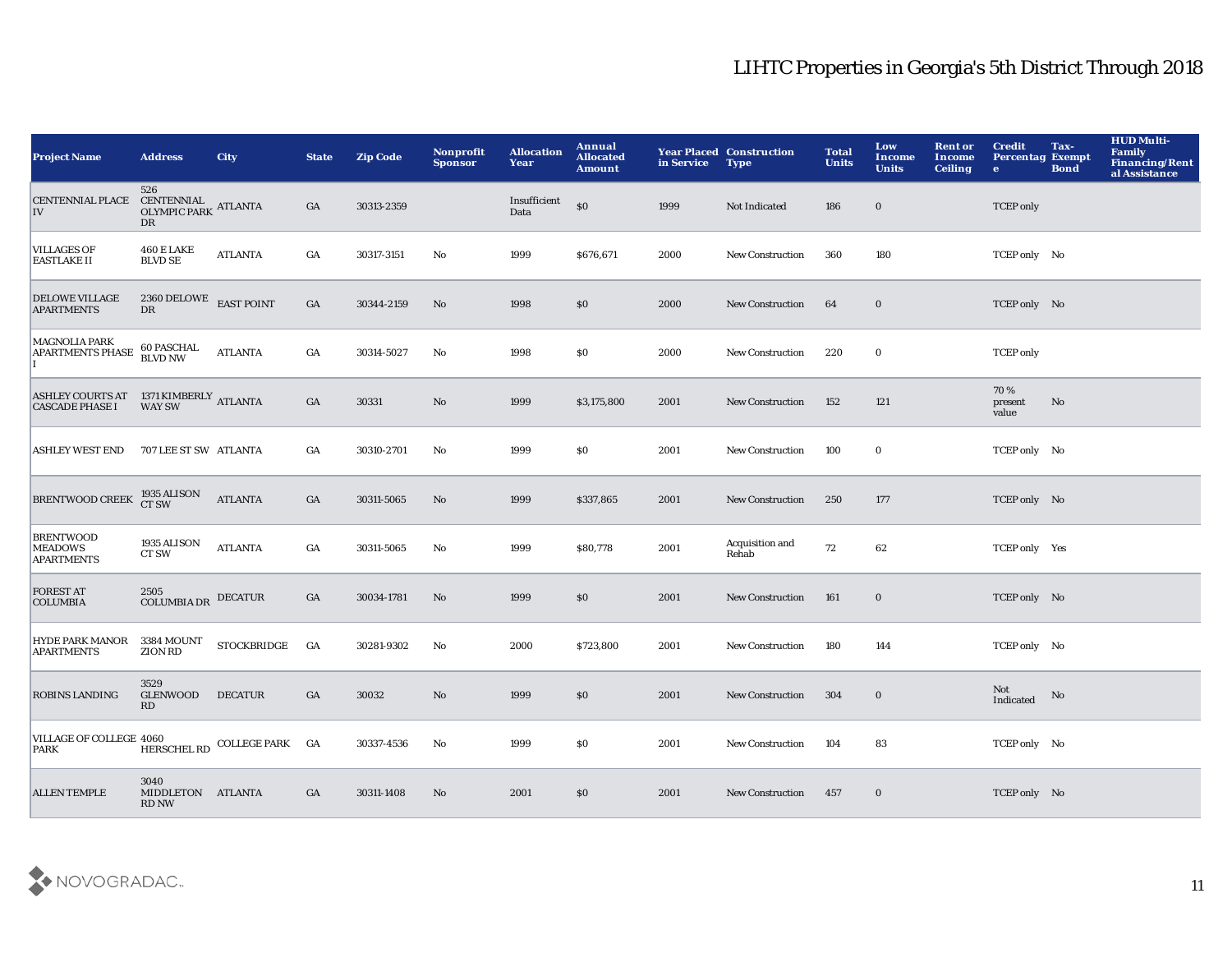| <b>Project Name</b>                                                                                                                                                                                                             | <b>Address</b>                                     | <b>City</b>              | <b>State</b>     | <b>Zip Code</b> | <b>Nonprofit</b><br><b>Sponsor</b> | <b>Allocation</b><br>Year | Annual<br><b>Allocated</b><br><b>Amount</b> | in Service | <b>Year Placed Construction</b><br><b>Type</b> | <b>Total</b><br><b>Units</b> | Low<br>Income<br><b>Units</b> | <b>Rent or</b><br>Income<br><b>Ceiling</b> | <b>Credit</b><br><b>Percentag Exempt</b><br>$\bullet$ | Tax-<br><b>Bond</b> | <b>HUD Multi-</b><br><b>Family</b><br><b>Financing/Rent</b><br>al Assistance |
|---------------------------------------------------------------------------------------------------------------------------------------------------------------------------------------------------------------------------------|----------------------------------------------------|--------------------------|------------------|-----------------|------------------------------------|---------------------------|---------------------------------------------|------------|------------------------------------------------|------------------------------|-------------------------------|--------------------------------------------|-------------------------------------------------------|---------------------|------------------------------------------------------------------------------|
| <b>BRENTWOOD</b><br><b>HEIGHTS</b>                                                                                                                                                                                              | 2060 ALISON<br>CT SW                               | $\operatorname{ATLANTA}$ | GA               | 30311           |                                    | 1999                      | \$147,381                                   | 2001       | Not Indicated                                  | 198                          | 149                           |                                            | Not<br>Indicated                                      |                     |                                                                              |
| $\begin{tabular}{ll} \multicolumn{2}{l}{\textbf{COL}OMBIA\ COLONY} & \multicolumn{2}{l}{\textbf{CONTINENTIAL}\ \textbf{ATLANTA}} \\ \multicolumn{2}{l}{\textbf{SENIOR RESIDENCES\ COLONY \textbf{PKWY} ATLANTA}} \end{tabular}$ | 2999<br>S                                          |                          | GA               | 30331-3068      | No                                 | 1999                      | <b>SO</b>                                   | 2001       | <b>New Construction</b>                        | 120                          | 93                            |                                            | TCEP only No                                          |                     |                                                                              |
| <b>MAGNOLIA PARK</b><br><b>PHASE II</b>                                                                                                                                                                                         | <b>60 PASCHAL</b><br><b>BLVD NW</b>                | <b>ATLANTA</b>           | $_{\mathrm{GA}}$ | 30314-5027      | $\mathbf{No}$                      | 1999                      | \$0                                         | 2001       | <b>New Construction</b>                        | 180                          | $\mathbf 0$                   |                                            | TCEP only No                                          |                     |                                                                              |
| <b>VILLAGES AT CARVER</b>                                                                                                                                                                                                       | 201 MOURY<br>AVE SW                                | <b>ATLANTA</b>           | GA               | 30315-3400      | No                                 | 2000                      | \$618,817                                   | 2001       | New Construction                               | 220                          | 154                           |                                            | TCEP only No                                          |                     |                                                                              |
| <b>VILLAGES AT</b><br><b>CASTLEBERRY HILL</b><br><b>PHASE II</b>                                                                                                                                                                | 600<br><b>GREENSFERRY ATLANTA</b><br><b>AVE SW</b> |                          | GA               | 30314-4339      | No                                 | 1999                      | \$670,472                                   | 2001       | <b>New Construction</b>                        | 284                          | 171                           |                                            | TCEP only No                                          |                     |                                                                              |
| PEAKS AT MLK                                                                                                                                                                                                                    | 2423 MARTIN<br>LUTHER KING ATLANTA<br>JR DR        |                          | GA               | 30311-1783      | No                                 | 2002                      | \$0                                         | 2004       | <b>New Construction</b>                        | 183                          | $\mathbf 0$                   |                                            | <b>TCEP</b> only                                      |                     |                                                                              |
| <b>ROBBINS CRESTE</b><br>APARTMENTS                                                                                                                                                                                             | 3223 ROBINS<br>CRESTE LANE                         | <b>EAST POINT</b>        | GA               | 30344           |                                    | 2003                      | \$440,856                                   | 2004       | Acquisition and<br>Rehab                       | 160                          | $\mathbf 0$                   |                                            | <b>TCEP</b> only                                      |                     |                                                                              |
| <b>HARRIS HOMES</b><br>REVITALIZATION II SW                                                                                                                                                                                     | 372 LEGACY DR ATLANTA                              |                          | $_{\mathrm{GA}}$ | 30310-5454      | No                                 | 2003                      | \$750                                       | 2005       | <b>New Construction</b>                        | 100                          | 72                            |                                            | <b>TCEP</b> only                                      |                     |                                                                              |
| <b>ASHTON WALK</b>                                                                                                                                                                                                              | 4950<br><b>GOVERNORS</b><br>DR                     | <b>FOREST PARK</b>       | GA               | 30297-6124      | No                                 | 2003                      | \$355,736                                   | 2005       | <b>New Construction</b>                        | 150                          | $\mathbf 0$                   |                                            | TCEP only No                                          |                     |                                                                              |
| <b>COLUMBIA CREST</b><br><b>APARTMENTS</b>                                                                                                                                                                                      | 1903 DREW DR ATLANTA<br><b>NW</b>                  |                          | $_{\mathrm{GA}}$ | 30318-3508      | No                                 | 2003                      | \$727,493                                   | 2005       | <b>New Construction</b>                        | 152                          | 80                            |                                            | TCEP only No                                          |                     |                                                                              |
| ORCHARD WALK<br><b>APARTMENTS</b>                                                                                                                                                                                               | <b>3800 FLAT</b><br><b>SHOALS RD</b>               | <b>DECATUR</b>           | GA               | 30034-4030      | No                                 | 2004                      | \$86,859                                    | 2005       | Acquisition and<br>Rehab                       | 202                          | $\bf{0}$                      |                                            | TCEP only No                                          |                     |                                                                              |
| PRINCETON COURT 3633 HOWARD COLLEGE PARK GA<br><b>SENIOR RES.</b>                                                                                                                                                               | DR                                                 |                          |                  | 30337-2939      | No                                 | 2003                      | \$577,535                                   | 2005       | Acquisition and<br>Rehab                       | 116                          | 68                            |                                            | 60% AMGI TCEP only No                                 |                     |                                                                              |
| <b>REGAL PARK</b>                                                                                                                                                                                                               | $461$ OLD DIXIE $\,$ FOREST PARK<br><b>WAY</b>     |                          | GA               | 30297-3298      | No                                 | 2001                      | \$459,888                                   | 2005       | <b>New Construction</b>                        | 168                          | $\bf{0}$                      |                                            | TCEP only No                                          |                     |                                                                              |

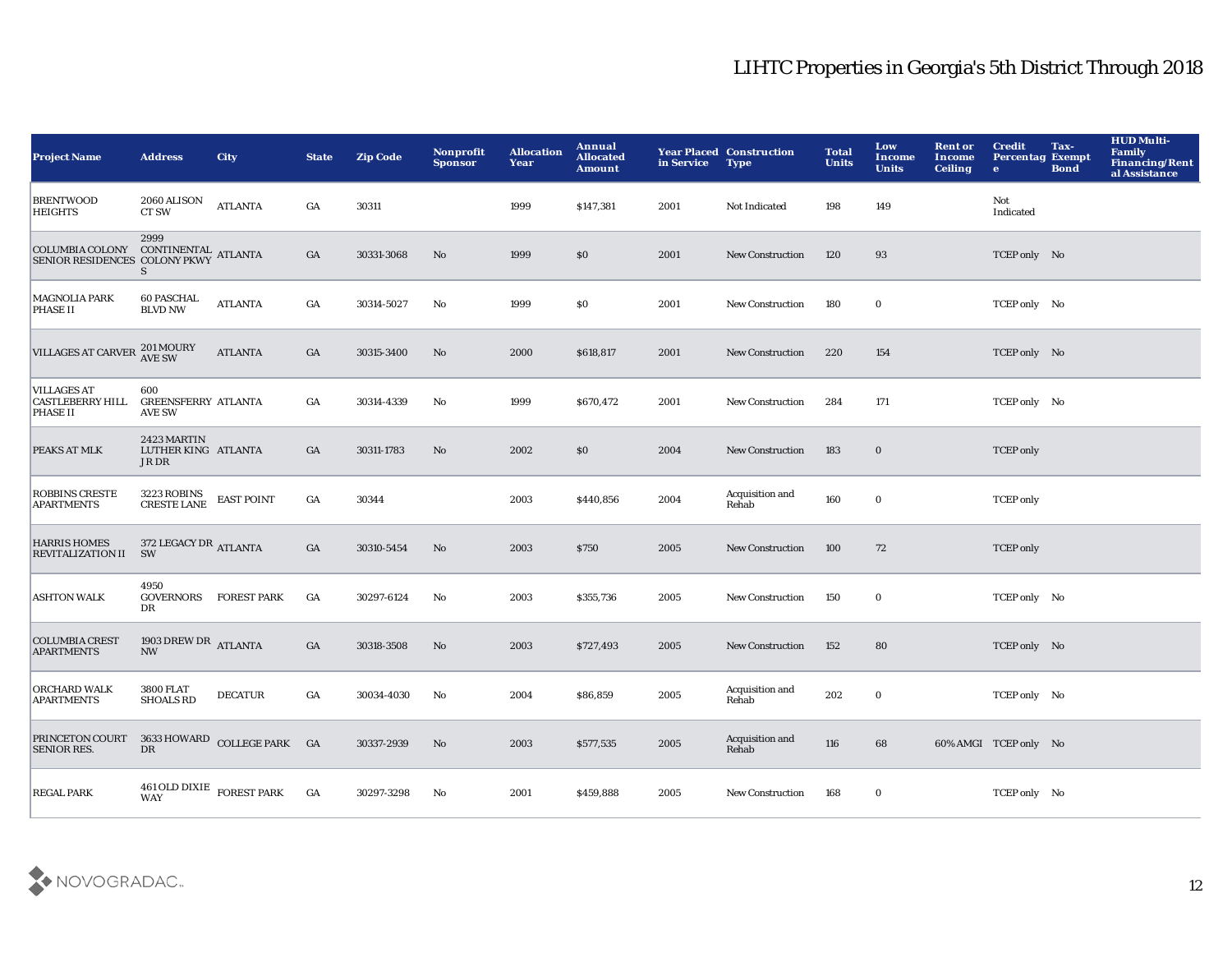| <b>Project Name</b>                              | <b>Address</b>                                               | <b>City</b>        | <b>State</b>     | <b>Zip Code</b> | Nonprofit<br><b>Sponsor</b> | <b>Allocation</b><br>Year | Annual<br><b>Allocated</b><br><b>Amount</b> | in Service | <b>Year Placed Construction</b><br><b>Type</b> | <b>Total</b><br><b>Units</b> | Low<br>Income<br><b>Units</b> | <b>Rent or</b><br><b>Income</b><br><b>Ceiling</b> | <b>Credit</b><br><b>Percentag Exempt</b><br>$\bullet$ | Tax-<br><b>Bond</b> | <b>HUD Multi-</b><br><b>Family</b><br><b>Financing/Rent</b><br>al Assistance |
|--------------------------------------------------|--------------------------------------------------------------|--------------------|------------------|-----------------|-----------------------------|---------------------------|---------------------------------------------|------------|------------------------------------------------|------------------------------|-------------------------------|---------------------------------------------------|-------------------------------------------------------|---------------------|------------------------------------------------------------------------------|
| <b>MARTIN HOUSE AT</b><br>ADAMSVILLE PLACE DR SW | 3724 MLK JR                                                  | <b>ATLANTA</b>     | GA               | 30331           | No                          | 2002                      | \$750,000                                   | 2005       | <b>New Construction</b>                        | 153                          | 121                           | 60% AMGI                                          | Not<br>Indicated                                      | No                  |                                                                              |
| <b>PRESERVE AT</b><br><b>CASCADE</b>             | 751 FAIRBURN ATLANTA<br><b>RD SW</b>                         |                    | $_{\mathrm{GA}}$ | 30331           | No                          | 2003                      | \$457,741                                   | 2005       | New Construction                               | 210                          | $\bf{0}$                      |                                                   | Not<br>Indicated                                      | No                  |                                                                              |
| <b>VERANDA AT</b><br><b>COLLEGETOWN</b>          | 372 LEGACY DR ATLANTA<br>SW                                  |                    | GA               | 30310           | $\rm No$                    | 2003                      | <b>\$750</b>                                | 2005       | <b>New Construction</b>                        | 100                          | 90                            |                                                   | Not<br>Indicated                                      | No                  |                                                                              |
| <b>VINEYARDS OF</b><br><b>BROWNS MILLS</b>       | 2748<br><b>VINEYARDS</b><br>DR SE                            | <b>ATLANTA</b>     | GA               | 30354-2223      | No                          | 2004                      | \$0                                         | 2005       | New Construction                               | 210                          | $\bf{0}$                      |                                                   | TCEP only No                                          |                     |                                                                              |
| <b>VINEYARDS OF</b><br><b>FLATSHOALS</b>         | $200$ VINEYARD $\quad$ ATLANTA<br><b>WALK</b>                |                    | GA               | 30316           | No                          | 2004                      | \$0                                         | 2005       | New Construction                               | 228                          | $\mathbf 0$                   |                                                   | TCEP only No                                          |                     |                                                                              |
| <b>WESTCHASE PARK</b>                            | 1104<br>WESTCHASE<br><b>LN SW</b>                            | ATLANTA            | GA               | 30336-4407      | No                          | 2003                      | \$330,770                                   | 2005       | <b>New Construction</b>                        | 224                          | $\bf{0}$                      |                                                   | TCEP only No                                          |                     |                                                                              |
| <b>WESTVIEW LOFTS</b>                            | 1530 RALPH<br><b>DAVID</b><br><b>ABERNATHY</b><br><b>BLV</b> | <b>ATLANTA</b>     | GA               | 30310-1227      | No                          | 2002                      | \$164,000                                   | 2005       | <b>New Construction</b>                        | 21                           | 16                            |                                                   | 60% AMGI TCEP only No                                 |                     |                                                                              |
| <b>EAGLES CRESTE</b><br><b>APARTMENTS</b>        | 4135<br><b>WASHINGTON EAST POINT</b><br>RD                   |                    | GA               | 30344-7001      | No                          | 2003                      | \$656,740                                   | 2005       | Acquisition and<br>Rehab                       | 284                          | 281                           |                                                   | 60% AMGI TCEP only No                                 |                     |                                                                              |
| <b>ASHTON FOREST</b><br><b>PARK</b>              | 4950<br><b>GOVERNORS</b><br>DR                               | <b>FOREST PARK</b> | GA               | 30297-6124      | No                          | 2003                      | \$355,736                                   | 2005       | <b>New Construction</b>                        | 150                          | $\mathbf 0$                   |                                                   | <b>TCEP</b> only                                      |                     |                                                                              |
| <b>MARTIN HOUSE</b> @<br><b>ADAMSVILLE PLACE</b> | 3724 MARTIN<br>LUTHER KING ATLANTA<br>JR DR                  |                    | GA               | 30331-3600      | No                          | 2002                      | \$0                                         | 2005       | <b>New Construction</b>                        | 153                          | $\bf{0}$                      |                                                   | <b>TCEP</b> only                                      |                     |                                                                              |
| PARKSIDE CROSSING<br><b>APARTMENT</b>            | 4233<br>JONESBORO<br>RD                                      | <b>FOREST PARK</b> | GA               | 30297           | $\mathbf{N}\mathbf{o}$      | 2003                      | \$478,604                                   | 2006       | Acquisition and<br>Rehab                       | 248                          | 248                           |                                                   | 30%<br>present<br>value                               | Yes                 |                                                                              |
| ASHLEY COLLEGE TOV LOWERY BLVD ATLANTA           | 387 JOSEPH E<br>SW                                           |                    | GA               | 30310-1439      | No                          | 2003                      | \$503,852                                   | 2006       | <b>New Construction</b>                        | 199                          |                               | 118 60% AMGI TCEP only No                         |                                                       |                     |                                                                              |
| DOGWOOD APARTMEI RD NW ATLANTA                   |                                                              |                    | GA               | 30318           | No                          | 2003                      | \$974,923                                   | 2006       | Acquisition and<br>Rehab                       | 420                          | $\bf{0}$                      |                                                   | Not<br>Indicated                                      | No                  |                                                                              |

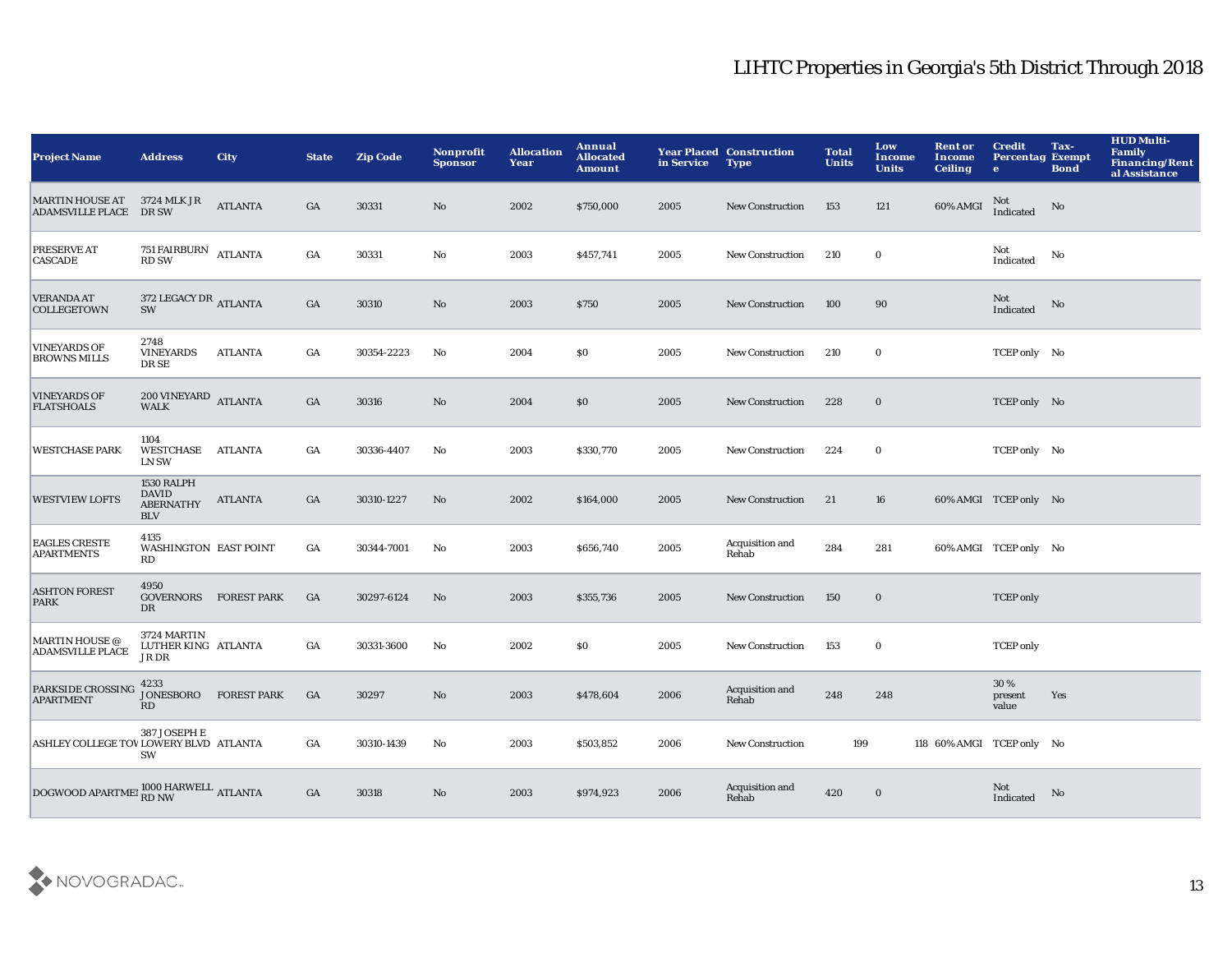| <b>Project Name</b>                                               | <b>Address</b>                             | <b>City</b>        | <b>State</b>     | <b>Zip Code</b> | Nonprofit<br><b>Sponsor</b> | <b>Allocation</b><br>Year | Annual<br><b>Allocated</b><br><b>Amount</b> | in Service | <b>Year Placed Construction</b><br><b>Type</b> | <b>Total</b><br><b>Units</b> | Low<br>Income<br><b>Units</b> | <b>Rent or</b><br>Income<br><b>Ceiling</b> | <b>Credit</b><br><b>Percentag Exempt</b><br>$\bullet$ | Tax-<br><b>Bond</b>    | <b>HUD Multi-</b><br><b>Family</b><br><b>Financing/Rent</b><br>al Assistance |
|-------------------------------------------------------------------|--------------------------------------------|--------------------|------------------|-----------------|-----------------------------|---------------------------|---------------------------------------------|------------|------------------------------------------------|------------------------------|-------------------------------|--------------------------------------------|-------------------------------------------------------|------------------------|------------------------------------------------------------------------------|
| NORMAN BERRY VILL/ $^{2840}_{\rm BERRY\,DR}$ EAST POINT           |                                            |                    | GA               | 30344-3523      | No                          | 2006                      | \$821,500                                   | 2006       | <b>New Construction</b>                        | 119                          | 93                            |                                            | 60% AMGI TCEP only No                                 |                        |                                                                              |
| ATLANTIC STATION M $_{\rm NW}^{441\,16\mathrm{TH}\,\mathrm{ST}}$  |                                            | <b>ATLANTA</b>     | $_{\mathrm{GA}}$ | 30363           | Yes                         | 2004                      | \$0                                         | 2006       | <b>New Construction</b>                        | 130                          | 103                           | 60% AMGI                                   | 70%<br>present<br>value                               | $\mathbf{N}\mathbf{o}$ |                                                                              |
| WHISPERING PINES 2784 KELLY<br>(DECATUR)                          | <b>LAKE RD</b>                             | <b>DECATUR</b>     | $_{\mathrm{GA}}$ | 30032           | $\mathbf{No}$               | 2004                      | \$108,900                                   | 2006       | Acquisition and<br>Rehab                       | 40                           | 31                            | 60% AMGI                                   | Not<br>Indicated                                      | No                     |                                                                              |
| <b>BRECKENRIDGE</b><br><b>APARTMENTS</b>                          | 5530 OLD<br><b>DIXIE HWY</b>               | <b>FOREST PARK</b> | GA               | 30297-2698      | No                          | 2006                      | \$0                                         | 2006       | <b>New Construction</b>                        | 206                          | $\mathbf 0$                   |                                            | TCEP only No                                          |                        |                                                                              |
| <b>BROOKSIDE APTS</b>                                             | 5420<br>RIVERDALE<br>RD                    | COLLEGE PARK GA    |                  | 30349           | No                          | 2004                      | \$0                                         | 2006       | <b>New Construction</b>                        | 210                          | $\mathbf 0$                   |                                            | Not<br>Indicated                                      | No                     |                                                                              |
| <b>COLUMBIA SENIOR</b><br><b>RESIDENCES AT</b><br><b>EDGEWOOD</b> | 1281 CAROLINE ATLANTA<br>${\cal ST}$ NE    |                    | GA               | 30307-2787      | No                          | 2006                      | \$750,000                                   | 2006       | <b>New Construction</b>                        | 135                          | 135                           |                                            | 60% AMGI TCEP only No                                 |                        |                                                                              |
| <b>CONSTITUTION</b><br><b>AVENUE</b>                              | 960<br>CONSTITUTIO ATLANTA<br>N RD SE      |                    | GA               | 30315-6836      | No                          | 2004                      | \$615,884                                   | 2006       | <b>New Construction</b>                        | 166                          | 166                           |                                            | TCEP only No                                          |                        |                                                                              |
| PITTSBURGH<br><b>SENIOR, PHASE II</b>                             | 765 MCDANIEL ATLANTA<br>ST <sub>SW</sub>   |                    | GA               | 30310           | $\rm No$                    | 2004                      | \$0                                         | 2006       | <b>New Construction</b>                        | 150                          | 120                           | 60% AMGI                                   | Not<br>Indicated                                      | No                     |                                                                              |
| <b>HIDDEN CRESTE</b><br><b>APARTMENTS</b>                         | <b>3200 STONE</b><br><b>RD SW</b>          | <b>ATLANTA</b>     | $_{\mathrm{GA}}$ | 30331-2900      | No                          | 2003                      | \$543,288                                   | 2006       | Acquisition and<br>Rehab                       | 320                          | $\mathbf 0$                   |                                            | TCEP only No                                          |                        |                                                                              |
| HIGHLANDS AT EAST 2051 FLAT<br><b>ATLANTA</b>                     | SHOALS RD SE ATLANTA                       |                    | GA               | 30316-3002      | No                          | 2002                      | \$0                                         | 2006       | <b>New Construction</b>                        | 250                          | $\mathbf 0$                   |                                            | TCEP only No                                          |                        |                                                                              |
| <b>LAUREL RIDGE AT</b><br><b>WASHINGTON ROAD</b><br><b>APT</b>    | 2900 LAUREL<br>RIDGE WAY                   | <b>EAST POINT</b>  | $_{\mathrm{GA}}$ | 30344           | $\mathbf{No}$               | 2004                      | \$0                                         | 2006       | <b>New Construction</b>                        | 276                          | $\mathbf 0$                   |                                            | Not<br>Indicated                                      | No                     |                                                                              |
| <b>REYNOLDS TOWN</b><br><b>COMMONS</b>                            | 1124 WYLIE ST ATLANTA<br>$\rm SE$          |                    | GA               | 30316-1335      | No                          | 2003                      | \$203,073                                   | 2006       | <b>New Construction</b>                        | 32                           | $\mathbf 0$                   |                                            | TCEP only No                                          |                        |                                                                              |
| PRESERVE AT BENT<br><b>CREEK</b>                                  | <b>1994 BENT</b><br><b>CREEK WAY</b><br>SW | <b>ATLANTA</b>     | GA               | 30311-3827      | No                          | 2003                      | \$939,541                                   | 2006       | <b>New Construction</b>                        | 323                          | 0                             |                                            | TCEP only No                                          |                        |                                                                              |

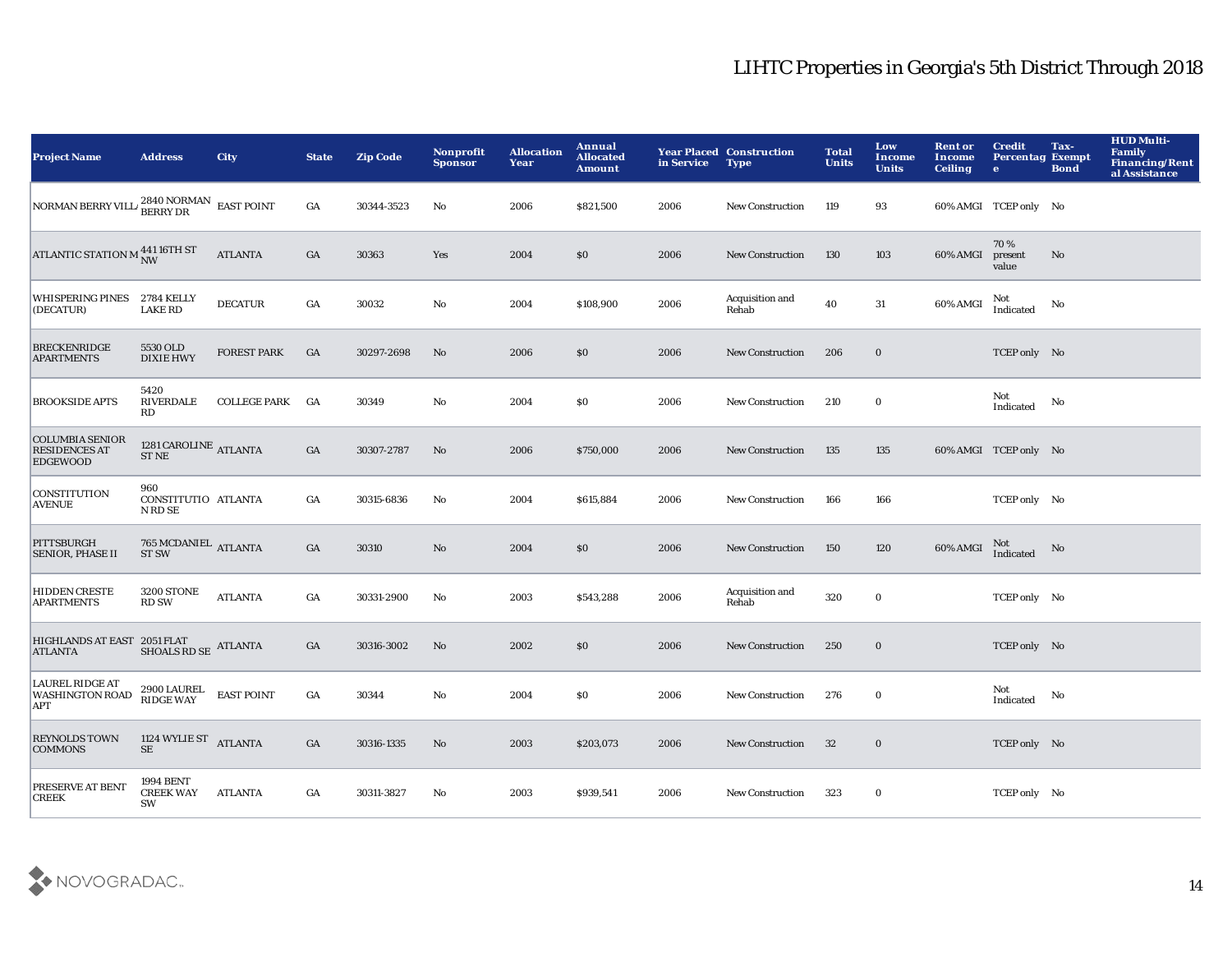| <b>Project Name</b>                                                                                                                                                                  | <b>Address</b>                                 | <b>City</b>         | <b>State</b>     | <b>Zip Code</b> | Nonprofit<br><b>Sponsor</b> | <b>Allocation</b><br>Year | Annual<br><b>Allocated</b><br><b>Amount</b> | in Service | <b>Year Placed Construction</b><br><b>Type</b> | <b>Total</b><br><b>Units</b> | Low<br>Income<br><b>Units</b> | <b>Rent or</b><br>Income<br><b>Ceiling</b> | <b>Credit</b><br><b>Percentag Exempt</b><br>$\bullet$ | Tax-<br><b>Bond</b> | <b>HUD Multi-</b><br>Family<br><b>Financing/Rent</b><br>al Assistance |
|--------------------------------------------------------------------------------------------------------------------------------------------------------------------------------------|------------------------------------------------|---------------------|------------------|-----------------|-----------------------------|---------------------------|---------------------------------------------|------------|------------------------------------------------|------------------------------|-------------------------------|--------------------------------------------|-------------------------------------------------------|---------------------|-----------------------------------------------------------------------|
| <b>VERANDA CARVER</b><br><b>SENIOR BUILDING</b>                                                                                                                                      | 214<br>THIRKIELD<br><b>AVE SW</b>              | <b>ATLANTA</b>      | GA               |                 | No                          | 2004                      | \$0                                         | 2006       | <b>New Construction</b>                        | 90                           | 71                            | 60% AMGI                                   | Not<br>Indicated                                      | No                  |                                                                       |
| VILLAGE HIGHLANDS 1932 STANTON EAST POINT<br><b>APARTMENTS</b>                                                                                                                       | RD                                             |                     | $_{\mathrm{GA}}$ | 30344-1329      | No                          | 2002                      | \$783,287                                   | 2006       | <b>New Construction</b>                        | 258                          | $\bf{0}$                      |                                            | TCEP only No                                          |                     |                                                                       |
| <b>DOGWOOD</b><br><b>APARTMENTS</b>                                                                                                                                                  | $1021\,\mathrm{HARMELL}$ ATLANTA RD NW         |                     | GA               | 30318-4415      | No                          | 2003                      | \$974,923                                   | 2006       | Acquisition and<br>Rehab                       | 420                          | $\bf{0}$                      |                                            | <b>TCEP</b> only                                      |                     |                                                                       |
| $\begin{tabular}{ll} HERITAGE STATION & 765 MCDANIEL \\ PHASE II & ST SW \\ \end{tabular} \begin{tabular}{ll} \bf{HERTAGE} & \bf{ATLANTA} \\ \bf{STSW} & \bf{STSW} \\ \end{tabular}$ |                                                |                     | $_{\mathrm{GA}}$ | 30310-5300      | No                          | 2006                      | \$910,000                                   | 2006       | <b>New Construction</b>                        | 150                          | $\bf{0}$                      |                                            | <b>TCEP</b> only                                      |                     |                                                                       |
| <b>LEYLAND POINTE</b><br><b>APTS FKA LAUREL</b><br>RIDGE                                                                                                                             | 2900 LAUREL<br>RIDGE WAY                       | <b>EAST POINT</b>   | GA               | 30344-6209      | No                          | 2004                      | \$0                                         | 2006       | <b>New Construction</b>                        | 276                          | $\bf{0}$                      |                                            | <b>TCEP</b> only                                      |                     |                                                                       |
| PRESERVE AT<br><b>COLLIER RIDGE</b>                                                                                                                                                  | 1021 HARWELL ATLANTA<br><b>RD NW</b>           |                     | $_{\mathrm{GA}}$ | 30318-4415      | No                          | 2003                      | \$0                                         | 2006       | <b>New Construction</b>                        | 420                          | $\bf{0}$                      |                                            | <b>TCEP</b> only                                      |                     |                                                                       |
| THE PARK AT LEEDS<br><b>FKA EPIC</b><br><b>BROOKSIDE</b>                                                                                                                             | 5420<br><b>RIVERDALE</b><br>RD                 | <b>COLLEGE PARK</b> | <b>GA</b>        | 30349-6129      | No                          | 2004                      | \$0                                         | 2006       | <b>New Construction</b>                        | 210                          | $\bf{0}$                      |                                            | <b>TCEP</b> only                                      |                     |                                                                       |
| VERANDA CARVER                                                                                                                                                                       | 214<br>THIRKIELD<br><b>AVE SW</b>              | <b>ATLANTA</b>      | GA               | 30315-3514      | No                          | 2004                      | \$500,000                                   | 2006       | <b>New Construction</b>                        | 90                           | $\bf{0}$                      |                                            | <b>TCEP</b> only                                      |                     |                                                                       |
| WHISPERING PINES 2784 KELLY<br><b>APARTMENTS</b>                                                                                                                                     | <b>LAKE RD</b>                                 | <b>DECATUR</b>      | GA               | 30032-6420      | No                          | Insufficient<br>Data      | \$0                                         | 2006       | Not Indicated                                  | 40                           | $\mathbf 0$                   |                                            | <b>TCEP</b> only                                      |                     |                                                                       |
| <b>CAMPBELL STONE</b>                                                                                                                                                                | <b>2911 PHARR</b><br>COURT SOUTH ATLANTA<br>NW |                     | GA               | 30305-4918      | No                          | 2005                      | \$750,000                                   | 2007       | Acquisition and<br>Rehab                       | 342                          | 307                           |                                            | 60% AMGI TCEP only No                                 |                     |                                                                       |
| <b>CANDLER FOREST</b>                                                                                                                                                                | 2145 CANDLER DECATUR<br>RD                     |                     | $_{\mathrm{GA}}$ | 30032           | No                          | 2005                      | \$750,000                                   | 2007       | <b>New Construction</b>                        | 100                          | 98                            | 60% AMGI                                   | Not<br>Indicated                                      | No                  |                                                                       |
| <b>CAPITOL GATEWAY</b><br><b>PHASE II</b>                                                                                                                                            | 43<br>WOODWARD ATLANTA<br>AVE SE               |                     | GA               | 30312-2068      | No                          | 2005                      | \$750,000                                   | 2007       | <b>New Construction</b>                        | 152                          | 91                            |                                            | 60% AMGI TCEP only No                                 |                     |                                                                       |
| <b>COLUMBIA AT</b><br><b>MECHANICSVILLE</b>                                                                                                                                          | 500 MCDANIEL ATLANTA<br><b>ST SW</b>           |                     | GA               | 30312-2492      | No                          | 2005                      | \$750,000                                   | 2007       | <b>New Construction</b>                        | 172                          | 126                           |                                            | 60% AMGI TCEP only No                                 |                     |                                                                       |

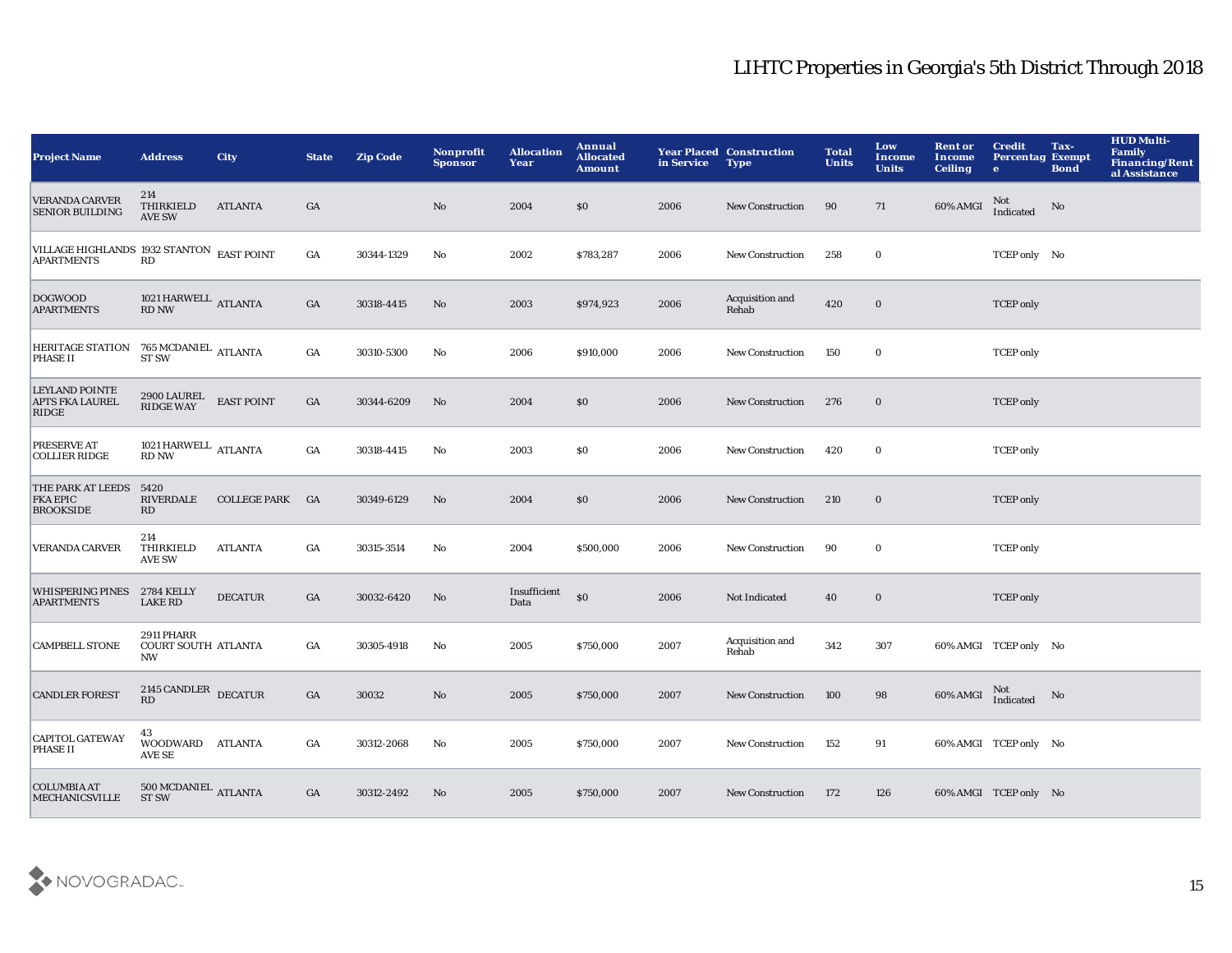| <b>Project Name</b>                                                                           | <b>Address</b>                               | <b>City</b>        | <b>State</b>     | <b>Zip Code</b> | Nonprofit<br><b>Sponsor</b> | <b>Allocation</b><br>Year | Annual<br><b>Allocated</b><br><b>Amount</b> | in Service | <b>Year Placed Construction</b><br><b>Type</b> | <b>Total</b><br><b>Units</b> | Low<br>Income<br><b>Units</b> | <b>Rent or</b><br>Income<br><b>Ceiling</b> | <b>Credit</b><br><b>Percentag Exempt</b><br>$\bullet$ | Tax-<br><b>Bond</b>    | <b>HUD Multi-</b><br><b>Family</b><br><b>Financing/Rent</b><br>al Assistance |
|-----------------------------------------------------------------------------------------------|----------------------------------------------|--------------------|------------------|-----------------|-----------------------------|---------------------------|---------------------------------------------|------------|------------------------------------------------|------------------------------|-------------------------------|--------------------------------------------|-------------------------------------------------------|------------------------|------------------------------------------------------------------------------|
| <b>COLUMBIA</b><br><b>SRRESIDENCES AT</b><br><b>MECHANICSVILLE</b>                            | 555 MCDANIEL $\,$ ATLANTA<br><b>ST SW</b>    |                    | GA               | 30312           | No                          | 2005                      | \$750,000                                   | 2007       | <b>New Construction</b>                        | 155                          | 150                           | 60% AMGI                                   | Not<br>Indicated                                      | No                     |                                                                              |
| <b>CREEKSIDE VISTA</b>                                                                        | <b>3100 LUMBY</b><br>$_{\rm DR}$             | <b>DECATUR</b>     | $_{\mathrm{GA}}$ | 30034           | $\mathbf{N}\mathbf{o}$      | 2003                      | \$448,187                                   | 2007       | <b>New Construction</b>                        | 208                          | $\bf{0}$                      |                                            | TCEP only No                                          |                        |                                                                              |
| <b>GATES PARK</b><br><b>CROSSING HFS</b><br><b>APARTMENTS</b>                                 | 200 PEYTON PL $_{\rm ATLANTA}$<br><b>SW</b>  |                    | $_{\mathrm{GA}}$ | 30311-1640      | No                          | 2005                      | \$750,000                                   | 2007       | Acquisition and<br>Rehab                       | 153                          | 148                           |                                            | 60% AMGI TCEP only No                                 |                        |                                                                              |
| <b>GATES PARK</b><br>CROSSING HFOP AKA SW<br><b>PARK COMMONS</b>                              | $200$ PEYTON PL $_{\rm ATLANTA}$             |                    | GA               | 30311-1640      | No                          | 2005                      | \$850,000                                   | 2007       | Acquisition and<br>Rehab                       | 179                          | 174                           |                                            | 60% AMGI TCEP only No                                 |                        |                                                                              |
| <b>COLUMBIA TOWER</b><br>AT MARTIN LUTHER<br><b>KING VILLAGE</b>                              | 380 MARTIN<br><b>ST SE</b>                   | <b>ATLANTA</b>     | GA               | 30312           | $\mathbf{No}$               | 2005                      | \$750,000                                   | 2007       | Acquisition and<br>Rehab                       | 96                           | 95                            | 60% AMGI                                   | Not<br>Indicated                                      | No                     |                                                                              |
| PARK VIEW AT<br><b>COVENTRY STATION</b>                                                       | 3381<br>GREENBRIAR ATLANTA<br><b>PKWY SW</b> |                    | GA               | 30331-2654      | No                          | 2005                      | \$536,548                                   | 2007       | <b>New Construction</b>                        | 166                          | 141                           |                                            | 60% AMGI TCEP only No                                 |                        |                                                                              |
| <b>AVALON PARK</b><br><b>FAMILY</b>                                                           | 2798 PEEK RD ATLANTA<br><b>NW</b>            |                    | $_{\mathrm{GA}}$ | 30318           | No                          | 2005                      | \$750,000                                   | 2007       | <b>New Construction</b>                        | 175                          | 124                           |                                            | 60% AMGI TCEP only No                                 |                        |                                                                              |
| <b>WATER'S EDGE</b><br><b>APARTMENTS</b>                                                      | 417 BARTON<br>DR                             | <b>FOREST PARK</b> | GA               | 30297           | Yes                         | 2005                      | \$116,325                                   | 2007       | Acquisition and<br>Rehab                       | 48                           | 33                            | 60% AMGI                                   | 70%<br>present<br>value                               | $\mathbf{N}\mathbf{o}$ |                                                                              |
| <b>AVALON PARK</b><br><b>SENIOR</b>                                                           | 2798 PEEK RD<br><b>NW</b>                    | <b>ATLANTA</b>     | GA               | 30318-6072      | $\mathbf{No}$               | 2005                      | \$750,000                                   | 2007       | <b>New Construction</b>                        | 136                          | 136                           |                                            | TCEP only No                                          |                        |                                                                              |
| <b>CAPITOL GATEWAY</b><br><b>PHASE I</b>                                                      | 89 MEMORIAL ATLANTA<br>DR SE                 |                    | GA               | 30312-2056      | No                          | 2004                      | \$761,559                                   | 2007       | <b>New Construction</b>                        | 269                          | $\bf{0}$                      |                                            | TCEP only No                                          |                        |                                                                              |
| <b>COLUMBIA</b><br><b>BLACKSHEAR SR</b>                                                       | 14 MELDON<br><b>AVENUE</b>                   | <b>ATLANTA</b>     | GA               | 30315           | No                          | 2006                      | \$750,000                                   | 2007       | <b>New Construction</b>                        | 77                           | $\bf{0}$                      |                                            | 60% AMGI TCEP only No                                 |                        |                                                                              |
| <b>COLUMBIA GROVE</b>                                                                         | $1783\, \rm{JOHNSON}$ ATLANTA RD NW          |                    | GA               | 30318-8901      | No                          | 2004                      | \$750,000                                   | 2007       | <b>New Construction</b>                        | 138                          | $\mathbf 0$                   |                                            | TCEP only No                                          |                        |                                                                              |
| <b>COLUMBIA SENIOR</b><br><b>RESIDENCES AT</b><br><b>MARTIN LUTHER</b><br><b>KING VILLAGE</b> | 125 LOGAN ST<br>SE                           | <b>ATLANTA</b>     | GA               | 30312           | No                          | 2005                      | \$750,000                                   | 2007       | <b>New Construction</b>                        | 122                          | 96                            |                                            | Not<br>Indicated                                      | No                     |                                                                              |

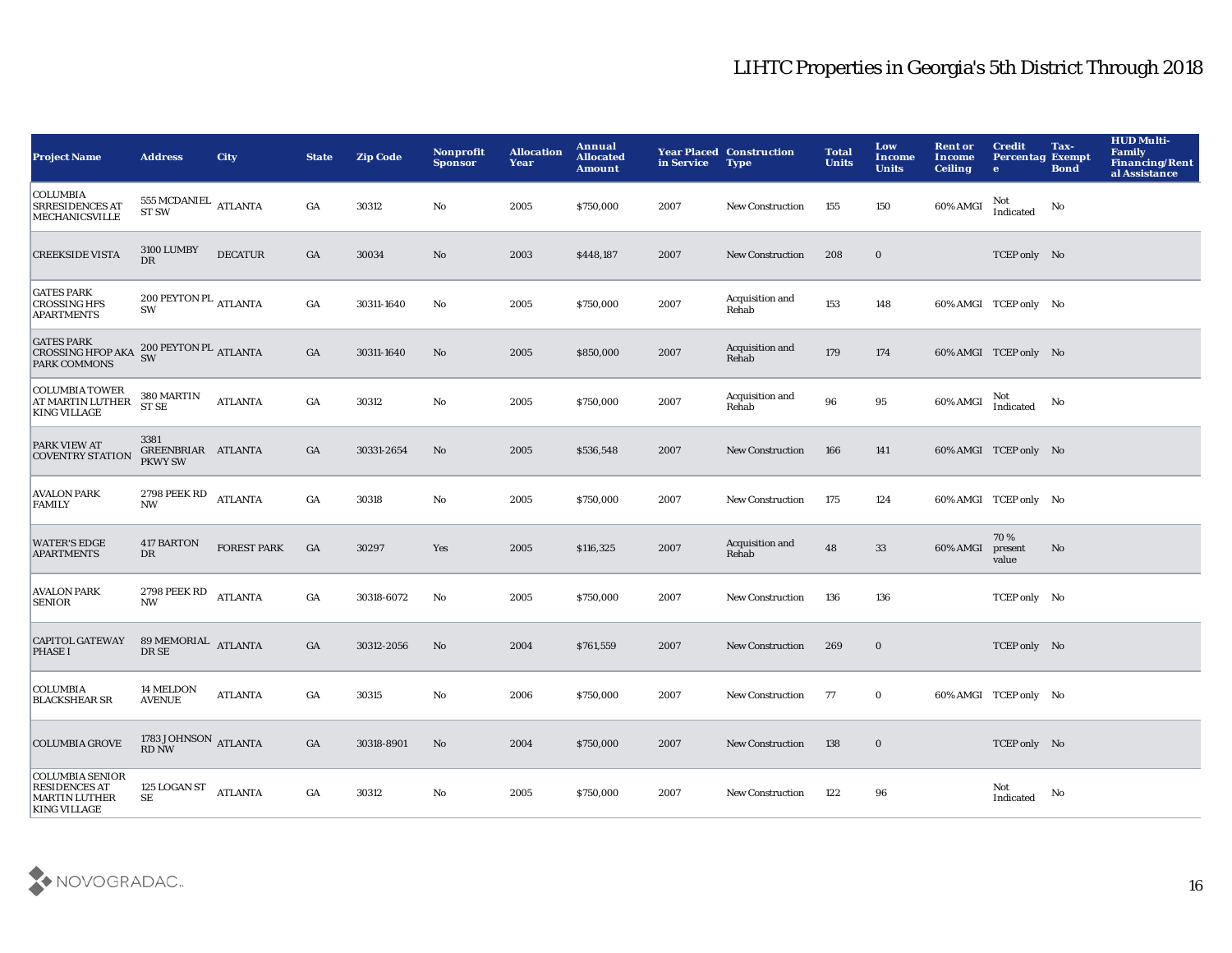| <b>Project Name</b>                                                                                                                                                                   | <b>Address</b>                                 | <b>City</b>    | <b>State</b>     | <b>Zip Code</b> | <b>Nonprofit</b><br><b>Sponsor</b> | <b>Allocation</b><br>Year | Annual<br><b>Allocated</b><br><b>Amount</b> | in Service | <b>Year Placed Construction</b><br><b>Type</b> | <b>Total</b><br><b>Units</b> | Low<br><b>Income</b><br><b>Units</b> | <b>Rent or</b><br>Income<br><b>Ceiling</b> | <b>Credit</b><br><b>Percentag Exempt</b><br>$\mathbf{e}$ | Tax-<br><b>Bond</b> | <b>HUD Multi-</b><br><b>Family</b><br><b>Financing/Rent</b><br>al Assistance |
|---------------------------------------------------------------------------------------------------------------------------------------------------------------------------------------|------------------------------------------------|----------------|------------------|-----------------|------------------------------------|---------------------------|---------------------------------------------|------------|------------------------------------------------|------------------------------|--------------------------------------|--------------------------------------------|----------------------------------------------------------|---------------------|------------------------------------------------------------------------------|
| <b>CANDLER FORREST</b>                                                                                                                                                                | $2145$ CANDLER DECATUR RD                      |                | GA               | 30032-5574      | No                                 | 2005                      | \$258,623                                   | 2007       | <b>New Construction</b>                        | 100                          | $\bf{0}$                             |                                            | <b>TCEP</b> only                                         |                     |                                                                              |
| $\begin{array}{ll} \textbf{ASHLEY CASCADE} & \textbf{1371 KIMBERLY} \\ \textbf{AKA ASHLEY COURTS} & \textbf{RD SW} \end{array} \begin{array}{ll} \textbf{ATLANTA} \end{array}$        |                                                |                | $_{\mathrm{GA}}$ | 30331-4600      | No                                 | 1999                      | \$0                                         | 2001       | New Construction                               | 152                          | $\mathbf 0$                          |                                            | <b>TCEP</b> only                                         |                     |                                                                              |
| ${\small \begin{tabular}{ll} ASHLEY \textbf{COURTS AT} & \textbf{1371 KIMBERLY} \\ CASCADE \textbf{II} & \textbf{WAY SW} \end{tabular} \begin{tabular}{ll} \end{tabular} \normalsize$ |                                                |                | GA               | 30331           | $\mathbf{No}$                      | 2000                      | \$619,870                                   | 2002       | <b>New Construction</b>                        | 136                          | 95                                   |                                            | 70%<br>present<br>value                                  | No                  |                                                                              |
| <b>COLUMBIA</b><br><b>CITIHOMES</b>                                                                                                                                                   | 165 MARION PL $_{\rm ATLANTA}$<br>$_{\rm NE}$  |                | $_{\mathrm{GA}}$ | 30307-2747      | No                                 | 2000                      | \$517,838                                   | 2002       | New Construction                               | 84                           | 82                                   |                                            | TCEP only No                                             |                     |                                                                              |
| <b>COULMBIA HIGH PT</b><br><b>EASTATES SENIOR</b>                                                                                                                                     | 220 BOWEN<br><b>CIR SW</b>                     | <b>ATLANTA</b> | GA               | 30315           | No                                 | 2000                      | \$670,463                                   | 2002       | <b>New Construction</b>                        | 94                           | 94                                   |                                            | Not<br>Indicated                                         | No                  |                                                                              |
| PEAKS OF WEST<br><b>ATLANTA</b>                                                                                                                                                       | 1212 JAMES<br><b>JACKSON</b><br><b>PKWY NW</b> | <b>ATLANTA</b> | GA               | 30318           | No                                 | 2001                      | <b>SO</b>                                   | 2002       | <b>New Construction</b>                        | 214                          | 160                                  |                                            | Not<br>Indicated                                         | No                  |                                                                              |
| <b>ETHERIDGE COURT</b><br><b>DEVELOPMENT I</b>                                                                                                                                        | 2591<br>ETHERIDGE<br>$\rm DR~NW$               | <b>ATLANTA</b> | GA               | 30318-3898      | No                                 | 2002                      | \$0                                         | 2002       | <b>New Construction</b>                        | 164                          | $\bf{0}$                             |                                            | TCEP only No                                             |                     |                                                                              |
| <b>DELMONTE</b><br><b>TOWNHOMES</b>                                                                                                                                                   | 330<br><b>BROWNLEE</b><br><b>RD SW</b>         | <b>ATLANTA</b> | GA               | 30311           | No                                 | 2001                      | \$0                                         | 2002       | New Construction                               | 108                          | 81                                   |                                            | Not<br>Indicated                                         | No                  |                                                                              |
| ASHLEY CASCADE, II                                                                                                                                                                    | $1371\,$ KIMBERLY ATLANTA WAY SW               |                | GA               | 30331-4621      | No                                 | 2000                      | \$619,870                                   | 2002       | <b>New Construction</b>                        | 136                          | $\bf{0}$                             |                                            | <b>TCEP</b> only                                         |                     |                                                                              |
| COULMBIA HIGH PT<br><b>EASTATES SR</b>                                                                                                                                                | 220 BOWEN<br><b>CIR SW</b>                     | <b>ATLANTA</b> | GA               | 30315-2605      | No                                 | 2000                      | \$670,463                                   | 2002       | New Construction                               | 94                           | $\bf{0}$                             |                                            | <b>TCEP</b> only                                         |                     |                                                                              |
| <b>PEAKS AT WEST</b><br><b>ATLANTA</b>                                                                                                                                                | 1212 JAMES<br><b>JACKSON</b><br><b>PKWY NW</b> | <b>ATLANTA</b> | GA               | 30318-0657      | No                                 | 2001                      | \$0                                         | 2002       | <b>New Construction</b>                        | 214                          | $\bf{0}$                             |                                            | <b>TCEP</b> only                                         |                     |                                                                              |
| <b>TOWNE WEST</b><br><b>MANOR</b>                                                                                                                                                     | 330<br><b>BROWNLEE</b><br><b>RD SW</b>         | <b>ATLANTA</b> | GA               | 30311-1800      | No                                 | 2001                      | <b>SO</b>                                   | 2002       | <b>New Construction</b>                        | 108                          | $\bf{0}$                             |                                            | <b>TCEP</b> only                                         |                     |                                                                              |
| <b>COLUMBIA ESTATE</b>                                                                                                                                                                | 1800 KERRY<br><b>DRIVE</b>                     | <b>ATLANTA</b> | GA               | 30318           | No                                 | 2001                      | \$576,702                                   | 2003       | <b>New Construction</b>                        | 124                          | 62                                   |                                            | TCEP only No                                             |                     |                                                                              |

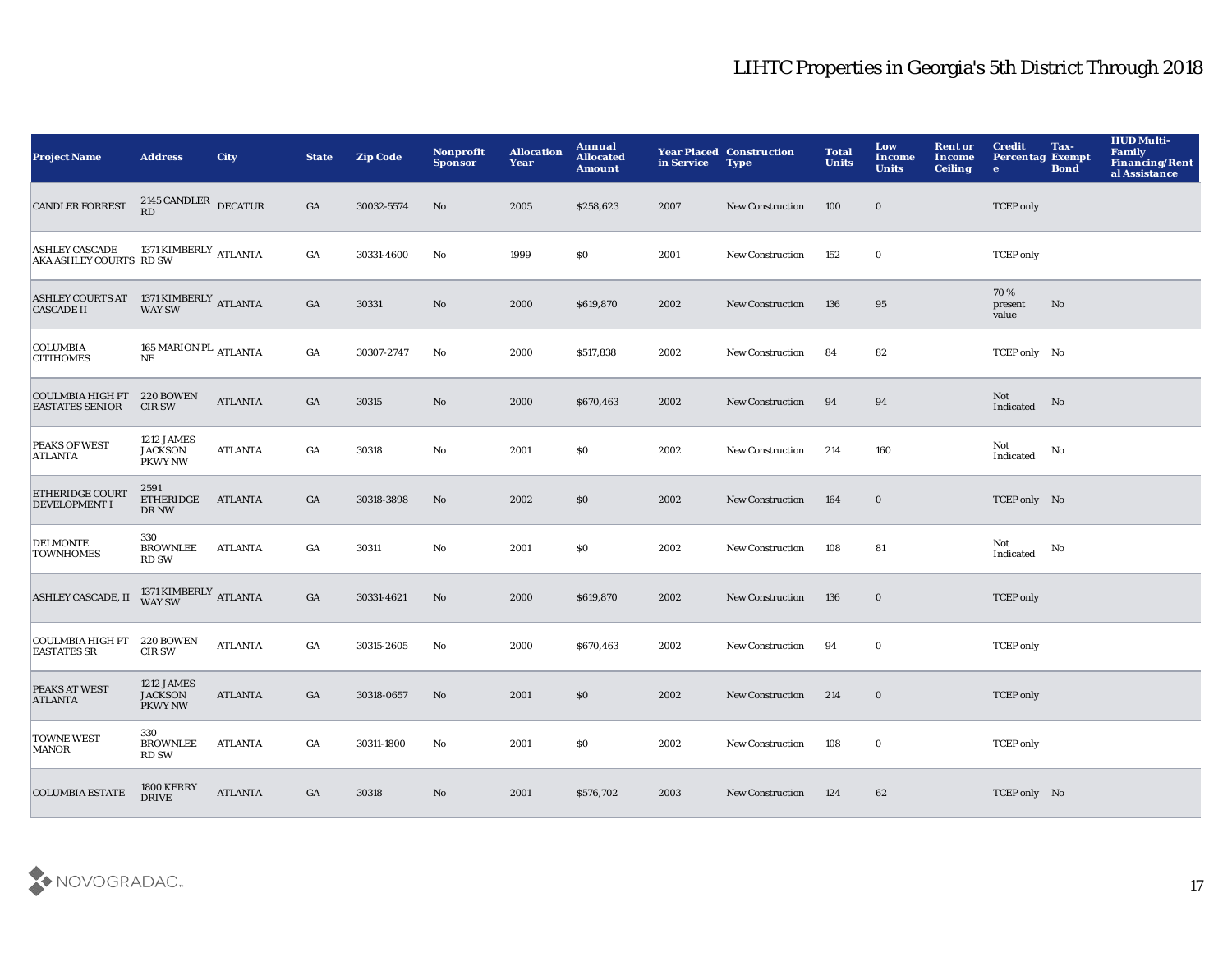| <b>Project Name</b>                       | <b>Address</b>                                                              | <b>City</b>    | <b>State</b>     | <b>Zip Code</b> | Nonprofit<br><b>Sponsor</b> | <b>Allocation</b><br>Year | Annual<br><b>Allocated</b><br><b>Amount</b> | in Service | <b>Year Placed Construction</b><br><b>Type</b> | <b>Total</b><br><b>Units</b> | Low<br>Income<br><b>Units</b> | <b>Rent or</b><br>Income<br><b>Ceiling</b> | <b>Credit</b><br><b>Percentag Exempt</b><br>$\bullet$ | Tax-<br><b>Bond</b> | <b>HUD Multi-</b><br><b>Family</b><br><b>Financing/Rent</b><br>al Assistance |
|-------------------------------------------|-----------------------------------------------------------------------------|----------------|------------------|-----------------|-----------------------------|---------------------------|---------------------------------------------|------------|------------------------------------------------|------------------------------|-------------------------------|--------------------------------------------|-------------------------------------------------------|---------------------|------------------------------------------------------------------------------|
| MAGNOLIA CIRCLE                           | 100 DASH<br><b>LEWIS DR</b>                                                 | <b>DECATUR</b> | GA               | 30034-1648      | No                          | 2001                      | \$405,500                                   | 2003       | New Construction                               | 84                           | 67                            |                                            | TCEP only No                                          |                     |                                                                              |
| <b>STATION AT</b><br><b>RICHMOND OAKS</b> | 1770<br>RICHMOND<br><b>CIRSE</b>                                            | <b>ATLANTA</b> | GA               | 30315-5373      | $\mathbf{N}\mathbf{o}$      | 2003                      | \$136,821                                   | 2003       | <b>New Construction</b>                        | 181                          | $\bf{0}$                      |                                            | TCEP only No                                          |                     |                                                                              |
| ASHLEY CASCADE, III                       | $1371\,$ KIMBERLY ATLANTA WAY SW                                            |                | GA               | 30331-4621      | No                          | 2001                      | \$461,725                                   | 2003       | <b>New Construction</b>                        | 96                           | 68                            |                                            | TCEP only No                                          |                     |                                                                              |
| BIG BETHEL VILLAGE ALLEN BLVD             | 500 RICHARD<br>SW                                                           | <b>ATLANTA</b> | GA               | 30331-4217      | $\mathbf{No}$               | 2001                      | \$0                                         | 2003       | New Construction                               | 120                          | $\bf{0}$                      |                                            | TCEP only No                                          |                     |                                                                              |
| <b>COLUMBIA AT</b><br><b>PEOPLESTOWN</b>  | $222$ TUSKEGEE $\,$ ATLANTA ST SE                                           |                | $_{\mathrm{GA}}$ | 30315           | No                          | 2001                      | \$513,645                                   | 2003       | New Construction                               | 99                           | 69                            |                                            | Not<br>$\label{lem:indicated} \textbf{Indicated}$     | No                  |                                                                              |
| <b>COLUMBIA</b><br><b>COMMONS</b>         | 2524 MARTIN<br>LUTHER KING ATLANTA<br><b>DRIVE</b>                          |                | GA               | 30311           | No                          | 2000                      | \$595,842                                   | 2003       | <b>New Construction</b>                        | 158                          | 79                            |                                            | TCEP only No                                          |                     |                                                                              |
| <b>CROGMAN SCHOOL</b>                     | 1093 WEST AVE $_{\rm ATLANTA}$<br>SW                                        |                | GA               | 30315-2159      | No                          | 2001                      | \$309,337                                   | 2003       | <b>New Construction</b>                        | 105                          | $\bf{0}$                      |                                            | TCEP only No                                          |                     |                                                                              |
| ETHERIDGE COURT<br><b>II APARTMENTS</b>   | 2500 CENTER<br><b>ST NW</b>                                                 | <b>ATLANTA</b> | $_{\mathrm{GA}}$ | 30318-3899      | No                          | 2002                      | \$0                                         | 2003       | <b>New Construction</b>                        | 190                          | $\mathbf 0$                   |                                            | TCEP only No                                          |                     |                                                                              |
| HERITAGE GREEN<br><b>APARTMENTS</b>       | 2891<br>SPRINGDALE ATLANTA<br><b>RD SW</b>                                  |                | GA               | 30315-7800      | No                          | 2002                      | \$218,573                                   | 2003       | Acquisition and<br>Rehab                       | 108                          | 87                            |                                            | 60% AMGI TCEP only No                                 |                     |                                                                              |
| <b>RENAISSANCE AT</b><br>PARK PLACE SOUTH | <b>266 AMAK</b><br><b>DRIVE</b>                                             | <b>ATLANTA</b> | $_{\mathrm{GA}}$ | 30315           | $\mathbf{N}\mathbf{o}$      | 2001                      | \$650,574                                   | 2003       | <b>New Construction</b>                        | 100                          | 80                            |                                            | TCEP only No                                          |                     |                                                                              |
| THE PARK AT<br><b>SCOTT'S CROSSING</b>    | <b>1620</b><br><b>HOLLYWOOD</b><br><b>RD NW AKA</b><br>THE PARK @<br>SCOTTS | <b>ATLANTA</b> | GA               | 30318-9203      | No                          | 2002                      | \$86,221                                    | 2003       | Acquisition and<br>Rehab                       | 216                          | 194                           |                                            | TCEP only No                                          |                     |                                                                              |
| <b>CARVER</b><br><b>REDEVELOPMENT</b>     | <b>201 MOURY</b><br><b>AVE SW</b>                                           | <b>ATLANTA</b> | GA               | 30315-3400      | No                          | 2001                      | \$614,590                                   | 2003       | <b>New Construction</b>                        | 216                          | $\bf{0}$                      |                                            | <b>TCEP</b> only                                      |                     |                                                                              |
| COLUMBIA @<br><b>PEOPLESTOWN</b>          | 222 TUSKEGEE $_{\rm ATLANTA}$<br><b>ST SE</b>                               |                | GA               | 30315-1951      | No                          | 2001                      | \$513,645                                   | 2003       | <b>New Construction</b>                        | 99                           | $\bf{0}$                      |                                            | <b>TCEP</b> only                                      |                     |                                                                              |

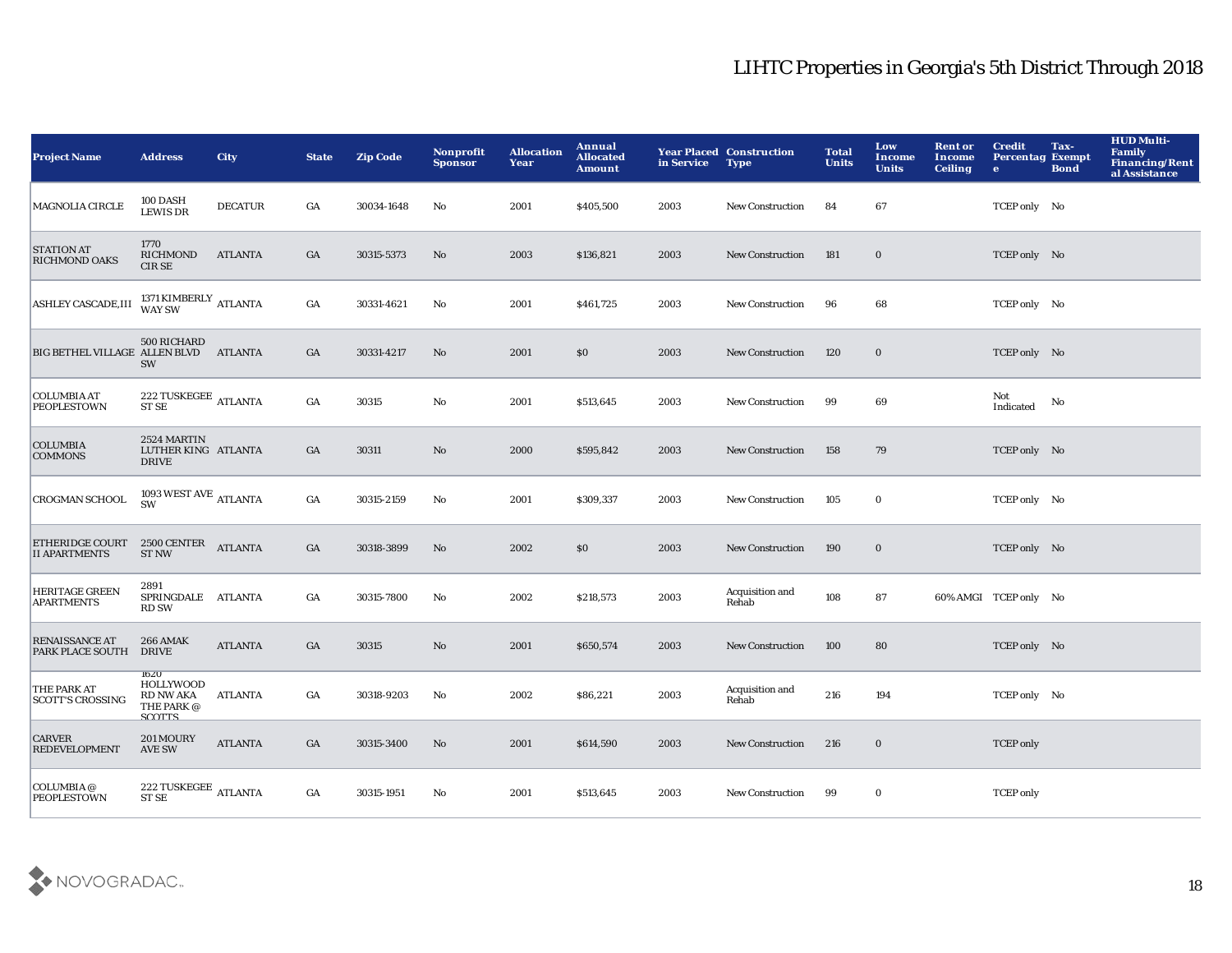| <b>Project Name</b>                                                                                                         | <b>Address</b>                             | <b>City</b>    | <b>State</b>     | <b>Zip Code</b> | Nonprofit<br><b>Sponsor</b> | <b>Allocation</b><br>Year | Annual<br><b>Allocated</b><br><b>Amount</b> | in Service | <b>Year Placed Construction</b><br><b>Type</b> | <b>Total</b><br><b>Units</b> | Low<br><b>Income</b><br><b>Units</b> | <b>Rent or</b><br>Income<br><b>Ceiling</b> | <b>Credit</b><br><b>Percentag Exempt</b><br>$\bullet$ | Tax-<br><b>Bond</b> | <b>HUD Multi-</b><br><b>Family</b><br><b>Financing/Rent</b><br>al Assistance |
|-----------------------------------------------------------------------------------------------------------------------------|--------------------------------------------|----------------|------------------|-----------------|-----------------------------|---------------------------|---------------------------------------------|------------|------------------------------------------------|------------------------------|--------------------------------------|--------------------------------------------|-------------------------------------------------------|---------------------|------------------------------------------------------------------------------|
| <b>HOLLYWOOD WEST</b><br><b>APARTMENTS</b>                                                                                  | 1033<br>HOLLYWOOD ATLANTA<br>RD NW         |                | GA               | 30318-3963      | No                          | 2003                      | \$4,625                                     | 2003       | Acquisition and<br>Rehab                       | 96                           | $\bf{0}$                             |                                            | <b>TCEP</b> only                                      |                     |                                                                              |
| <b>RICHMOND OAKS</b>                                                                                                        | 1770<br>RICHMOND<br><b>CIRSE</b>           | <b>ATLANTA</b> | GA               | 30315-5373      | No                          | 2003                      | \$136,821                                   | 2003       | Acquisition and<br>Rehab                       | 181                          | $\mathbf 0$                          |                                            | <b>TCEP</b> only                                      |                     |                                                                              |
| <b>VILLAGES OF CAVER</b><br>H                                                                                               | 174 MOURY<br><b>AVE SW</b>                 | <b>ATLANTA</b> | GA               | 30315-3422      | No                          | 2001                      | \$0                                         | 2003       | <b>New Construction</b>                        | 66                           | $\bf{0}$                             |                                            | <b>TCEP</b> only                                      |                     |                                                                              |
| <b>LAKEWOOD</b><br><b>CHRISTIAN MANOR</b>                                                                                   | 2141<br>SPRINGDALE ATLANTA<br><b>RD SW</b> |                | GA               | 30315-6100      | No                          | 2002                      | \$660,369                                   | 2004       | New Construction                               | 250                          | 250                                  |                                            | TCEP only No                                          |                     |                                                                              |
| <b>BROOKSIDE PARK</b>                                                                                                       | 2000<br>RAMBLING DR ATLANTA<br><b>SW</b>   |                | GA               | 30315           | $\rm No$                    | 2002                      | \$494,067                                   | 2004       | New Construction                               | 200                          | $\bf{0}$                             |                                            | Not<br>Indicated                                      | No                  |                                                                              |
| <b>CITY VIEWS AT ROSA</b><br><b>BURNEY PARK</b>                                                                             | 259<br>RICHARDSON ATLANTA<br><b>ST SW</b>  |                | GA               | 30312           | $\mathbf {No}$              | 2002                      | \$0                                         | 2004       | <b>New Construction</b>                        | 180                          | $\mathbf 0$                          |                                            | Not<br>$\label{lem:indicated} \textbf{Indicated}$     | No                  |                                                                              |
| <b>COULMBIA</b><br><b>HERITAGE SENIOR</b><br><b>RESIDENCES</b>                                                              | 1900 PERRY<br><b>BLVD NW</b>               | <b>ATLANTA</b> | GA               | 30318           | $\mathbf{No}$               | 2002                      | \$726,607                                   | 2004       | New Construction                               | 132                          | 78                                   |                                            | Not<br>Indicated                                      | No                  |                                                                              |
| <b>TOBY SEXTON</b><br><b>REDEVLOPMENT</b>                                                                                   | 490 GLENN ST<br>SW                         | <b>ATLANTA</b> | $_{\mathrm{GA}}$ | 30312-2459      | No                          | 2003                      | \$583,260                                   | 2004       | Acquisition and<br>Rehab                       | 201                          | $\bf{0}$                             |                                            | TCEP only No                                          |                     |                                                                              |
| <b>HOLLYWOOD WEST</b><br>$\vert$ II                                                                                         | 1033<br>HOLLYWOOD ATLANTA<br>RD NW         |                | GA               | 30318           | No                          | 2003                      | \$140,962                                   | 2004       | Acquisition and<br>Rehab                       | 96                           | 96                                   | 60% AMGI                                   | Not<br>Indicated                                      | No                  |                                                                              |
| COLUMBIA SENIOR 125 LOGAN ST<br><b>RESIDENCE AT MLK</b>                                                                     | <b>SE</b>                                  | <b>ATLANTA</b> | GA               | 30312-2000      | No                          | 2005                      | \$750,000                                   | 2007       | <b>New Construction</b>                        | 122                          | $\mathbf 0$                          |                                            | <b>TCEP</b> only                                      |                     |                                                                              |
| COLUMBIA TOWER<br>AT MLK VILLAGE-AKA STEET<br><b>MLKVLGETWR</b>                                                             |                                            | <b>ATLANTA</b> | GA               | 30312           | No                          | 2005                      | \$0                                         | 2007       | <b>New Construction</b>                        | 96                           | $\bf{0}$                             |                                            | <b>TCEP</b> only                                      |                     |                                                                              |
| PROVENANCE AT<br>HOLLOWELL FAMILY NW                                                                                        | 2798 PEEK RD ATLANTA                       |                | GA               | 30318-6072      | No                          | 2005                      | \$773,903                                   | 2007       | <b>New Construction</b>                        | 175                          | $\bf{0}$                             |                                            | <b>TCEP</b> only                                      |                     |                                                                              |
| $\begin{array}{lll} {\bf PITTSBURGH PHASE} & 765 {\,\rm MCDANIEL} & {\bf ATLANTA} \\ {\bf I LP} & {\bf STSW} & \end{array}$ |                                            |                | GA               | 30310-5300      |                             | 2005                      | \$900,000                                   | 2007       | <b>New Construction</b>                        | 220                          | $\bf{0}$                             |                                            | <b>TCEP</b> only                                      |                     |                                                                              |

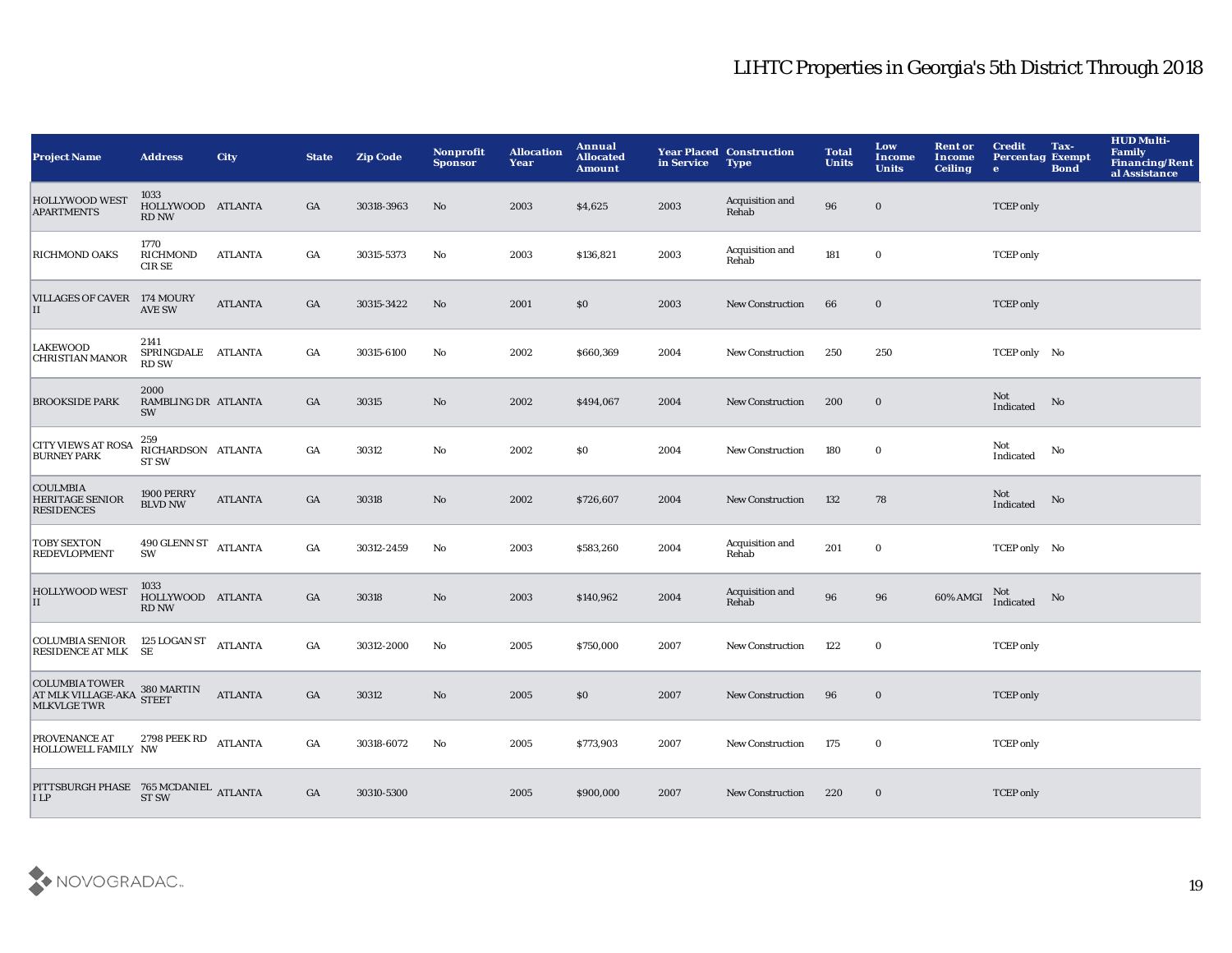| <b>Project Name</b>                                               | <b>Address</b>                              | <b>City</b>    | <b>State</b>     | <b>Zip Code</b> | Nonprofit<br><b>Sponsor</b> | <b>Allocation</b><br>Year | Annual<br><b>Allocated</b><br><b>Amount</b> | in Service | <b>Year Placed Construction</b><br><b>Type</b> | <b>Total</b><br><b>Units</b> | Low<br>Income<br><b>Units</b> | <b>Rent or</b><br>Income<br><b>Ceiling</b> | <b>Credit</b><br><b>Percentag Exempt</b><br>$\bullet$ | Tax-<br><b>Bond</b> | <b>HUD Multi-</b><br><b>Family</b><br><b>Financing/Rent</b><br>al Assistance |
|-------------------------------------------------------------------|---------------------------------------------|----------------|------------------|-----------------|-----------------------------|---------------------------|---------------------------------------------|------------|------------------------------------------------|------------------------------|-------------------------------|--------------------------------------------|-------------------------------------------------------|---------------------|------------------------------------------------------------------------------|
| <b>ATRIUM AT</b><br><b>COLLEGETOWN</b>                            | 435 JOSEPH E<br>LOWERY BLVD ATLANTA<br>SW   |                | GA               | 30310-1471      | No                          | 2006                      | \$0                                         | 2008       | <b>New Construction</b>                        | 190                          | $\bf{0}$                      |                                            | TCEP only No                                          |                     |                                                                              |
| <b>COLUMBIA AT</b><br><b>SYLVAN HILLS</b>                         | <b>1150 ASTOR</b><br><b>AVE SW</b>          | <b>ATLANTA</b> | $_{\mathrm{GA}}$ | 30310-4856      | No                          | 2006                      | \$0                                         | 2008       | <b>New Construction</b>                        | 191                          | $\bf{0}$                      |                                            | TCEP only No                                          |                     |                                                                              |
| <b>COLUMBIA</b><br>MECHANICSVILLE IV ST SW                        | 520 FULTON                                  | <b>ATLANTA</b> | $_{\mathrm{GA}}$ | 30312           | No                          | 2006                      | \$750,000                                   | 2008       | <b>New Construction</b>                        | 164                          | 98                            |                                            | Not<br>Indicated                                      | No                  |                                                                              |
| LILLIE R. CAMPBELL<br><b>HOUSE</b>                                | 1830<br>CAMPBELLTO ATLANTA<br>N RD SW       |                | GA               | 30311-4176      | No                          | 2006                      | \$0                                         | 2008       | <b>New Construction</b>                        | 96                           | $\bf{0}$                      |                                            | TCEP only No                                          |                     |                                                                              |
| <b>SEVEN COURTS</b>                                               | 2800 MARTIN<br>LUTHER KING ATLANTA<br>JR DR |                | GA               | 30311-1539      | No                          | 2007                      | \$590,545                                   | 2008       | Acquisition and<br>Rehab                       | 171                          | 139                           |                                            | 50% AMGI TCEP only No                                 |                     |                                                                              |
| <b>VERANDA AT</b><br><b>AUBURN POINT</b>                          | 115 HILLIARD<br>ST SE                       | <b>ATLANTA</b> | GA               | 30312-7001      | No                          | 2006                      | \$750,000                                   | 2008       | <b>New Construction</b>                        | 124                          | $\bf{0}$                      |                                            | TCEP only No                                          |                     |                                                                              |
| <b>VILLAGES AT</b><br><b>CARVER, PHASE V</b>                      | 178 MOURY<br><b>AVE SW</b>                  | <b>ATLANTA</b> | GA               | 30315-3446      | No                          | 2006                      | \$0                                         | 2008       | New Construction                               | 165                          | $\bf{0}$                      |                                            | TCEP only No                                          |                     |                                                                              |
| <b>AVALON RIDGE</b>                                               | 183 MOUNT<br>ZION RD SE                     | <b>ATLANTA</b> | GA               | 30354           | $\mathbf{N}\mathbf{o}$      | 2007                      | \$880,660                                   | 2008       | <b>New Construction</b>                        | 222                          | 199                           |                                            | Not<br>Indicated                                      | No                  |                                                                              |
| <b>COLUMBIA</b><br>MECHANICSVILLE<br>PHASE 4                      | 520 FULTON<br><b>ST SW</b>                  | <b>ATLANTA</b> | GA               | 30312-2467      | No                          | 2006                      | \$0                                         | 2008       | <b>New Construction</b>                        | 164                          | $\bf{0}$                      |                                            | <b>TCEP</b> only                                      |                     |                                                                              |
| THE TERRACES III                                                  | 183 MT ZION<br><b>RD SE</b>                 | <b>ATLANTA</b> | GA               | 30354-2119      | No                          | 2007                      | \$964,464                                   | 2008       | <b>New Construction</b>                        | 222                          | $\bf{0}$                      |                                            | <b>TCEP</b> only                                      |                     |                                                                              |
| <b>ASHTON BROWNS</b><br>MILL                                      | EDDY BENOIT HAPEVILLE<br>JR.                |                | GA               | 30354           | No                          | 2007                      | \$721,929                                   | 2009       | <b>New Construction</b>                        | 100                          | $\bf{0}$                      |                                            | TCEP only No                                          |                     |                                                                              |
| MECHANICSVILLE<br>APARTMENTS PHASE 565 WELLS ST<br>ATLANTA<br>III |                                             |                | GA               | 30312-2443      | No                          | 2008                      | \$0                                         | 2009       | <b>New Construction</b>                        | 164                          | $\bf{0}$                      |                                            | TCEP only No                                          |                     |                                                                              |
| <b>GARDENS AT</b><br><b>COLLEGETOWN</b>                           | 899 PARK ST<br>SW                           | <b>ATLANTA</b> | GA               | 30310-1460      | No                          | 2007                      | \$225,000                                   | 2009       | Acquisition and<br>Rehab                       | $\bf{0}$                     | $\bf{0}$                      |                                            | TCEP only No                                          |                     |                                                                              |

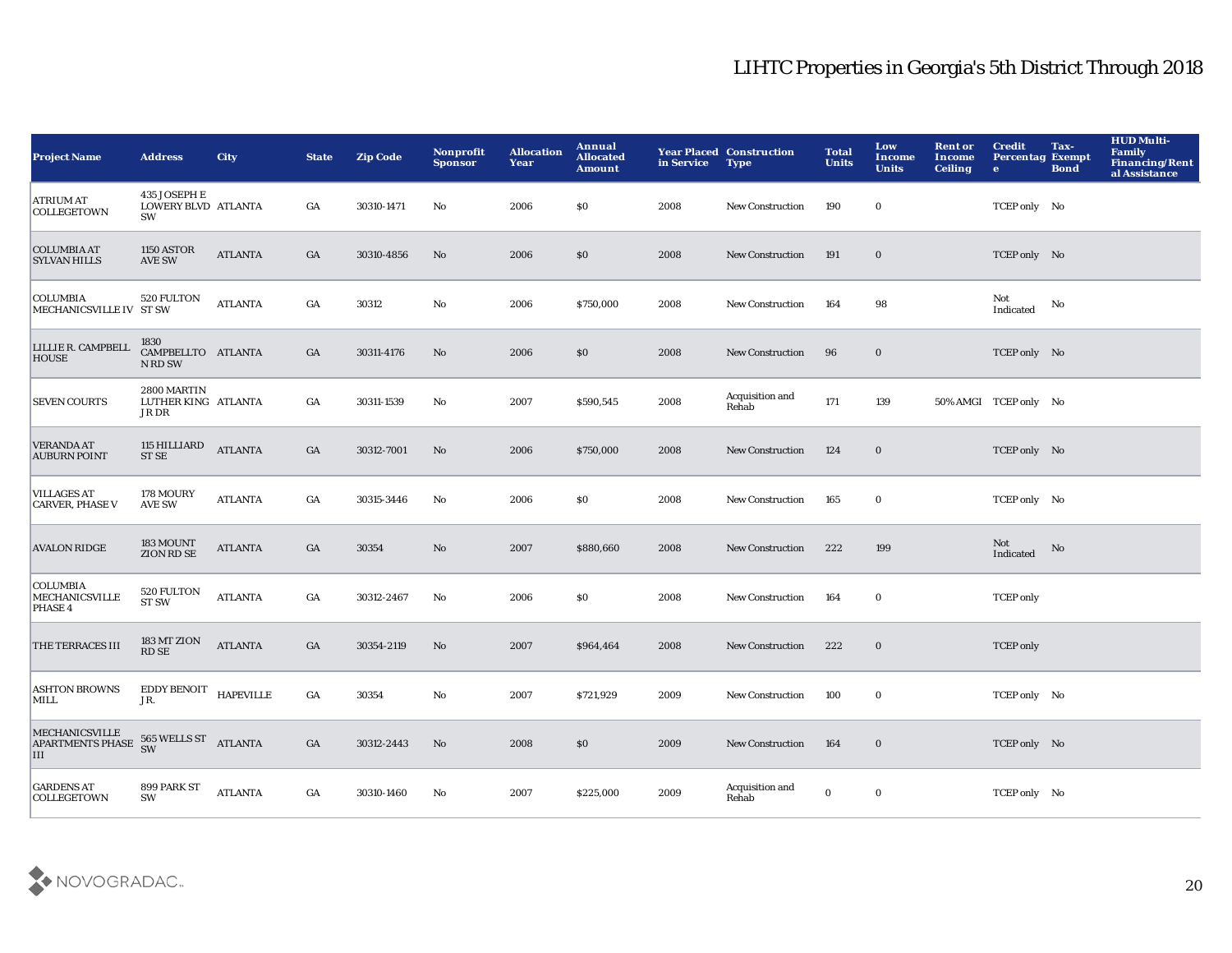| <b>Project Name</b>                                            | <b>Address</b>                                                           | <b>City</b>    | <b>State</b> | <b>Zip Code</b> | Nonprofit<br><b>Sponsor</b> | <b>Allocation</b><br>Year | Annual<br><b>Allocated</b><br><b>Amount</b> | in Service | <b>Year Placed Construction</b><br><b>Type</b> | <b>Total</b><br><b>Units</b> | Low<br><b>Income</b><br><b>Units</b> | <b>Rent or</b><br>Income<br><b>Ceiling</b> | <b>Credit</b><br><b>Percentag Exempt</b><br>$\bullet$ | Tax-<br><b>Bond</b> | <b>HUD Multi-</b><br><b>Family</b><br><b>Financing/Rent</b><br>al Assistance |
|----------------------------------------------------------------|--------------------------------------------------------------------------|----------------|--------------|-----------------|-----------------------------|---------------------------|---------------------------------------------|------------|------------------------------------------------|------------------------------|--------------------------------------|--------------------------------------------|-------------------------------------------------------|---------------------|------------------------------------------------------------------------------|
| <b>THE LEGACY AT</b><br><b>WALTON LAKES</b>                    | $4725\,\rm WALTON-ATLANTA$ XING SW                                       |                | GA           | 30331-6279      | No                          | 2007                      | \$800,000                                   | 2009       | <b>New Construction</b>                        | 126                          | $\bf{0}$                             |                                            | TCEP only No                                          |                     |                                                                              |
| WELCOME HOUSE,<br><b>SRO</b>                                   | 234<br>MEMORIAL DR ATLANTA<br>SW                                         |                | GA           | 30303-3725      | No                          | 1990                      | \$0                                         | 2009       | <b>New Construction</b>                        | 209                          | 210                                  |                                            | TCEP only No                                          |                     |                                                                              |
| <b>ASHLEY AUBURN</b><br>POINTE I                               | $357\text{ AUBURN} \newline \text{POINTE DR SE} \newline \text{ATLANTA}$ |                | GA           | 30312           | $\mathbf{N}\mathbf{o}$      | 2007                      | \$0                                         | 2010       | Not Indicated                                  | 154                          | $\bf{0}$                             |                                            | TCEP only No                                          |                     |                                                                              |
| <b>BAPTIST TOWERS</b>                                          | 1881 MYRTLE<br>DR SW                                                     | <b>ATLANTA</b> | GA           | 30311-4961      |                             | 2008                      | \$0                                         | 2010       | Not Indicated                                  | 300                          | $\bf{0}$                             |                                            | <b>TCEP</b> only                                      |                     |                                                                              |
| <b>ADAMSVILLE GREEN</b><br><b>SENIOR</b>                       | 3537 MARTIN<br>LUTHER KING ATLANTA<br>JR DR                              |                | GA           | 30331-4055      | No                          | Insufficient<br>Data      | \$0                                         | 2010       | Not Indicated                                  | 90                           | $\bf{0}$                             |                                            | TCEP only No                                          |                     |                                                                              |
| <b>AMAL HEIGHTS FKA</b><br><b>VILLAS AT</b><br><b>LAKEWOOD</b> | 1700 GIBEN RD ATLANTA<br>SW                                              |                | GA           | 30315-4814      | No                          | 1990                      | <b>SO</b>                                   | 2010       | <b>New Construction</b>                        | 192                          | $\bf{0}$                             |                                            | TCEP only No                                          |                     |                                                                              |
| <b>ASHLEY AURBURN</b><br>POINTE I / OAKS                       | 357 AUBURN<br>POINTE DR SE                                               | <b>ATLANTA</b> | GA           | 30312-1723      | No                          | Insufficient<br>Data      | $\mathbf{S}$                                | 2010       | Not Indicated                                  | 154                          | $\bf{0}$                             |                                            | <b>TCEP</b> only                                      |                     |                                                                              |
| <b>ALLEN WILSON</b><br><b>TERRACE PHASE I</b>                  | 1480<br>COMMERCE<br>DR                                                   | <b>DECATUR</b> | GA           | 30030-3202      | No                          | 2010                      | \$170,620                                   | 2011       | <b>New Construction</b>                        | 40                           | 80                                   |                                            | TCEP only No                                          |                     |                                                                              |
| <b>ASHLEY</b><br><b>COLLEGETOWN II</b>                         | 387 JOSEPH E<br>LOWERY BLVD ATLANTA<br>SW                                |                | GA           | 30310-1439      | No                          | Insufficient<br>Data      | \$163                                       | 2011       | <b>New Construction</b>                        | 177                          | $\bf{0}$                             |                                            | TCEP only No                                          |                     |                                                                              |
| <b>COLUMBIA</b><br>HILL/DUTCH HILL II PARK RD SE               | 3450 FORREST ATLANTA                                                     |                | GA           | 30354           | No                          | Insufficient<br>Data      | \$0                                         | 2011       | Not Indicated                                  | 122                          | 122                                  |                                            | Not<br>Indicated                                      | No                  |                                                                              |
| <b>COLUMBIA</b><br><b>TOWNHOMES AT</b><br><b>EDGEWOOD</b>      | 150<br>HUTCHINSON ATLANTA<br><b>ST NE</b>                                |                | GA           | 30307-3820      | No                          | Insufficient<br>Data      | \$0                                         | 2011       | Not Indicated                                  | 100                          | 100                                  |                                            | TCEP only No                                          |                     |                                                                              |
| MECHANICSVILLE<br><b>PHASE VI</b>                              | $565\,\mathrm{MCDANIEL}$ ATLANTA ST SW                                   |                | GA           | 30312-2409      | No                          | 2009                      | SO.                                         | 2011       | <b>New Construction</b>                        | 156                          | $\bf{0}$                             |                                            | TCEP only No                                          |                     |                                                                              |
| <b>VERANDA AT</b><br><b>AUBURN POINTE II</b>                   | 115 HILLIARD<br>ST SE                                                    | <b>ATLANTA</b> | GA           | 30312           |                             | Insufficient<br>Data      | \$0                                         | 2011       | Not Indicated                                  | 98                           | $\bf{0}$                             |                                            | <b>TCEP</b> only                                      |                     |                                                                              |

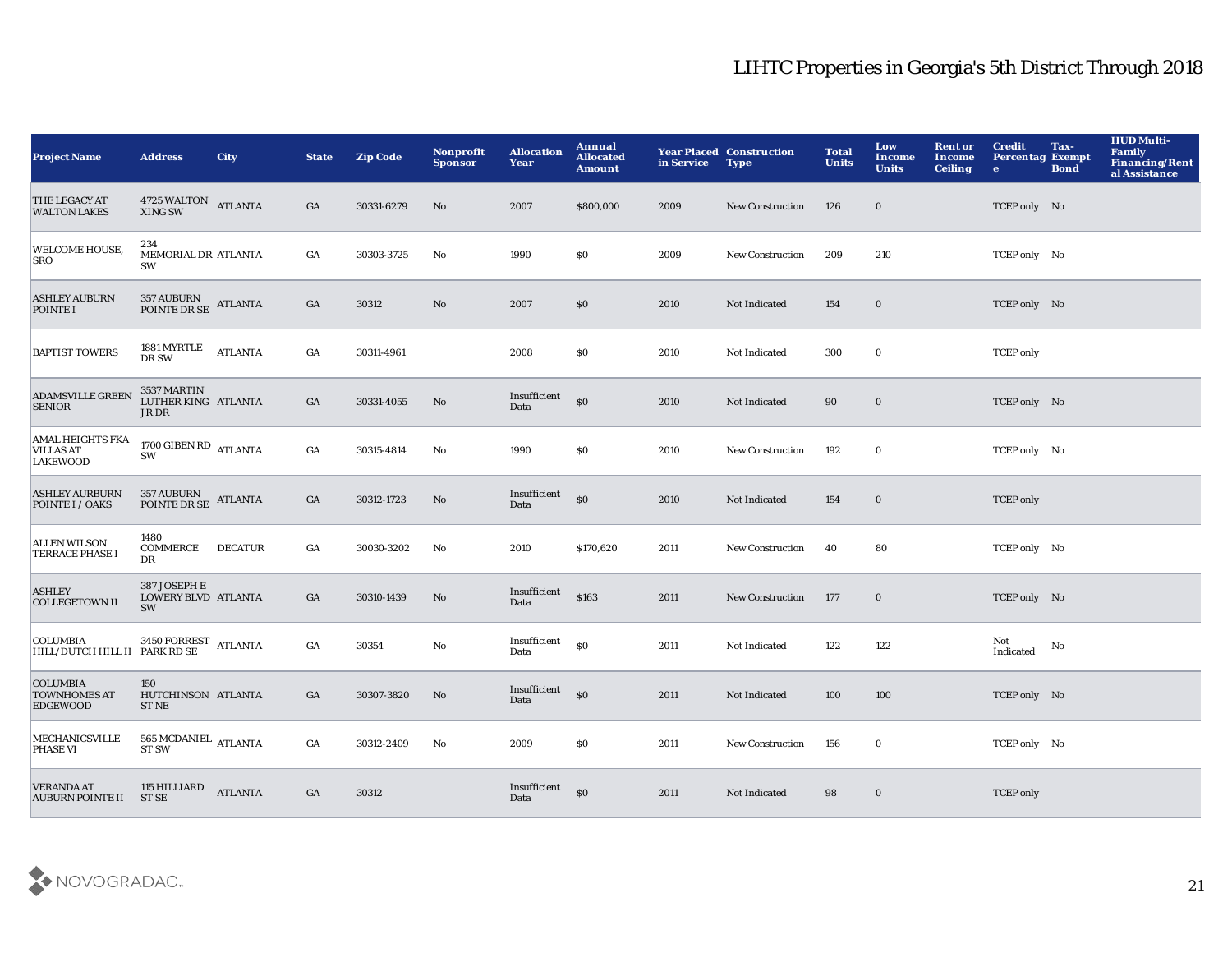| <b>Project Name</b>                                                                                            | <b>Address</b>                                 | <b>City</b>       | <b>State</b>     | <b>Zip Code</b> | Nonprofit<br><b>Sponsor</b> | <b>Allocation</b><br>Year | Annual<br><b>Allocated</b><br><b>Amount</b> | in Service | <b>Year Placed Construction</b><br><b>Type</b> | <b>Total</b><br><b>Units</b> | Low<br>Income<br><b>Units</b> | <b>Rent or</b><br>Income<br><b>Ceiling</b> | <b>Credit</b><br><b>Percentag Exempt</b><br>$\bullet$ | Tax-<br><b>Bond</b> | <b>HUD Multi-</b><br><b>Family</b><br><b>Financing/Rent</b><br>al Assistance |
|----------------------------------------------------------------------------------------------------------------|------------------------------------------------|-------------------|------------------|-----------------|-----------------------------|---------------------------|---------------------------------------------|------------|------------------------------------------------|------------------------------|-------------------------------|--------------------------------------------|-------------------------------------------------------|---------------------|------------------------------------------------------------------------------|
| $\begin{tabular}{ l l } \hline {\bf vERANDA AT} & {\bf 315 TANNER ST} & {\bf ATLANTA} \\ \hline \end{tabular}$ |                                                |                   | GA               | 30312-1719      | No                          | Insufficient<br>Data      | $\$0$                                       | 2011       | New Construction                               | 102                          | $\mathbf 0$                   |                                            | TCEP only No                                          |                     |                                                                              |
| <b>COLUMBIA HILL</b><br>(DUTCH HILL                                                                            | $3450$ FORREST ATLANTA PARK RD SE              |                   | $_{\mathrm{GA}}$ | 30354-3439      | No                          | Insufficient<br>Data      | $\mathbf{S}$                                | 2011       | Not Indicated                                  | 122                          | 122                           |                                            | <b>TCEP</b> only                                      |                     |                                                                              |
| VERANDA @ AUBURN 115 HILLIARD<br>POINT II                                                                      | <b>ST SE</b>                                   | <b>ATLANTA</b>    | GA               | 30312-7001      |                             | Insufficient<br>Data      | S <sub>0</sub>                              | 2011       | Not Indicated                                  | 98                           | $\bf{0}$                      |                                            | <b>TCEP</b> only                                      |                     |                                                                              |
| <b>BAPTIST GARDENS</b>                                                                                         | 1901 MYRTLE<br>DR SW                           | <b>ATLANTA</b>    | $_{\mathrm{GA}}$ | 30311-4907      | No                          | Insufficient<br>Data      | \$0                                         | 2012       | Not Indicated                                  | 100                          | $\bf{0}$                      |                                            | TCEP only No                                          |                     |                                                                              |
| <b>GATEWAY EAST</b><br><b>POINT</b>                                                                            | 1311<br><b>CLEVELAND</b><br>AVE                | <b>EAST POINT</b> | GA               | 30344-3430      | No                          | Insufficient<br>Data      | S <sub>0</sub>                              | 2012       | Not Indicated                                  | 101                          | 101                           |                                            | TCEP only No                                          |                     |                                                                              |
| <b>MANOR AT SCOTT'S</b><br>CROSSING, LP                                                                        | 1671 JAMES<br><b>JACKSON</b><br><b>PKWY NW</b> | <b>ATLANTA</b>    | GA               | 30318-3474      |                             | Insufficient<br>Data      | $\mathbf{S}$                                | 2012       | Not Indicated                                  | 101                          | $\bf{0}$                      |                                            | <b>TCEP</b> only                                      |                     |                                                                              |
| <b>RETREAT AT</b><br>EDGEWOOD, PHASE<br>П                                                                      | 150<br>HUTCHINSON ATLANTA<br><b>ST NE</b>      |                   | GA               | 30307           |                             | Insufficient<br>Data      | \$0                                         | 2012       | Not Indicated                                  | 39                           | $\mathbf 0$                   |                                            | Not<br>Indicated                                      |                     |                                                                              |
| <b>COLUMBIA</b><br><b>TOWNHOMES AT</b><br><b>EDGEWOOD II</b>                                                   | 37<br>HUTCHINSON ATLANTA<br><b>ST NE</b>       |                   | GA               | 30307-2808      |                             | Insufficient<br>Data      | \$0                                         | 2012       | Not Indicated                                  | 40                           | $\bf{0}$                      |                                            | <b>TCEP</b> only                                      |                     |                                                                              |
| PROVIDENCE AT<br><b>CASCADE</b>                                                                                | $320\,$ FAIRBURN $\,$ ATLANTA RD SW            |                   | GA               | 30331-1918      |                             | 2012                      | \$0                                         | 2012       | Not Indicated                                  | 240                          | $\mathbf 0$                   |                                            | <b>TCEP</b> only                                      |                     |                                                                              |
| <b>ALLEN WILSON</b><br>APARTMENTS PHASE COMMERCE<br>II                                                         | 1450<br><b>DR STE 110</b>                      | <b>DECATUR</b>    | GA               | 30030-3209      | No                          | Insufficient<br>Data      | \$0                                         | 2012       | Not Indicated                                  | 80                           | $\bf{0}$                      |                                            | <b>TCEP</b> only                                      |                     |                                                                              |
| ALLEN WILSON -<br><b>PHASE III</b>                                                                             | 1450<br>COMMERCE<br>DR                         | <b>DECATUR</b>    | GA               | 30030-3209      | No                          | 2013                      | \$709,411                                   | 2013       | Not Indicated                                  | 71                           | 71                            |                                            | TCEP only No                                          |                     |                                                                              |
| <b>ASHLEY AUBURN</b><br>POINTE II                                                                              | 100 BELL ST SE ATLANTA                         |                   | GA               | 30312-1704      |                             | Insufficient<br>Data      | \$0                                         | 2013       | Not Indicated                                  | 150                          | $\bf{0}$                      |                                            | <b>TCEP</b> only                                      |                     |                                                                              |
| <b>TRESTLETREE</b><br><b>VILLAGE</b><br><b>APARTMENTS</b>                                                      | 970<br>CONFEDERAT ATLANTA<br>E AVE SE          |                   | GA               | 30312-3757      | No                          | 2013                      | \$114,945                                   | 2013       | Acquisition and<br>Rehab                       | 188                          | $\bf{0}$                      |                                            | <b>TCEP</b> only                                      |                     |                                                                              |

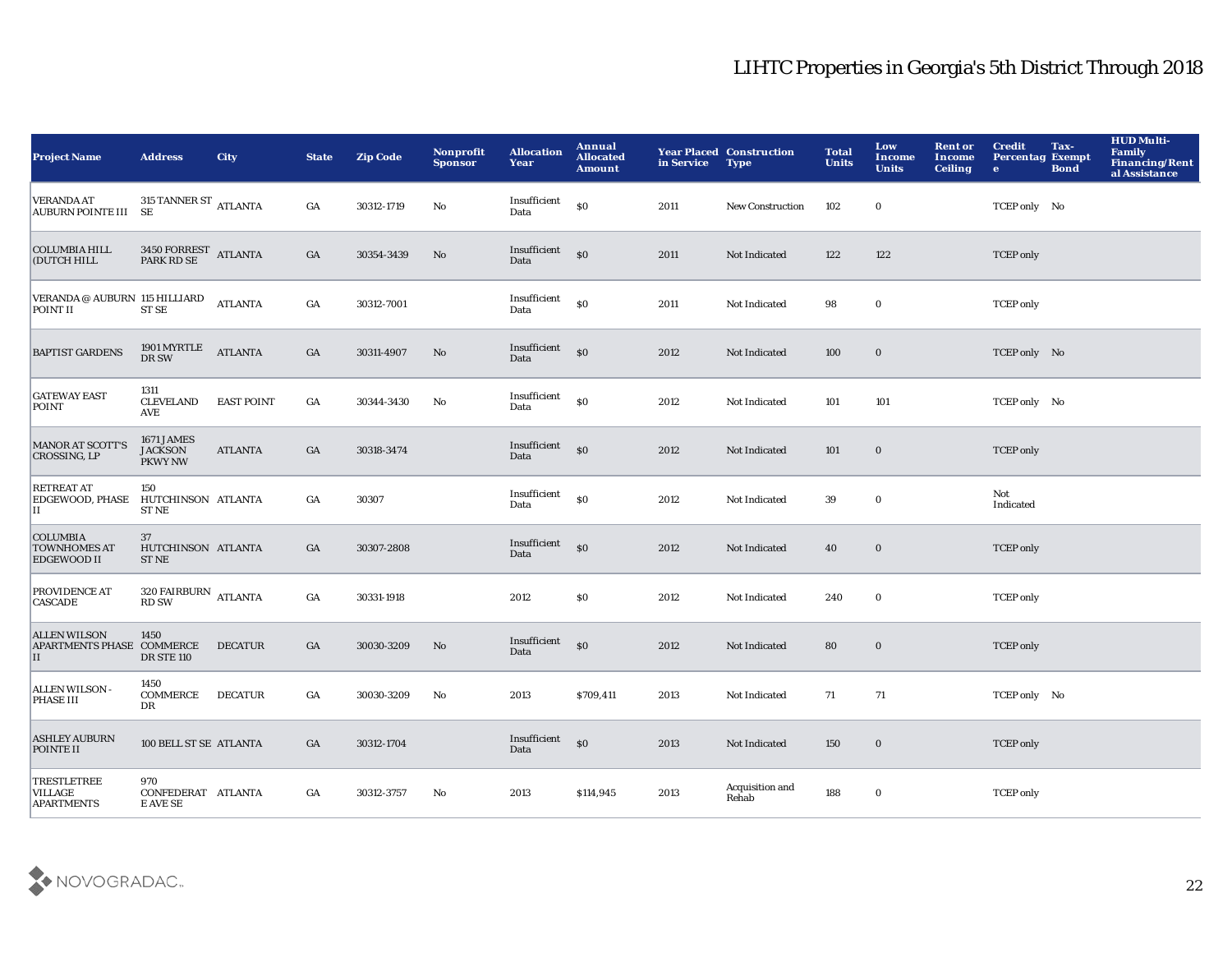| <b>Project Name</b>                                | <b>Address</b>                                       | <b>City</b>    | <b>State</b>     | <b>Zip Code</b> | Nonprofit<br><b>Sponsor</b> | <b>Allocation</b><br>Year | Annual<br><b>Allocated</b><br><b>Amount</b>      | in Service | <b>Year Placed Construction</b><br><b>Type</b> | <b>Total</b><br><b>Units</b> | Low<br>Income<br><b>Units</b> | <b>Rent or</b><br>Income<br><b>Ceiling</b> | <b>Credit</b><br><b>Percentag Exempt</b><br>$\bullet$ | Tax-<br><b>Bond</b> | <b>HUD Multi-</b><br><b>Family</b><br><b>Financing/Rent</b><br>al Assistance |
|----------------------------------------------------|------------------------------------------------------|----------------|------------------|-----------------|-----------------------------|---------------------------|--------------------------------------------------|------------|------------------------------------------------|------------------------------|-------------------------------|--------------------------------------------|-------------------------------------------------------|---------------------|------------------------------------------------------------------------------|
| <b>VERANDA AT</b><br><b>SCHOLARS LANDING ST SW</b> | 130 LAWSHE                                           | <b>ATLANTA</b> | GA               | 30314-4237      |                             | 2010                      | \$1,023,982                                      | 2013       | Not Indicated                                  | 100                          | 100                           |                                            | <b>TCEP</b> only                                      |                     |                                                                              |
| <b>IMPERIAL HOTEL</b><br>2012                      | 355<br>PEACHTREE<br><b>ST NE</b>                     | <b>ATLANTA</b> | $_{\mathrm{GA}}$ | 30308-3256      | No                          | 2012                      | \$1,100,000                                      | 2013       | New Construction                               | 90                           | 45                            |                                            | <b>TCEP</b> only                                      |                     |                                                                              |
| BETMAR VILLAGE                                     | $345$ ASHWOOD $\,$ ATLANTA AVE SW                    |                | GA               | 30315-6000      |                             | Insufficient<br>Data      | $\boldsymbol{\mathsf{S}}\boldsymbol{\mathsf{O}}$ | 2014       | Not Indicated                                  | 47                           | $\bf{0}$                      |                                            | <b>TCEP</b> only                                      |                     |                                                                              |
| <b>IMPERIAL HOTEL</b>                              | 355<br>PEACHTREE<br><b>ST NE</b>                     | <b>ATLANTA</b> | GA               | 30308           | No                          | Insufficient<br>Data      | $\$0$                                            | 2014       | Acquisition and<br>Rehab                       | $90\,$                       | $45\,$                        |                                            | Not<br>Indicated                                      | No                  |                                                                              |
| <b>COLUMBIA MILL</b><br><b>APARTMENTS</b>          | $2229$ FLAT $$\rm SHOALS}$ RD $\rm SE$ $\rm ATLANTA$ |                | GA               | 30316-3711      | Yes                         | 2012                      | \$950,000                                        | 2014       | Acquisition and<br>Rehab                       | 100                          | 60                            |                                            | TCEP only No                                          |                     |                                                                              |
| <b>BOYNTON VILLAGE</b>                             | $1044$ HANK $$\rm ATLANTA$$ AARON DR SE              |                | GA               | 30315-1736      |                             | 2014                      | \$16,121                                         | 2014       | Acquisition and<br>Rehab                       | 43                           | $\bf{0}$                      |                                            | <b>TCEP</b> only                                      |                     |                                                                              |
| OASIS AT SCHOLAR'S 134 JOHN<br><b>LANDING</b>      | <b>HOPE DR SW</b>                                    | <b>ATLANTA</b> | GA               | 30314-4227      |                             | 2013                      | \$681,201                                        | 2015       | <b>New Construction</b>                        | 60                           | 60                            |                                            | <b>TCEP</b> only                                      |                     |                                                                              |
| <b>ABERNATHY TOWER</b><br><b>APRTMENTS</b>         | 1059<br>OGLETHORPE ATLANTA<br><b>AVE SW</b>          |                | GA               | 30310-2651      | No                          | Insufficient<br>Data      | \$487,933                                        | 2016       | Acquisition and<br>Rehab                       | 100                          | $\bf{0}$                      |                                            | <b>TCEP</b> only                                      |                     |                                                                              |
| CENTENNIAL PLACE 215 PINE ST<br><b>PHASE II</b>    | <b>NW</b>                                            | <b>ATLANTA</b> | $_{\mathrm{GA}}$ | 30313-2010      | No                          | 2014                      | \$912,815                                        | 2016       | Acquisition and<br>Rehab                       | 177                          | $\bf{0}$                      |                                            | TCEP only No                                          |                     |                                                                              |
| <b>REYNOLDSTOWN</b><br>SENIOR RESIDENCES STREET SE | 695 FIELD                                            | <b>ATLANTA</b> | GA               | 30316-1290      | No                          | Insufficient<br>Data      | \$322,416                                        | 2016       | New Construction                               | 69                           | $\bf{0}$                      |                                            | TCEP only No                                          |                     |                                                                              |
| <b>TRINITY WALK</b>                                | 421 W TRINITY DECATUR<br>PL.                         |                | $_{\mathrm{GA}}$ | 30030-3022      | No                          | 2015                      | \$720,264                                        | 2016       | <b>New Construction</b>                        | 69                           | $\bf{0}$                      |                                            | TCEP only No                                          |                     |                                                                              |
| <b>CITY LIGHTS</b><br><b>SENIORS</b>               | 420<br><b>BOULEVARD</b><br>NE                        | <b>ATLANTA</b> | GA               | 30308-2633      | No                          | 2014                      | \$523,270                                        | 2016       | <b>New Construction</b>                        | 80                           | $\bf{0}$                      |                                            | <b>TCEP</b> only                                      |                     |                                                                              |
| <b>MECHANICSVILLE</b><br><b>SCATTERED SITES</b>    | 1718<br>PEACHTREE ATLANTA<br>ST NW STE 684           |                | GA               | 30309-2496      | No                          | 2015                      | \$375,552                                        | 2016       | <b>New Construction</b>                        | 74                           | $\bf{0}$                      |                                            | <b>TCEP</b> only                                      |                     |                                                                              |